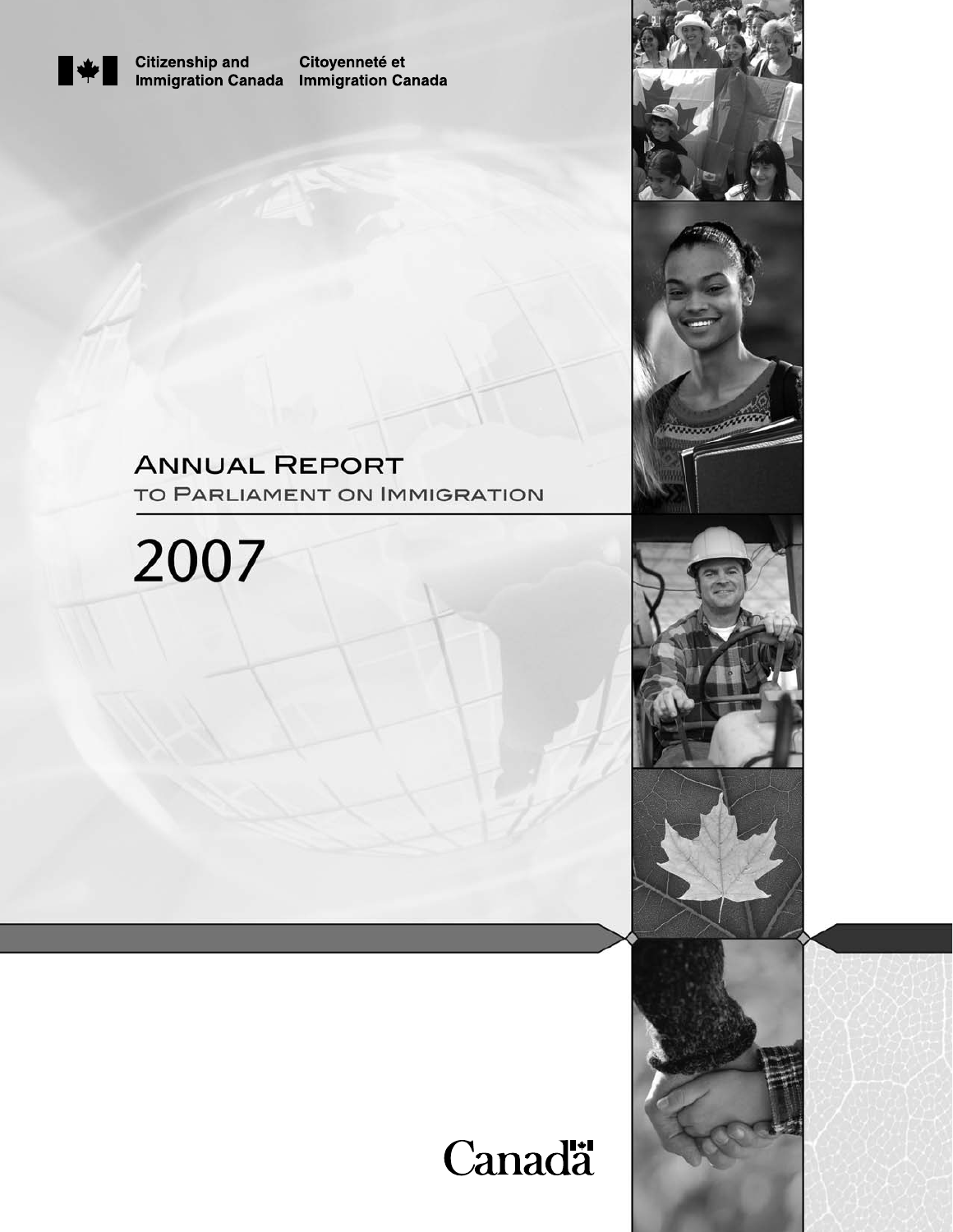## **For additional copies, contact**

Distribution Services Citizenship and Immigration Canada Ottawa, Ontario K1A 1L1 Fax: 613-954-2221

Internet: **www.cic.gc.ca**

© Minister of Public Works and Government Services Canada, 2007 Cat. no. Ci1-2007 ISBN 978-0-662-05127-5



Available in alternative formats upon request.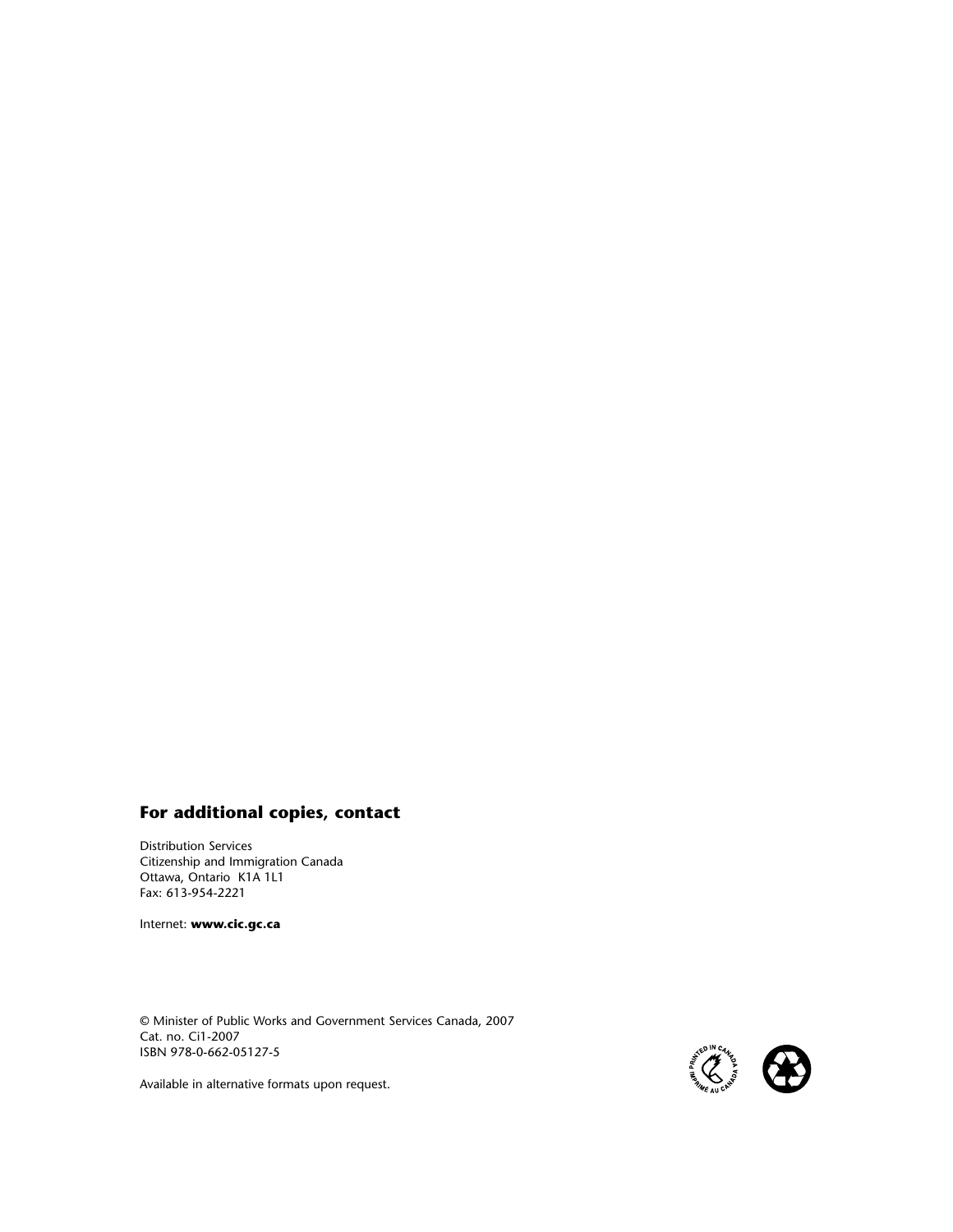# Table of Contents

| <b>MESSAGE FROM THE MINISTER OF CITIZENSHIP AND IMMIGRATION 3</b>                        |
|------------------------------------------------------------------------------------------|
|                                                                                          |
| SECTION 1. MAKING IMMIGRATION WORK FOR CANADA 6                                          |
|                                                                                          |
|                                                                                          |
|                                                                                          |
|                                                                                          |
|                                                                                          |
| SECTION 2. FEDERAL-PROVINCIAL/TERRITORIAL PARTNERSHIPS 10                                |
| Table 2: Federal-Provincial/Territorial Agreements Currently in Force 12                 |
| <b>SECTION 3. SELECTING FOREIGN NATIONALS AS PERMANENT AND</b>                           |
| TEMPORARY RESIDENTS 13                                                                   |
|                                                                                          |
| Table 3: New Permanent Residents in 2006, by Immigration Category                        |
| Table 4: Permanent Residents in the Economic Class in 2006, by Principal Applicant       |
| Table 5-A: Permanent Residents Admitted in 2006, by Top 10 Source Countries 19           |
| Table 5-B: Permanent Residents Admitted in 2006, by Source Area 20                       |
| Table 6: Permanent Residents Admitted in 2006, by Destination and Immigration Category21 |
| Table 7: Knowledge of Official Languages Among Permanent Residents, 2006 22              |
| Table 8: New Permanent Residents Admitted in 2007 (January to June) 23                   |
|                                                                                          |
| Table 9: Temporary Resident Permits Issued from January 1 to December 31, 2006 27        |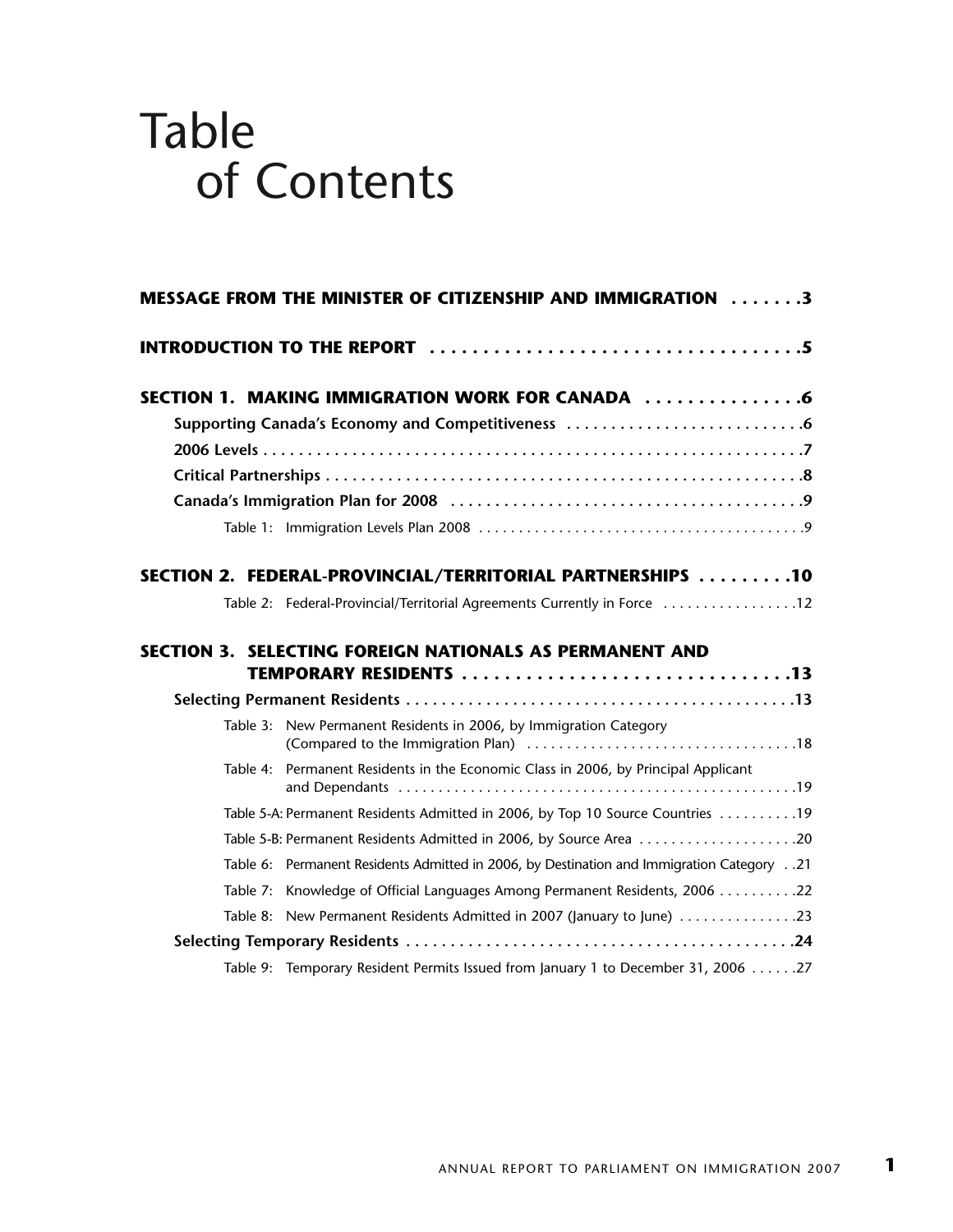| SECTION 4. MAINTAINING CANADA'S HUMANITARIAN TRADITION 28                                                |
|----------------------------------------------------------------------------------------------------------|
|                                                                                                          |
|                                                                                                          |
|                                                                                                          |
| The Private Sponsorship of Refugees Program 30                                                           |
|                                                                                                          |
| Protection for Individuals Who Make Refugee Protection Claims in Canada 31                               |
| Statistical Overview of Protected Persons Admitted in 2006 32                                            |
| Table 10: Protected Persons Admitted in 2006 (Compared to the Immigration Plan) 32                       |
| SECTION 5. INTEGRATING NEWCOMERS 33                                                                      |
|                                                                                                          |
| Immigrant Settlement and Adaptation Program 33                                                           |
|                                                                                                          |
|                                                                                                          |
| Special Initiatives to Facilitate Integration into the Labour Market 34                                  |
| Immigrants for Francophone Minority Communities 35                                                       |
|                                                                                                          |
|                                                                                                          |
|                                                                                                          |
| SECTION 6. GENDER-BASED ANALYSIS OF THE IMPACT OF THE<br><b>IMMIGRATION AND REFUGEE PROTECTION ACT40</b> |
| Gender Impacts of IRPA: Highlights of Branch Activities 40                                               |
| Table 11: Proportion of Applicants by Women and Minors, 2002-2006  42                                    |
|                                                                                                          |
|                                                                                                          |
| Table 13: New Permanent Residents in 2006, by Immigration Class and Gender 44                            |
| Table 14: 2006 Permanent Residents in the Economic Class, by Principal Applicants                        |
| SECTION 7. CONCLUSION AND KEY CHALLENGES FOR THE FUTURE 46                                               |
|                                                                                                          |
| Annex A: Section 94 of the Immigration and Refugee Protection Act 48                                     |
|                                                                                                          |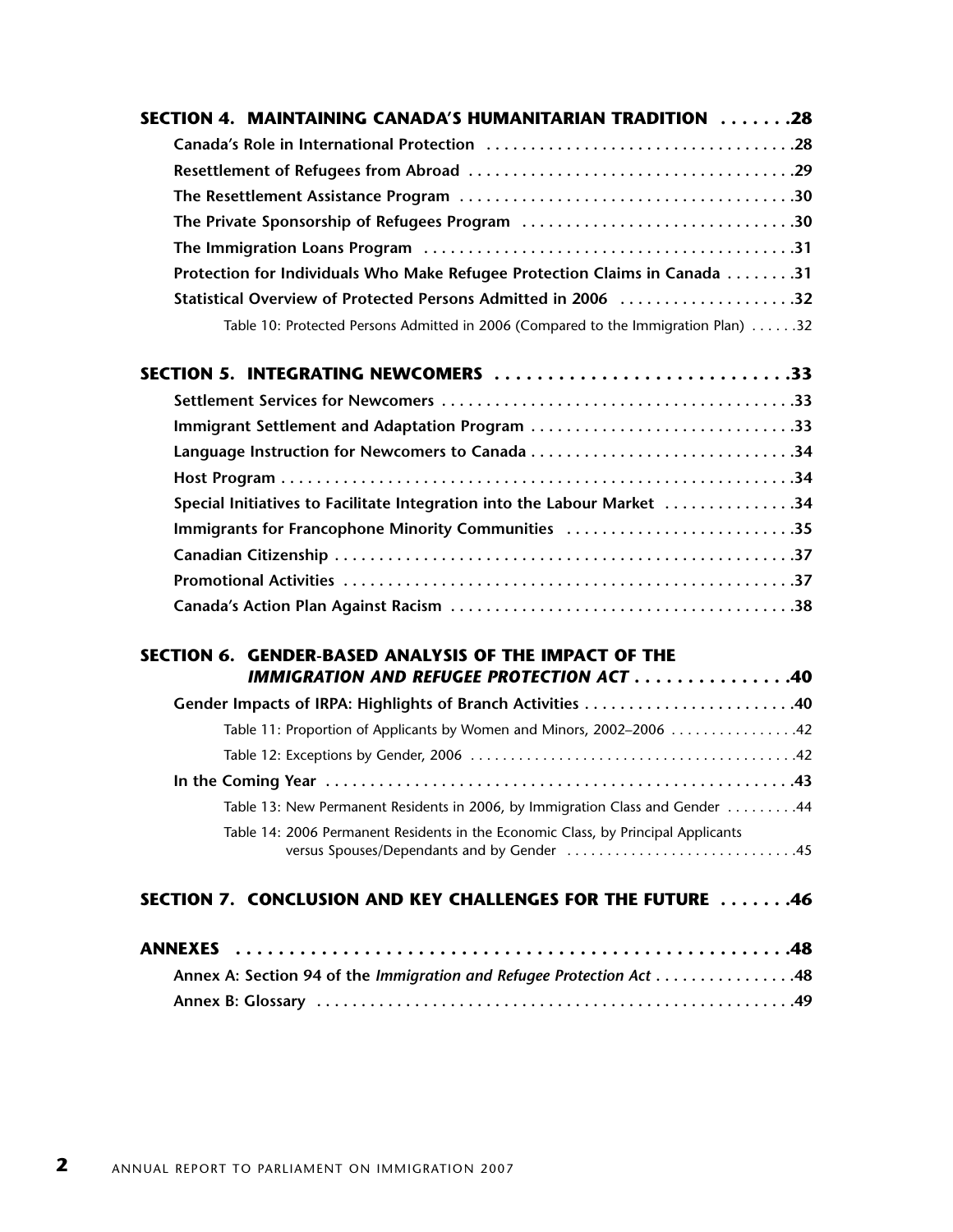# Message from the Minister of Citizenship and Immigration



 $\frac{1}{20}$ am proud to present the Citizenship and Immigration Canada (CIC) *2007 Annual Report to Parliament on Immigration*.

During this 60th anniversary of Canadian citizenship, I have been deeply moved by the many ceremonies that I attended this year. Witnessing these historic moments with new Canadians and their families has been a tremendous honour for me.

In my travels across the country since becoming Minister of Citizenship and Immigration, I have had the great pleasure of meeting many people from all over the world, newcomers who have found freedom and opportunity in a land that rewards hard work and appreciates cultural diversity.

This country benefits from the skills and enthusiasm that newcomers bring. Ensuring that Canada has the right people and skills that it needs to prosper in the 21st century involves making the best use of the human resources that we have, while providing Canadians with access to emerging employment opportunities through training, education and mobility.

Canada has one of the largest and best-known permanent immigration programs in the world, with approximately 250,000 new immigrants coming to this country each year. In addition to these newcomers, a further 200,000 temporary foreign workers and international students come to Canada to help respond to labour-market needs, support Canadian businesses and influence our culturally diverse communities.

Balancing the economic, family-reunification and refugee components of our immigration program, Canada welcomed over 251,000 newcomers in 2006. In 2008, we expect to welcome somewhere in the range of 240,000 to 265,000 newcomers.

My ongoing goal is to ensure that Canada's immigration program responds to our needs as a country in a way that is fair and transparent, and adheres to the rule of law, while protecting the health, safety and security of Canadians.

We are maximizing this country's social, cultural and economic benefits by working to respond to labour-market needs, attracting and retaining skilled foreign workers, and ensuring that we have the policies and programs in place to support the successful integration of newcomers to this country.

To help immigrants integrate into our communities, improve their language skills, and find work and family support, we allocated \$1.3 billion in settlement funding over five years.

Working with our provincial and territorial partners, we followed through on our commitment to enhance assessment and recognition of foreign credentials by opening the Foreign Credentials Referral Office in Canada.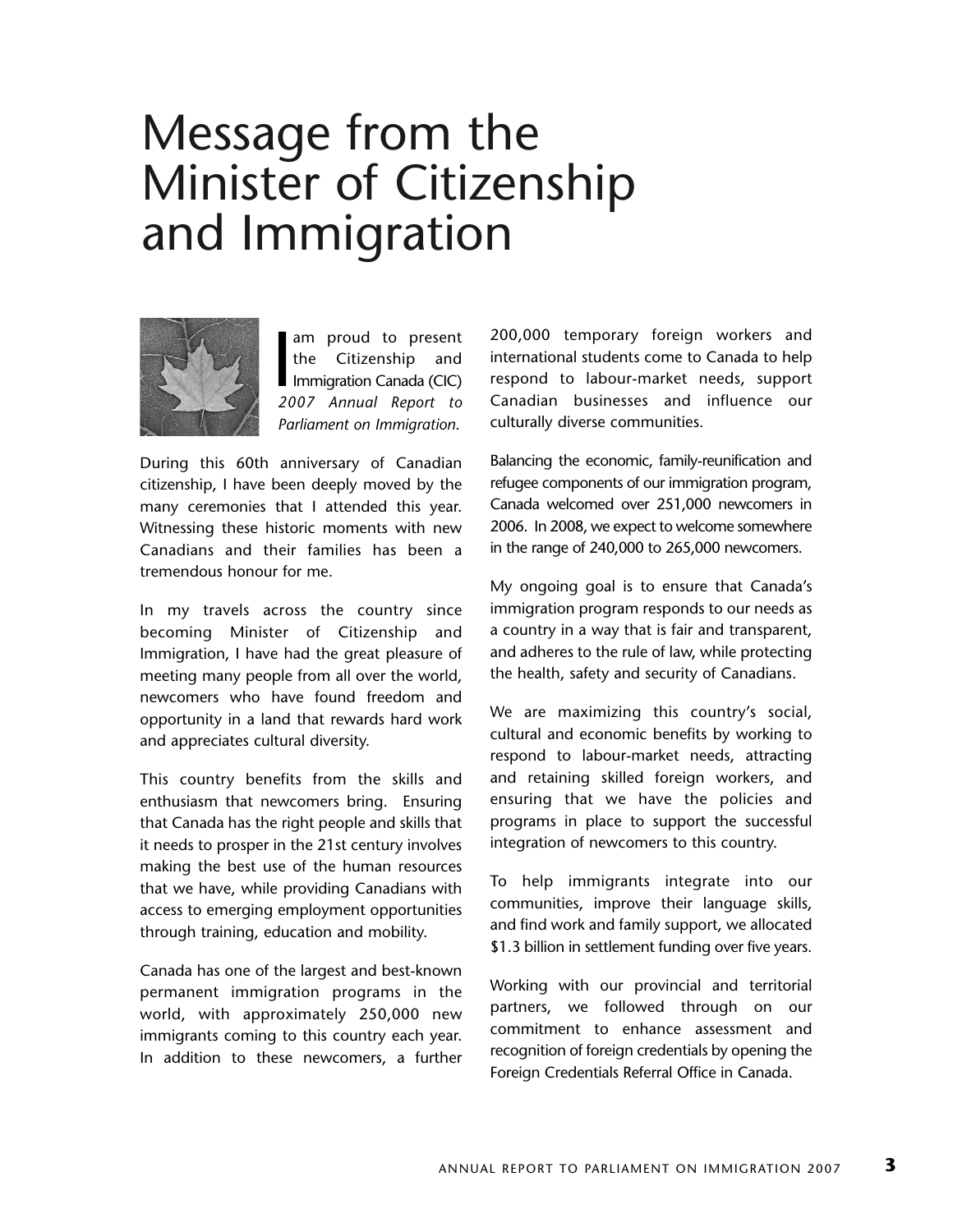In 2007, we also signed new agreements with Alberta and Nova Scotia concerning our shared immigration responsibilities. As well, we continued working with the other provinces and territories to uphold and implement our mutual commitments regarding immigration, as outlined in our agreements with them.

Working with Human Resources and Social Development Canada (HRSDC), Service Canada, and the provinces and territories, we implemented a series of administrative improvements to the Temporary Foreign Worker Program. As announced in Budget 2007, we are developing ways to make it easier, faster and less costly for employers to access the workers that they need, while also introducing measures to ensure that employers comply with program terms and conditions. We are also developing the Canadian Experience Class, a new avenue to immigration that will, under certain conditions, permit foreign students with Canadian credentials and work experience, as well as skilled temporary foreign workers who are already in Canada, to apply for permanent residence.

In 2007, CIC also launched a public information campaign directed at those who may have lost, or were at risk of losing, their citizenship or who wish to regain it. We also initiated a campaign aimed at permanent residents, reminding them that their permanent resident cards need to be renewed every five years for those traveling outside the country.

In 2007, we introduced Bill C-57 to amend the *Immigration and Refugee Protection Act* and protect foreign nationals coming to Canada to work from being exploited or abused. As well, Bill C-14, containing amendments to eliminate excessive distinctions in the way the *Citizenship Act* treats foreign-born children adopted by Canadian citizens, was passed in June.

This past year, we further demonstrated our humanitarian reputation as a country through our involvement in efforts to help those most in need. We continued to resettle Karen refugees from Myanmar who have been living in camps in Thailand. Canada accepted more than 800 Karen refugees in 2006, and will welcome 2,000 more over the next two years. As part of an international collaborative response, we committed to resettling 5,000 Bhutanese refugees over the next three to five years.

As part of our continuing work advancing service to clients, we improved electronic services at our overseas offices to allow foreign nationals to enquire about the status of their visa applications by e-mail from anywhere in the world.

As well, we recently announced the implementation of a pilot project that expands the Off-Campus Work Permit Program for international students to include selected private institutions in Manitoba and Alberta. As a result of this project, international students in qualifying programs will be able to gain valuable Canadian work experience.

I want to thank all CIC employees for their talent and expertise in promoting Canada as the truly great nation that it is. I would like to thank each of them for their hard work and dedication in this regard.

For more information on CIC and the work we are undertaking, please visit our Web site at www.cic.gc.ca.

The Honourable Diane Finley, P.C., M.P. Minister of Citizenship and Immigration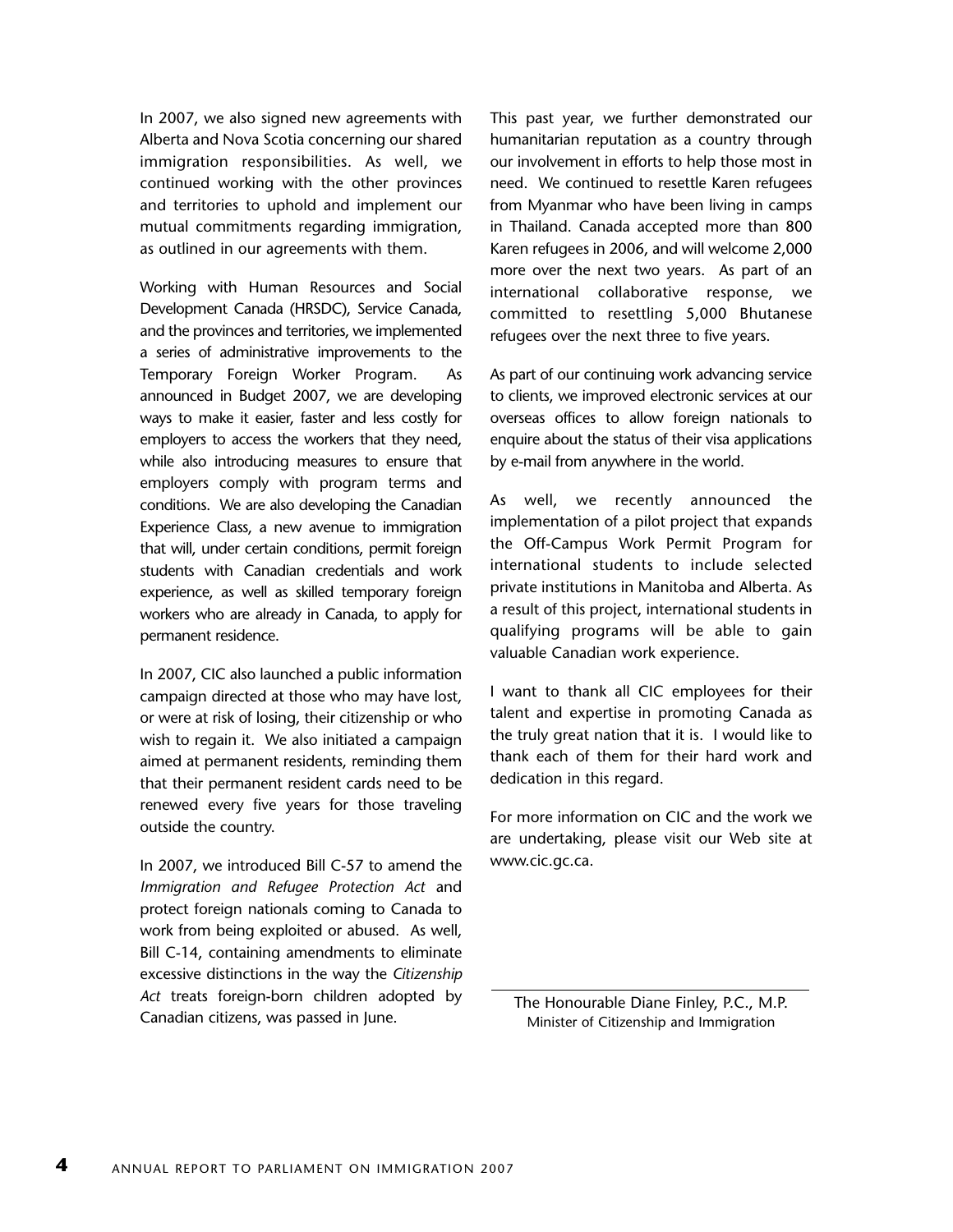# Introduction to the Report



The *Immigration and*<br> *Refugee Protection*<br> *Act* (IRPA) came into<br>
effect on June 28, 2002, he *Immigration and Refugee Protection Act* (IRPA) came into replacing the *Immigration Act* of 1976. Under section 94 of IRPA, the Minister of

Citizenship and Immigration is required to table an annual report in Parliament on Citizenship and Immigration Canada's (CIC's) immigration activities and initiatives (see Annex A). The report focuses on the selection of foreign nationals as permanent and temporary residents during the preceding calendar year (2006, in this case). The legislation also requires an overview of federalprovincial/territorial agreements and joint initiatives, as well as a gender-based analysis (GBA) of the impact of IRPA. The annual report also serves as the vehicle for announcing Canada's immigration plan for the upcoming calendar year (2008, in this case).

This report is divided into seven sections.

**Section 1** presents an overview of the current context of Canada's immigration program, a review of some of the key challenges facing the Department and the initiatives it has developed in response. This section also provides a summary of Canada's immigration levels plan for 2008.

**Section 2** focuses on CIC's partnerships with the provinces and territories. It outlines the bilateral agreements currently in force between the federal and provincial/territorial governments and describes major joint initiatives.

**Section 3** summarizes activities and initiatives regarding the selection of permanent and temporary residents. It also provides key statistics relating to permanent and temporary residents admitted in 2006.

**Section 4** outlines Canada's commitment to its humanitarian traditions and to the protection of refugees and others in need of protection and resettlement, including a statistical overview of the refugees and protected persons admitted in 2006.

**Section 5** addresses settlement and resettlement programs, special initiatives to facilitate the economic and social integration of newcomers, and activities relating to the promotion of Canadian citizenship.

**Section 6** describes CIC's policy framework for Gender-Based Analysis (GBA), reports on key GBA activities, and provides a statistical overview of gender differences in relation to key immigration statistics.

**Section 7** offers concluding remarks.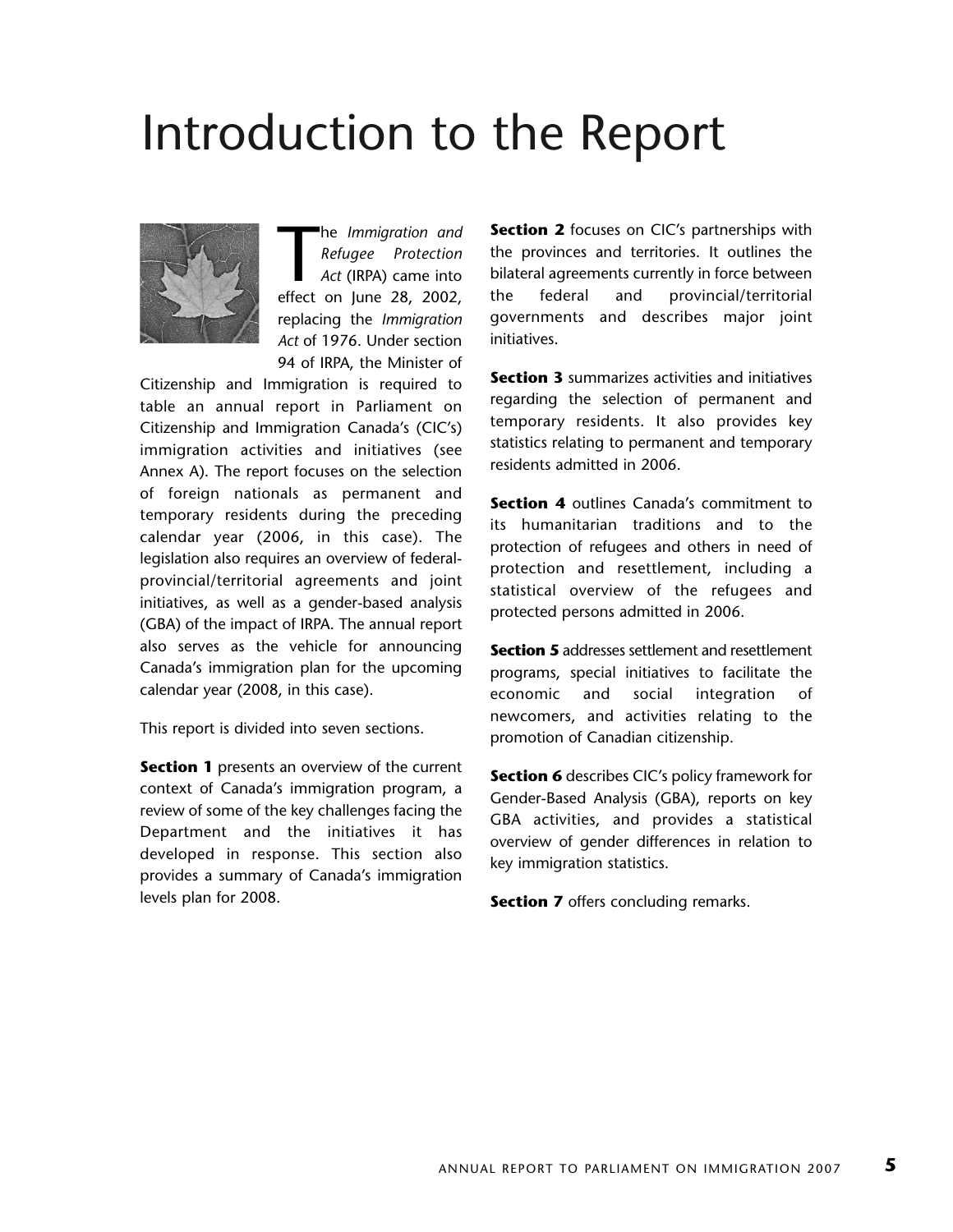## **SECTION 1**

# Making Immigration Work for Canada



anada has long<br>been a destination<br>of choice for skilled<br>immigrants It has been been a destination of choice for skilled immigrants. It has been active in the resettlement of refugees and it has played an important role

in efforts to manage global migration. Maintaining this position in the coming years will require a significant commitment on Canada's part to ensure that its policies and programs are innovative, responsive and efficient, and that it contributes to effective responses to impending global challenges.

At one time, Canada was one of only a handful of countries actively recruiting immigrants. It is now seeing more and more competitors entering the field as all developed nations come face to face with the demographic reality of aging and shrinking populations. As well, some of the important source countries for Canada's immigration program, notably India and China, are themselves beginning to offer more opportunities at home for their skilled workers. At the same time, the number of displaced people – most of them unskilled – is predicted to grow substantially as the world population increases by 2 billion people by the year 2050, the vast majority of whom will be struggling to survive in megacities in the developing world.

## **Supporting Canada's Economy and Competitiveness**

Immigration will play an increasingly important role in supporting Canada's economic prosperity and competitiveness. In a few short years, given our aging population, Canadians who leave school for the workplace will only offset the number of retirements. Immigration will therefore be a key source of labour force growth in the future. Moreover, the country is currently facing significant labour market shortages in some sectors and regions. Immigration can contribute to addressing both short- and long-term labour market needs by attracting people with the right mix of skills and talents to support economic growth today and in the future. With other industrialized countries confronting similar challenges with respect to sustaining population and economic growth, Canada will be operating in an increasingly competitive worldwide market for higher skilled workers.

Despite the success in bringing roughly a quarter of a million new permanent residents to Canada annually over the past few years, there are still many more individuals who would like to come to Canada. This high demand for immigration has pushed the overall inventory of applications beyond 850,000 individuals. Given this large and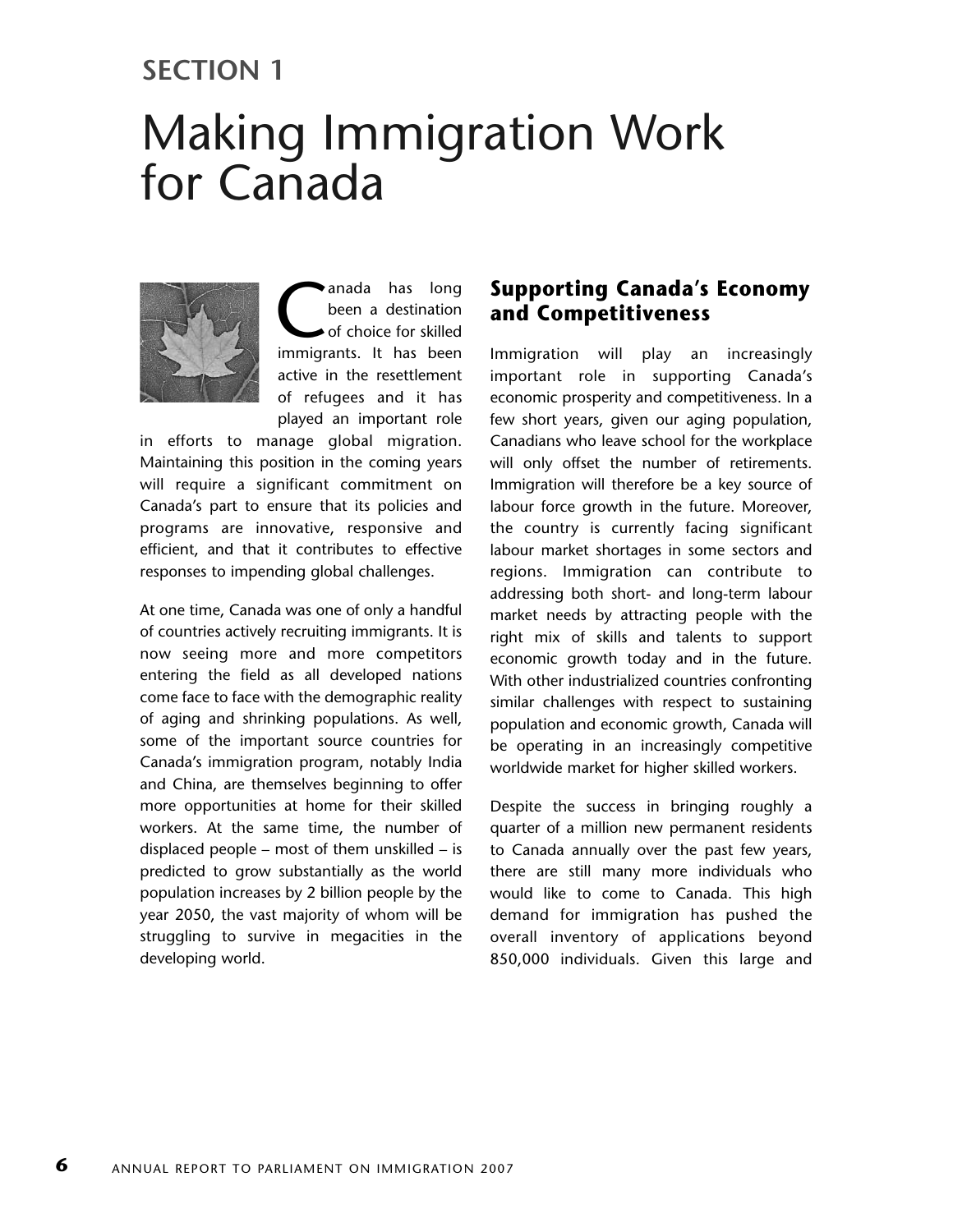growing inventory and the annual immigration levels plan tabled in Parliament, the challenge lies in balancing competing demands to process applications in a timely manner and to sustain high levels of client satisfaction. At the same time, CIC is committed to the timely processing of visitors, students and temporary workers applying to come to Canada. The volumes for these groups have increased steadily in recent years. The same resources are used for processing both permanent and temporary resident streams, so that increased demand in one stream puts pressure on the other.

Canada's immigration program is taking action to meet the diverse skill requirements of an expanding and dynamic economy and to address the growing inventory of applications. This means doing more to meet immediate and regional skills shortages and the longerterm needs of the labour market by attracting and retaining highly qualified and skilled workers. In this regard, the Government has already introduced improvements so that employers across Canada will be able to hire temporary foreign workers more quickly and easily to meet immediate skill shortages. As well, a new avenue to immigration, the Canadian Experience Class, will allow qualified individuals with Canadian skilled work experience, or with a combination of Canadian work and studies, to apply for permanent residence from within the country.

Bringing immigrants to Canada is only part of the challenge. Just as important is ensuring that they settle successfully upon arrival and integrate fully over the longer term. The challenges newcomers face are many: acquisition of English and/or French;

recognition of their credentials, skills and work experience acquired abroad; and familiarity with the norms of the Canadian workplace and society, to name just a few. It will be important to look at ways in which the current range of settlement programs and services – including those provided by provincial and community partners – can be improved to better help immigrants in the early settlement period. CIC is also committed to ensuring that the process of acquiring Canadian citizenship sets a solid foundation for newcomer integration into Canadian society over the long term.

## **2006 Levels**

In the *2005 Annual Report on Immigration*, the Government committed to admit between 225,000 and 255,000 permanent residents in 2006. In the end, 251,649 permanent residents were admitted to Canada in 2006, close to the upper end of the range. Of these, 138,257 new permanent residents were selected under the economic stream, and 113,380 were selected under the noneconomic family and humanitarian streams. It should be noted that, while the figures are reported in this manner, they reflect the criteria that was applied to assess eligibility for permanent residence when the application was submitted, not the intention of the applicant upon landing in Canada, nor the economic, social and cultural contributions that these new residents will make to Canada. For example, some new residents admitted under the economic categories do not enter the labour market, but rather attend school or contribute from the home. Conversely, research suggests that the majority of the new residents under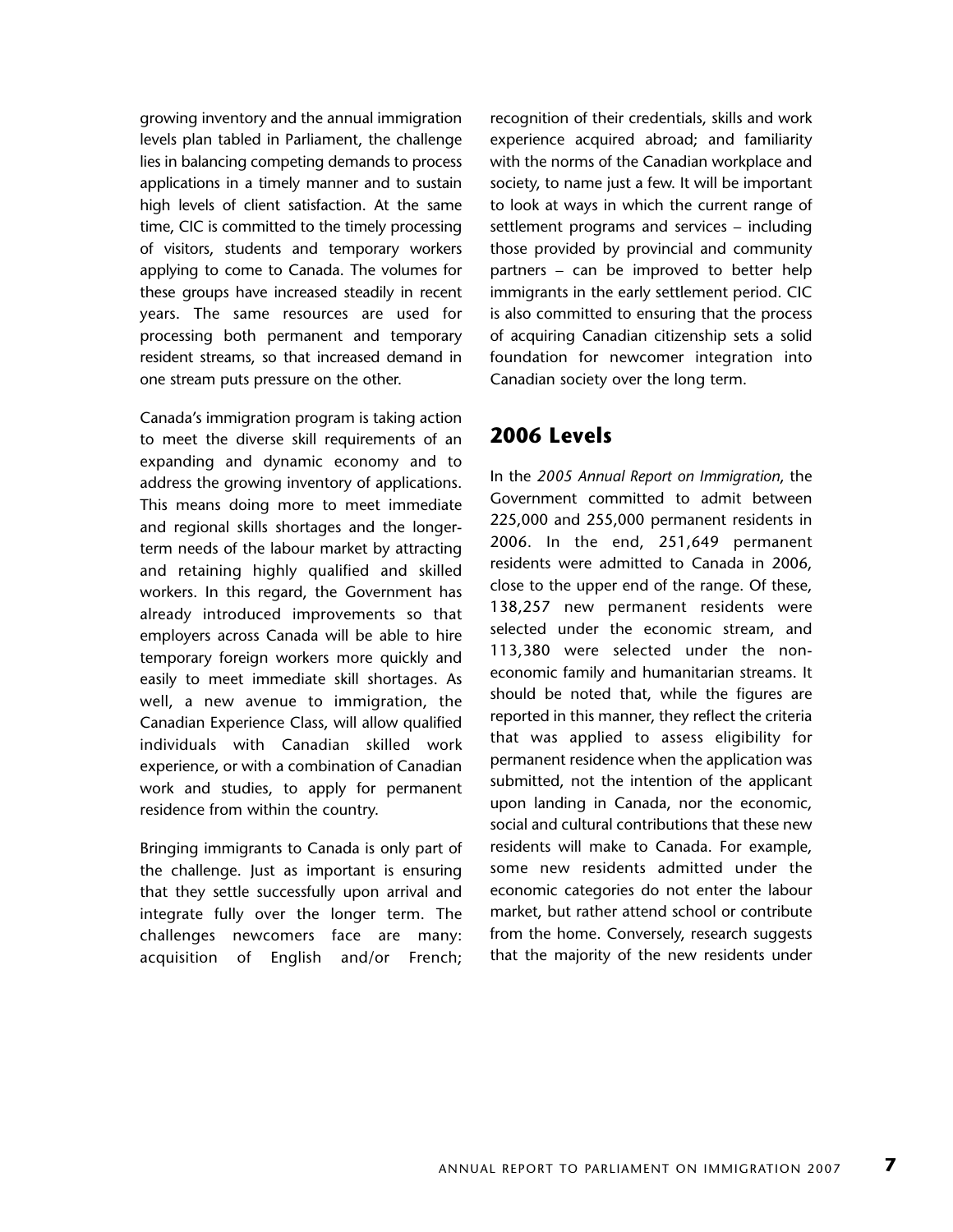the non-economic category find employment within five years of landing and go on to make economic contributions.

## **Critical Partnerships**

Because immigration is a shared jurisdiction under the Constitution, provinces and territories play a vital role in ensuring that the program succeeds. Within the federal realm, a number of departments and agencies play key partnership roles in the program. CIC shares responsibility for the administration of IRPA with the Canada Border Services Agency (CBSA), which is responsible for the enforcement provisions of IRPA and immigration processing at ports of entry. As well, CIC works closely with Human Resources and Social Development Canada (HRSDC), given its role in assessing labour market needs and supporting immigrant labour

market integration. Other federal partners include Service Canada, Industry Canada, Health Canada, the Public Health Agency, Public Safety Canada, the Royal Canadian Mounted Police (RCMP), the Canadian Security Intelligence Service, Canadian Heritage, Justice Canada, the Immigration and Refugee Board (IRB), the Department of Foreign Affairs and International Trade (DFAIT), and the Canadian International Development Agency. CIC also collaborates with non-governmental organizations (NGOs), community-based service providers and voluntary organizations to address immigrants' social and economic needs. Internationally, CIC tracks global trends and represents Canada's strategic interest in bilateral, regional and multilateral fora and organizations addressing migration-related issues.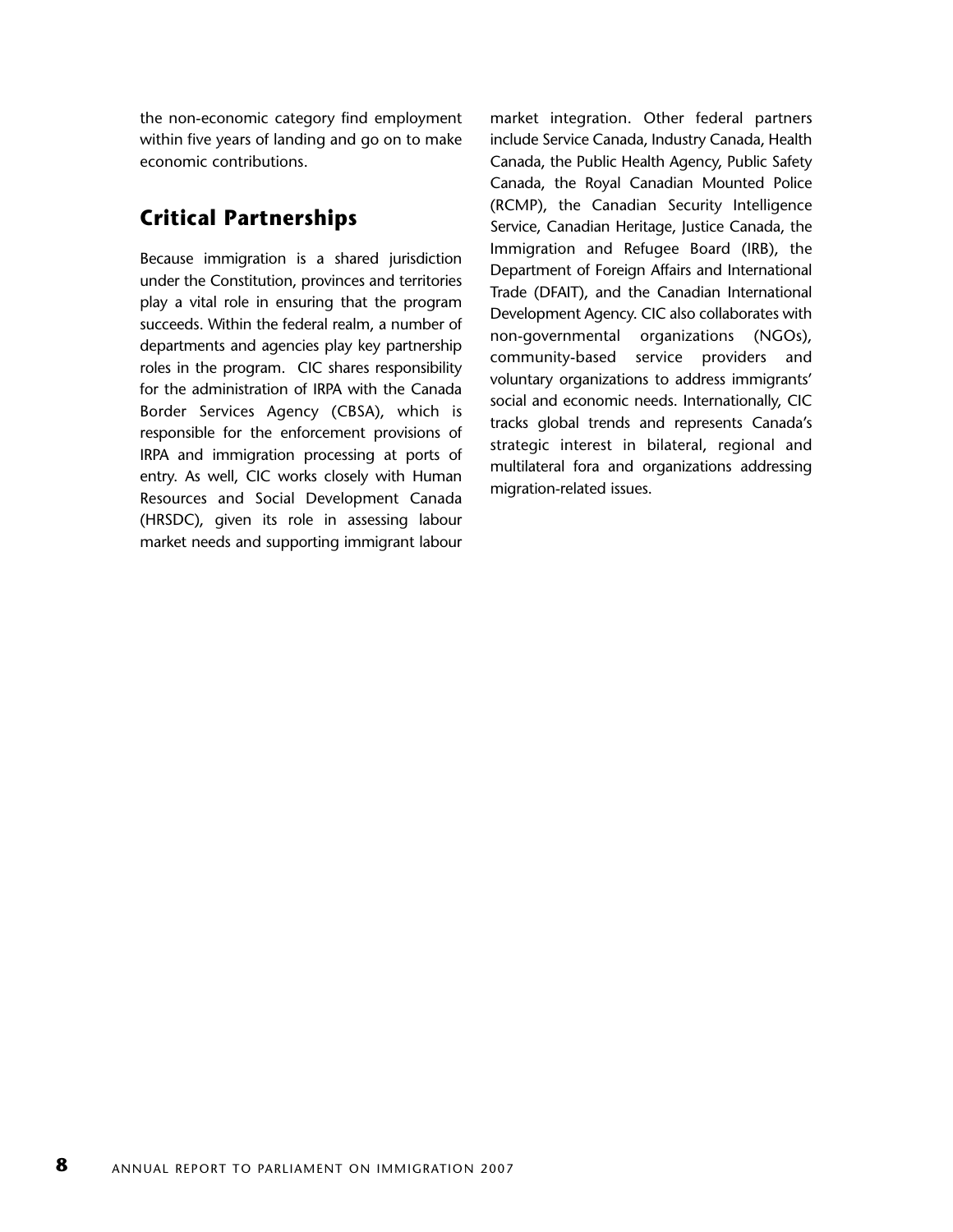## **Canada's Immigration Plan for 2008**

CIC's commitment is to admit new permanent residents in 2008 within a planning range of 240,000 and 265,000 admissions. In this way, Canada's immigration program will continue to respond to the diverse skill requirements of an expanding and dynamic economy. To meet growing regional needs the Plan aims to admit a record number of provincial nominees. As well, the Plan includes the introduction of the Canadian Experience Class, a new avenue to immigration that will permit, under certain conditions, temporary workers and foreign students with a Canadian credential to apply for permanent residence. Finally, the Plan will maintain the Government's commitments to support family reunification and humanitarian objectives.

|                                                                     | 2008 Ranges |             |
|---------------------------------------------------------------------|-------------|-------------|
| <b>Immigrant Category</b>                                           | Low         | <b>High</b> |
| <b>Federal Skilled Workers</b>                                      | 67,000      | 70,000      |
| Quebec Selected Skilled Workers                                     | 25,000      | 28,000      |
| Federal/Quebec Business                                             | 11,000      | 13,000      |
| Live-in Caregivers                                                  | 6,000       | 9,000       |
| <b>Provincial/Territorial Nominees</b>                              | 20,000      | 22,000      |
| Canadian Experience Class                                           | 10,000      | 12,000      |
| <b>TOTAL ECONOMIC</b>                                               | 139,000     | 154,000     |
|                                                                     |             |             |
| Spouses, Partners and Children                                      | 50,000      | 52,000      |
| Parents and Grandparents                                            | 18,000      | 19,000      |
| <b>TOTAL FAMILY</b>                                                 | 68,000      | 71,000      |
| Government-Assisted Refugees                                        | 7,300       | 7,500       |
| Privately Sponsored Refugees                                        | 3,300       | 4,500       |
| Protected Persons in Canada                                         | 9,400       | 11,300      |
| Dependants Abroad                                                   | 6,000       | 8,500       |
| <b>TOTAL PROTECTED PERSONS</b>                                      | 26,000      | 31,800      |
|                                                                     | 6,900       | 8,000       |
| Humanitarian & Compassionate/Public Policy<br><b>Permit Holders</b> | 100         | 200         |
|                                                                     |             |             |
| <b>TOTAL OTHERS</b>                                                 | 7,000       | 8,200       |
| <b>TOTAL</b>                                                        | 240,000     | 265,000     |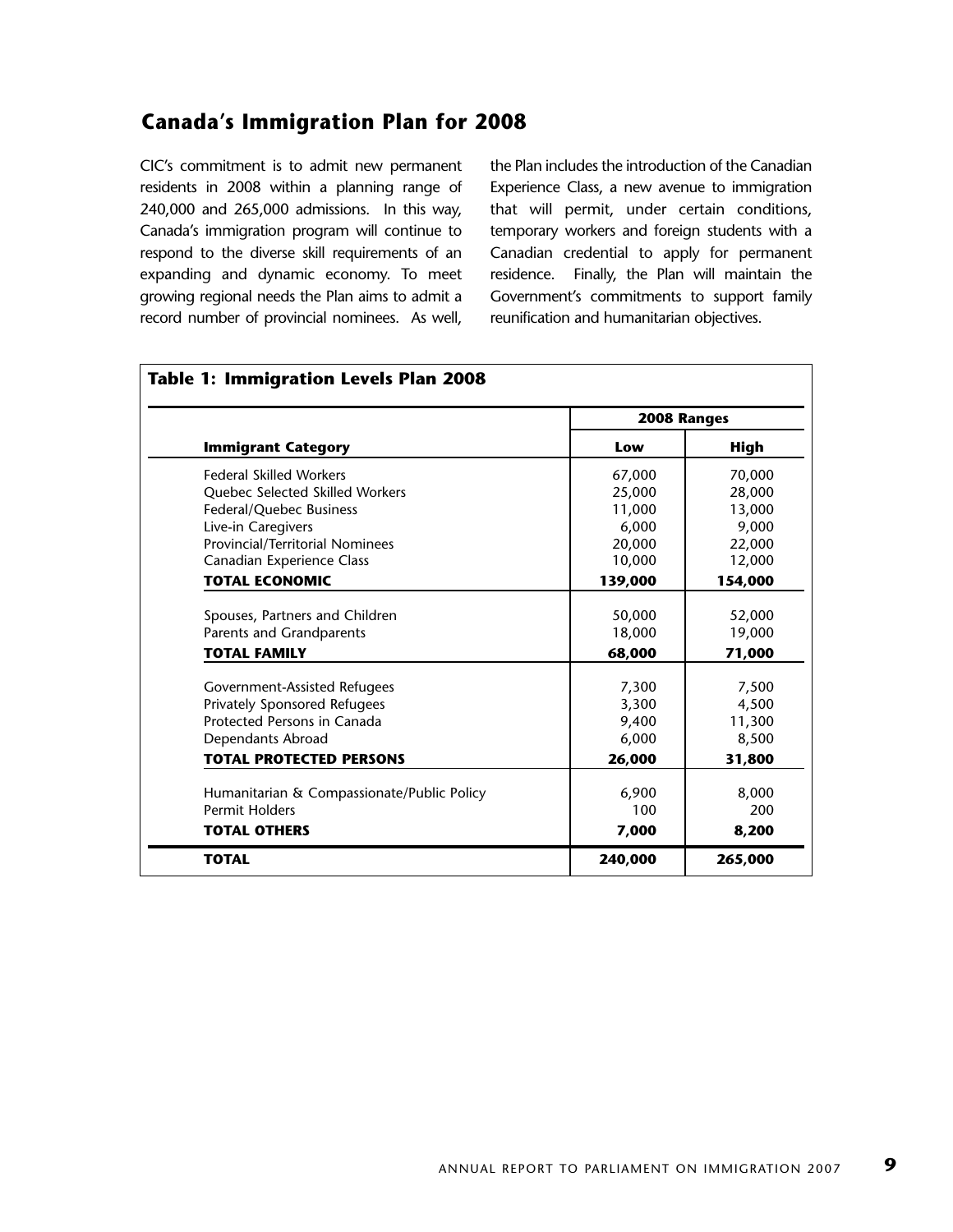## **SECTION 2**

# Federal-Provincial/ Territorial Partnerships



effective ince jurisdiction over immigration is a shared responsibility, collaboration between the federal government and the provinces and territories is

essential to the successful management of the immigration program. Provincial and territorial governments are CIC's primary partners, and the shared goal is to make immigration programs responsive to the unique economic, social and labour market needs of each province and territory.

Under IRPA and the *Department of Citizenship and Immigration Act*, CIC's Minister has the authority, with the approval of the Governorin-Council, to sign agreements with the provinces and territories to facilitate the coordination and implementation of immigration policies and programs. Table 2 provides a list of the key bilateral agreements currently in force, with their signing and expiry dates.

CIC currently has framework agreements with eight provinces (British Columbia, Alberta, Saskatchewan, Manitoba, Ontario, Quebec, Prince Edward Island and Nova Scotia) and one territory (Yukon). These agreements highlight immigration as a key area for bilateral collaboration and formalize how the two levels of government work together.

Agreements under the Provincial Nominee Program (PNP) are also in place with 10 jurisdictions (the Yukon and all provinces except Quebec), either as an annex to a framework agreement or as a stand-alone agreement. Under the PNP, provinces and territories have the authority to nominate individuals as permanent residents to address specific labour market and economic development needs. The *Canada-Quebec Accord* grants Quebec the authority to set annual immigration targets and the responsibility for selecting immigrants. Canada is responsible for selecting members of the Family Class and for determining the status of those claiming refugee status within Canada.

First-ever framework agreements were signed with Alberta on May 4, 2007, and with Nova Scotia on September 19, 2007. To meet the growing demand for labour, the limit on the number of immigrants that can be nominated through the PNP was removed, and the intention to develop annexes to facilitate the entry of temporary foreign workers was announced. In addition, a renewed PNP agreement with Newfoundland and Labrador, which came into force in November 2006, removed the limit on the number of provincial nominees.

In terms of settlement and integration services, there are three different models for service delivery. In the main model used in most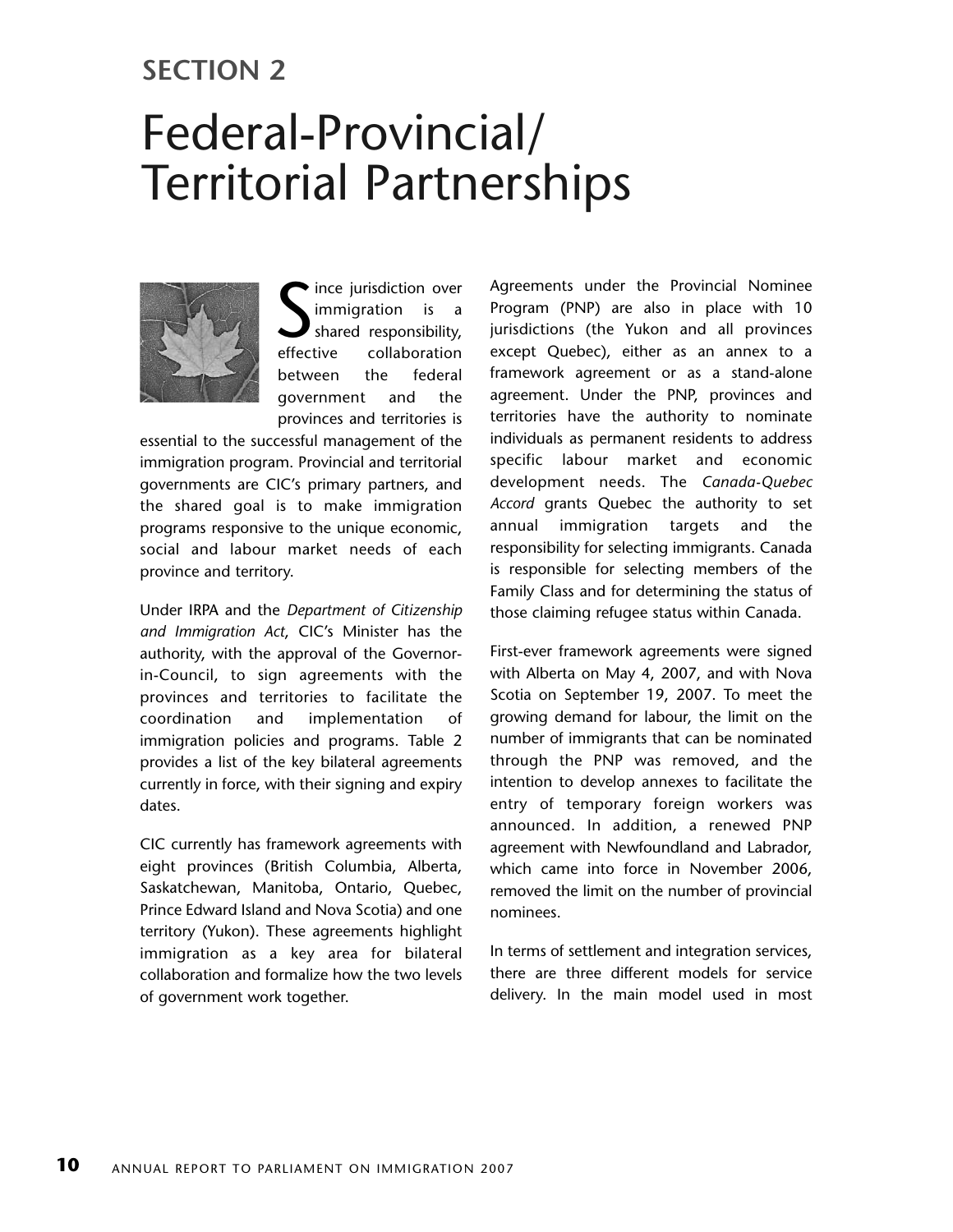provinces and territories, settlement programs are administered by CIC regional offices and generally delivered by third parties such as community-based organizations. In Manitoba and British Columbia, responsibility for the delivery of settlement programs has been devolved to the provincial level through conditional contribution agreements. Quebec is unique in having full responsibility for the settlement and integration services offered in the province.

In November 2006, a Memorandum of Understanding (MOU) was signed by the federal government, the Ontario government and the City of Toronto. This marks the first time that municipal interests have been formally represented in immigration policy and program discussions. The MOU focuses on improving immigrant outcomes in areas such as access to employment, services, and educational and training opportunities, as well as citizenship and civic engagement.

Also, following through on commitments made under the *Canada-Ontario Immigration Agreement*, CIC and Ontario's Ministry of Citizenship and Immigration are working with the Association of Municipalities of Ontario to increase the involvement of Ontario's municipal governments in attracting and retaining immigrants, as well as ensuring their settlement and integration. This work focuses primarily on the needs of immigrants in smaller centres, as well as rural, northern and official language minority communities throughout the province. CIC is also providing the

province with funding to support the development of content for the Ontario immigration portal to promote Ontario municipalities to prospective immigrants and newcomers to Canada.

Under the auspices of the Atlantic Population Table, CIC continued to work with the Atlantic Canada Opportunities Agency, the four Atlantic provinces, and HRSDC to create a set of integrated initiatives that support increased immigration throughout Atlantic Canada and address local needs. In particular, CIC is collaborating in the development of initiatives to support focused immigration research and labour market integration of international students in Atlantic Canada.

Multilateral meetings are increasingly being used as a mechanism for discussing common approaches and concerns regarding immigration issues and for sharing best practices. During 2006–2007, CIC undertook two sets of consultations with provincial and territorial counterparts regarding the allocation and use of new settlement funding. In May 2007, federal, provincial and territorial ministers met to discuss immigration levels planning, labour market needs, foreign credential recognition, integration, and settlement funding. Through regular multilateral and bilateral interaction at the ministerial, senior official and working levels, CIC continues to strengthen its partnerships with the provinces and territories.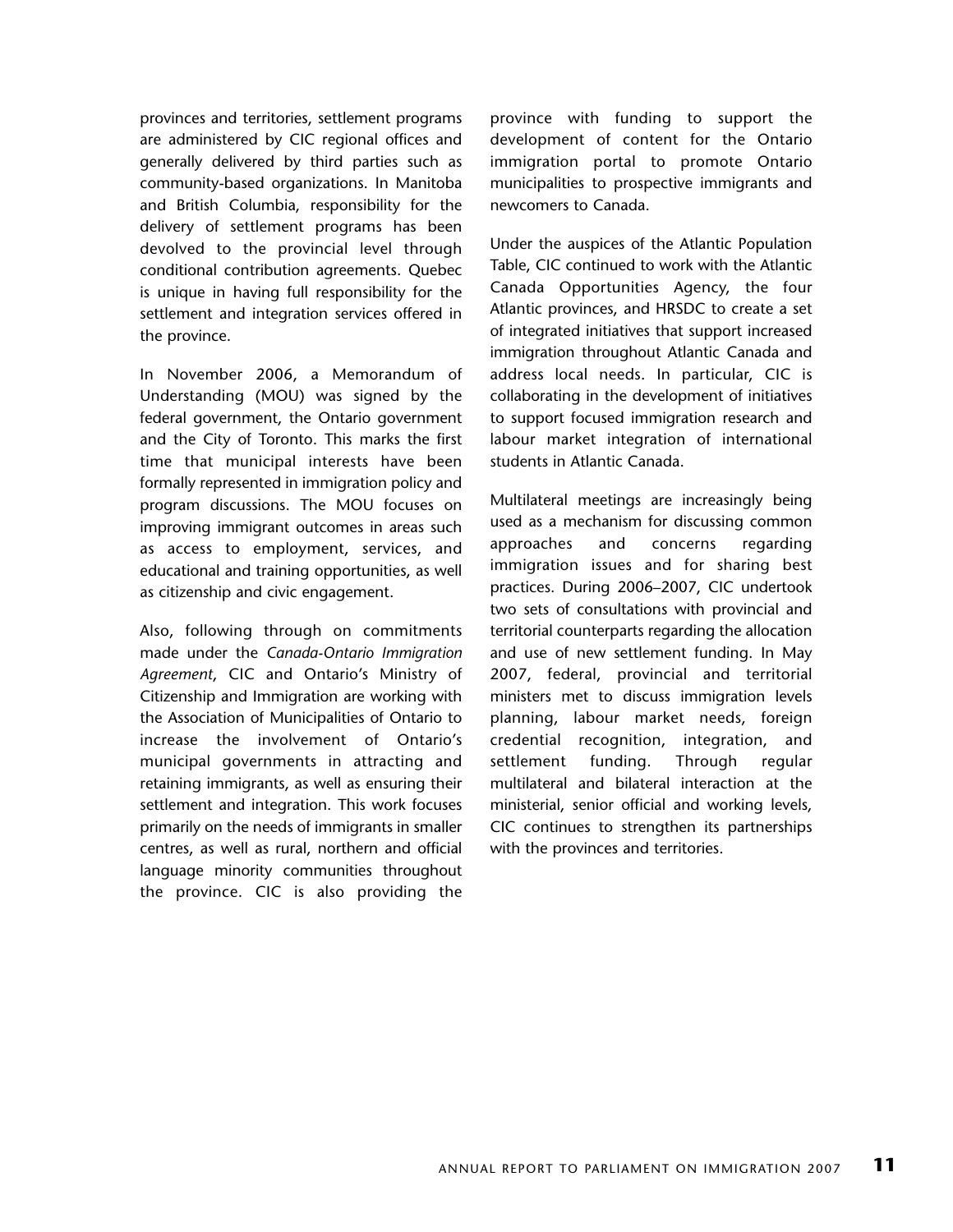|                                                                      | <b>Date Signed</b>                                                                | <b>Expiry Date</b> |
|----------------------------------------------------------------------|-----------------------------------------------------------------------------------|--------------------|
| Agreement for Canada-British Columbia<br>Co-operation on Immigration | April 5, 2004<br>(Original signed in May 1998)                                    | April 5, 2009      |
| Agreement for Canada-Alberta<br>Cooperation on Immigration           | May 4, 2007                                                                       | Indefinite         |
| Canada-Saskatchewan Immigration<br>Agreement                         | May 7, 2005<br>(Original signed in March 1998)                                    | Indefinite         |
| Canada-Manitoba Immigration Agreement                                | June 6, 2003<br>(Original signed in October 1996)                                 | Indefinite         |
| Canada-Ontario Immigration Agreement                                 | November 21, 2005                                                                 | November 21, 2010  |
| Canada-Quebec Accord                                                 | February 5, 1991                                                                  | Indefinite         |
| Canada-New Brunswick Agreement<br>on Provincial Nominees             | January 28, 2005<br>Amended: March 29, 2005<br>(Original signed in February 1999) | Indefinite         |
| Agreement for Canada-Prince<br>Edward Island on Immigration          | March 29, 2001<br>Extended: March 28, 2007                                        | December 31, 2007  |
| Agreement for Canada-Nova Scotia<br>Cooperation on Immigration       | September 19, 2007                                                                | Indefinite         |
| Canada-Newfoundland and Labrador<br>Agreement on Provincial Nominees | November 22, 2006<br>(Original signed in September 1999)                          | Indefinite         |
| Agreement for Canada-Yukon<br>Co-operation on Immigration            | April 2, 2001<br>Extended: April 2, 2007                                          | December 31, 2007  |

## **Table 2: Federal-Provincial/Territorial Agreements Currently in Force**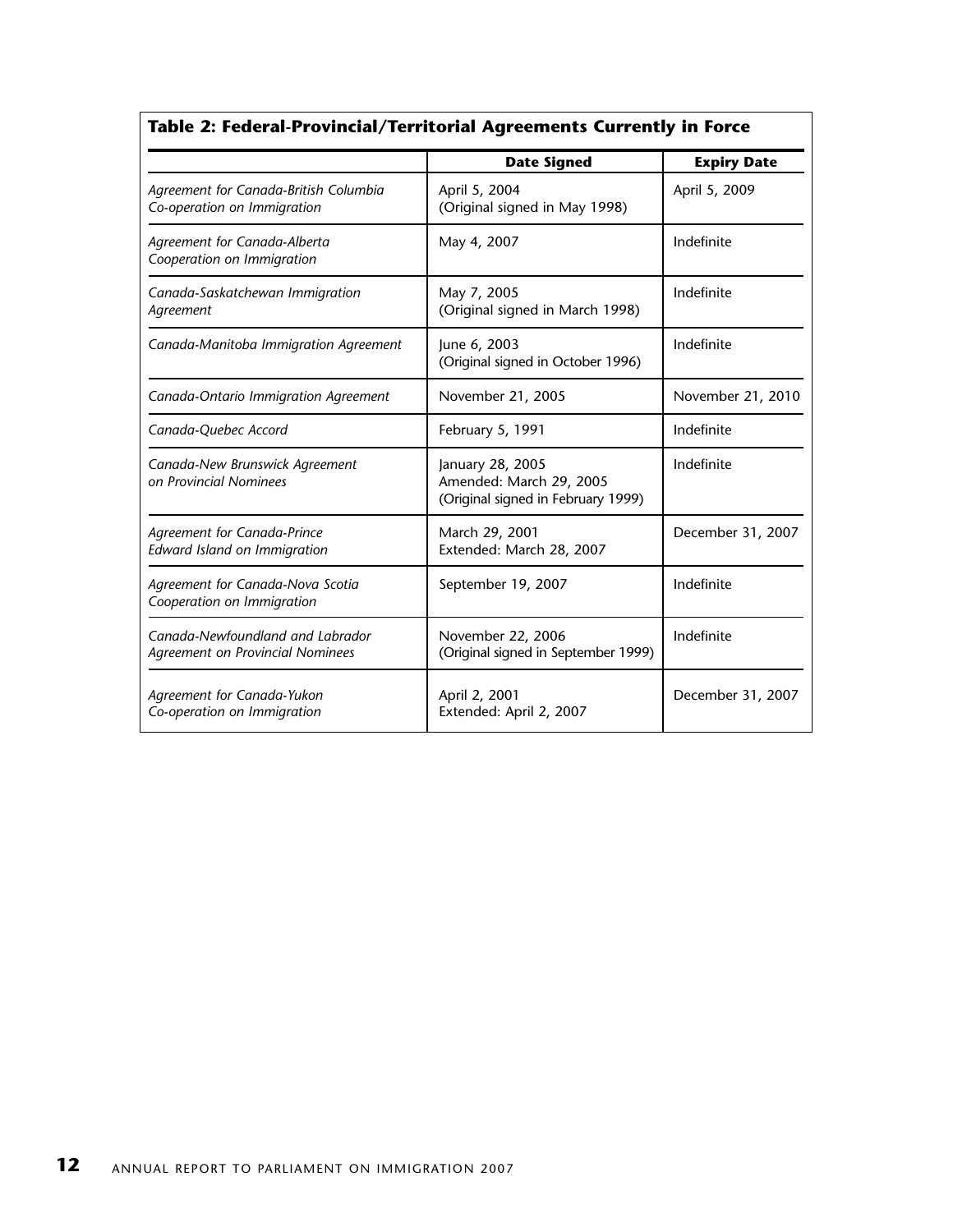## **SECTION 3**

## Selecting Foreign Nationals as Permanent and Temporary Residents



**C** ich aims to ensure<br>that the movement<br>of people into<br>Canada contributes to the that the movement of people into country's social and economic interests, and meets its humanitarian

commitments while protecting the health, safety and security of Canadians. Canada's immigration program is based on nondiscriminatory principles – foreign nationals are assessed without regard to race, nationality, ethnic origin, colour, religion or gender.

## **Selecting Permanent Residents**

Overall, CIC maintains a balanced immigration program that contributes to meeting Canada's labour market needs while fostering family reunification and honouring the humanitarian principles of refugee protection. Permanent residents are persons who have not yet become Canadian citizens, but who have been allowed to live and work in Canada indefinitely, provided they meet the residency requirements and do not lose their status by reason of serious criminality, security, human rights violations, organized crime or misrepresentation. IRPA defines three basic classes of permanent residents: Economic, Family and Protected Persons.

A 50% reduction in the Right of Permanent Residence Fee became effective May 3, 2006. The intention is to make it easier and more attractive to come to Canada by reducing the costs associated with migration. This measure contributes to the Government's commitment to promote a welcoming and well-managed immigration program in Canada.

Other initiatives in 2006 included policy and planning work to develop options for facilitating the transition from temporary to pemanent status. This culminated in the announcement in Budget 2007 of a proposed new avenue to immigration by permitting, under certain conditions, foreign students with Canadian credentials and skilled work experience, and skilled temporary foreign workers who are already in Canada to apply for permanent residence. This will allow qualified individuals with Canadian skilled work experience, or with a combination of Canadian work and studies, to make the transition to permanent status. The program is expected to lead to improved economic outcomes for newcomers in this class.

In addition, the interim policy on same-sex marriages was repealed in December 2006. As a result, same-sex marriages are now recognized for all immigration purposes as long as the marriage is legally recognized both under Canadian law and, where the marriage occurred outside of Canada, in the country where the ceremony occurred.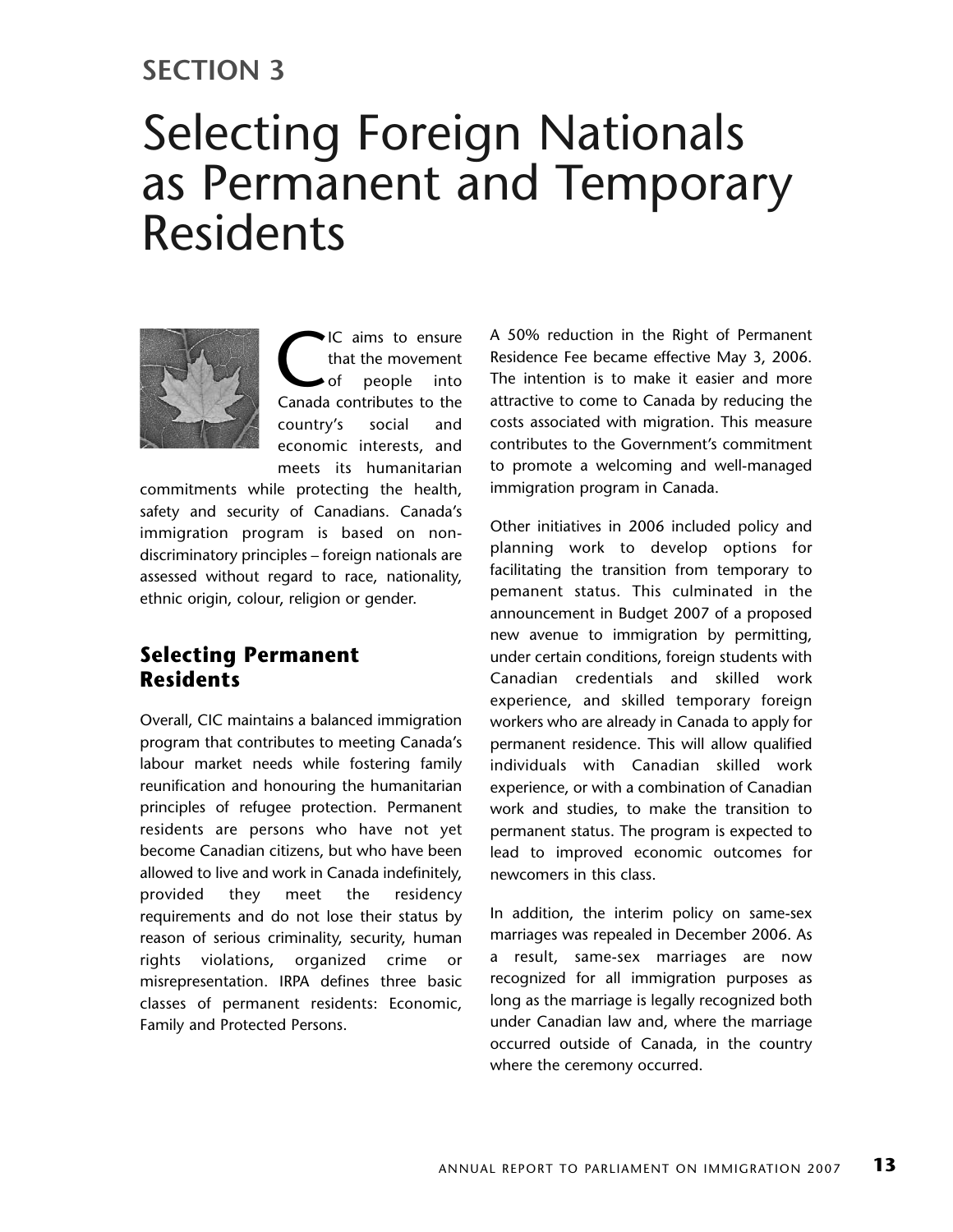#### **Applications Processed, Visas and Planned Admissions**

In 2006, CIC worked with its partners in Canada and overseas to support the admission of 1.2 million temporary residents and more than a quarter-million permanent residents. Much of the work involved in making decisions on who is eligible to come to or remain in Canada is based on the verification of information provided and checks to ensure that these persons do not pose a security or health risk to Canada. In most cases, CIC's role begins when an application is submitted at any of the hundreds of points of service in Canada and abroad, and ends when a visa is issued overseas or an application is approved in Canada. CIC therefore controls all but one of the steps that lead to temporary or permanent admission to Canada: namely, when successful applicants and their families decide to travel to Canada. For a number of reasons, not every visa issued results in a person arriving, and in an average year, about 4% of visas are not used. In 2006, CIC processed approximately 360,000 applications for permanent residence both overseas and in Canada; some 217,000 visas were issued overseas, and more than 37,000 applications for permanent residence were approved in Canada.

Table 3 provides the number of new permanent residents admitted in 2006 under the various immigration categories.

## **Economic Class Immigrants**

The Economic Class includes skilled workers, business immigrants, provincial nominees and live-in caregivers, as well as members of their immediate family. In recent years, approximately 55 to 60% of new permanent residents have been in this class. (Note that the figures in the Economic Class may include an applicant's spouse and children.)

#### - **Skilled Workers**

IRPA places emphasis on the applicant's level of education, previous work experience, and knowledge of English or French. In addition, applicants with pre-arranged employment are awarded extra points. These skilled workers are also expected to have enough funds to support themselves and their dependants as they settle in Canada.

The Department expects that the new selection grid introduced by IRPA in June 2002 will have a positive impact on the long-term ability of skilled workers to integrate effectively and adapt to changing labour market circumstances. CIC will begin an evaluation in 2007–2008, to be completed in 2008–2009, that will monitor these changes and allow for an assessment of economic outcomes for the first year of settlement.

#### - **Business Immigrants**

Business immigrants are selected on the basis of their ability to create jobs for themselves and other Canadian residents, to contribute capital to the Canadian economy, and to stimulate economic activity.

The three categories of business immigration are as follows:

(1) The Entrepreneur Program is designed to attract immigrants with business experience that can be utilized in Canada. Within two years of their arrival, immigrants must hold at least one-third of the equity of a Canadian business, be actively involved in the management of that business, and employ at least one Canadian citizen or permanent resident.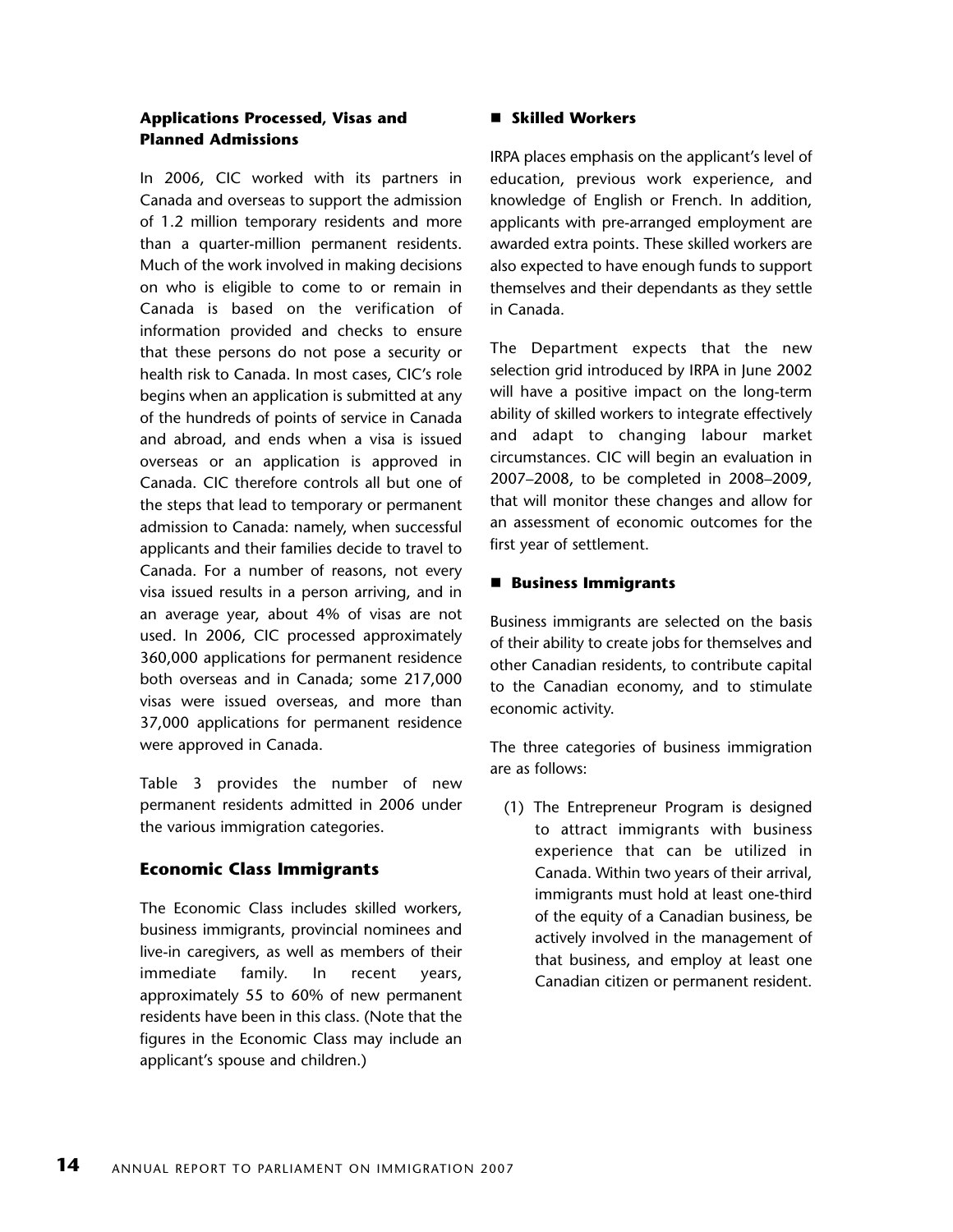- (2) Self-employed persons must demonstrate their ability and their intention to be self-employed upon arrival and to make a significant contribution to specific economic activities in Canada in the area of culture, athletics or farm management.
- (3) The Immigrant Investor Program (IIP) seeks to attract immigrants with business and capital management experience. Applicants must demonstrate that they have business experience and a minimum net worth of \$800,000. They are required to make an investment of \$400,000 that is used for economic development and job creation.

Under the IIP, as of April 1, 1999, CIC acts as an agent to allocate immigrant investor capital to participating provincial and territorial governments for their use in economic development initiatives. Newfoundland and Labrador, Ontario, British Columbia, Prince Edward Island, Manitoba and the Northwest Territories participate in the IIP. No new provinces or territories joined the program in 2006–2007; however, CIC is continuing discussions with other provinces that have expressed an interest in participating. As of March 31, 2007, CIC had outstanding gross allocations of some \$875.2 million to the provincial government funds operating under the new IIP.

CIC actively monitors some 40 immigrant investor funds from the pre-April 1999 IIP. The majority of the remaining funds are managed by provincial/territorial governments for investment in their respective economies. CIC ensures that partners managing the funds are in compliance with the 1976 *Immigration Act*.

#### - **Provincial and Territorial Nominees**

The PNP allows provincial and territorial governments to participate actively in the immigration process. As noted in section 2, a number of provinces and territories have entered into agreements with the Government of Canada to designate immigrants who will meet their local economic needs. While these nominees must meet federal health and security admission criteria, they are not subject to the skilled worker selection grid for determining eligibility. This program has grown five-fold in the past five years.

The PNP has the potential to support efforts to encourage immigrants to settle outside Canada's three largest cities. Manitoba has the most active PNP and accounted for over 6,661 admissions in 2006, representing 66.3% of the 10,051 admissions in that province that year. In recent negotiations of PNP agreements with provinces and territories, clauses have been integrated that support official language minority communities.

CIC signed new agreements with Alberta, Nova Scotia, and Newfoundland and Labrador. See Table 2 for more details on federal-provincial/territorial agreements.

#### ■ Live-in Caregivers

The Live-in Caregiver Program allows individuals residing in Canada to employ qualified foreign workers in their private residence when there are not enough Canadians and permanent residents to fill the available positions. Live-in caregivers must be qualified to provide care for children, sick or elderly people, or persons with a disability. Initially, successful candidates are granted temporary resident status and a work permit and, after two years, they are eligible to apply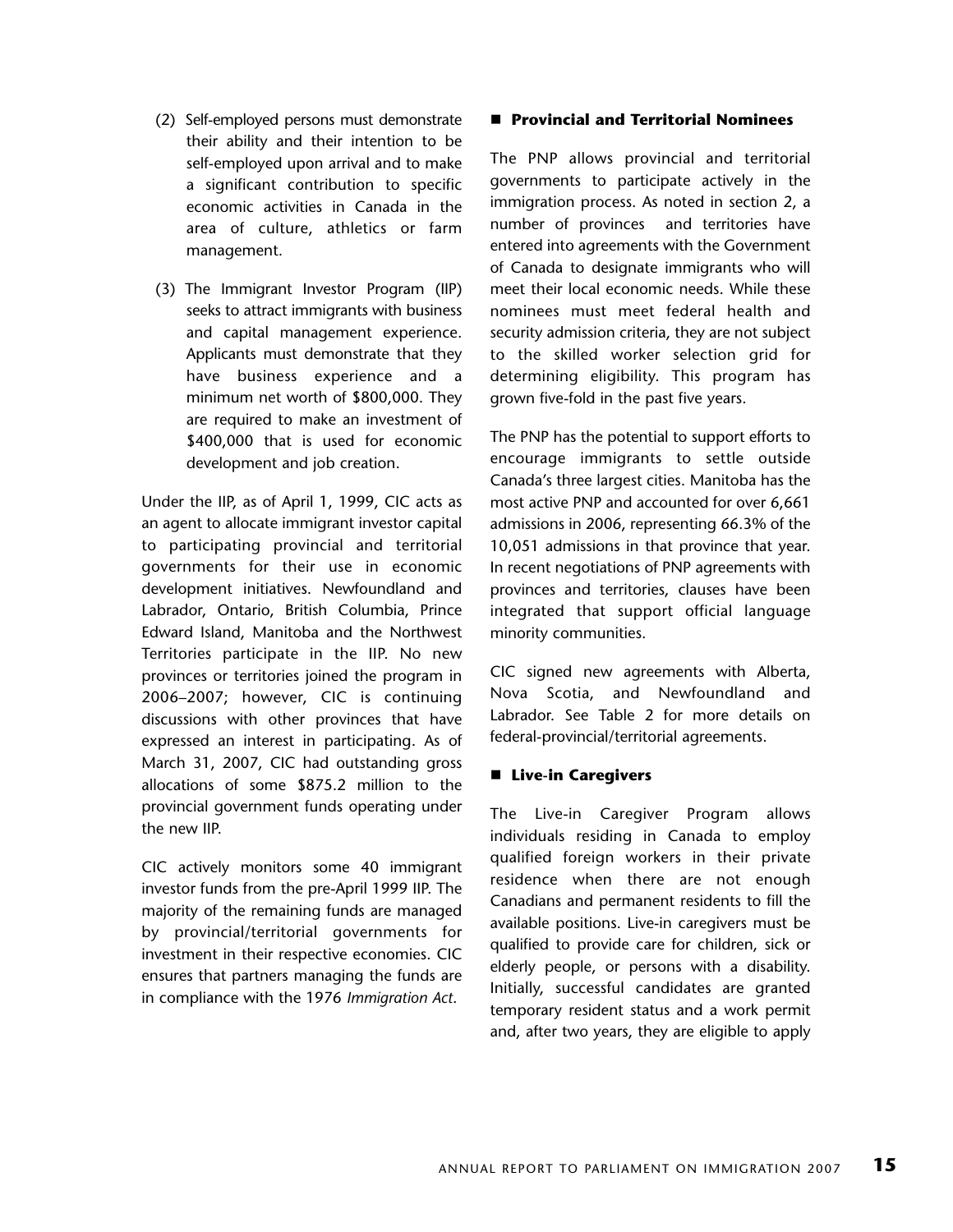for permanent resident status. In 2006, the maximum duration of the work permit for livein caregivers was extended from one year to three years and three months.

### **Family Class Immigrants**

Reuniting families is an important principle of Canada's immigration policy and legislation. Long-standing policy allows Canadian citizens and permanent residents to bring their family with them when they immigrate or to sponsor close family members for immigration to Canada (for more information, see www.cic.gc.ca/english/immigrate/sponsor/ind ex.asp).

The Family Class is made up of people who join family members already settled in Canada. Canadian citizens and permanent residents who are 18 years of age or older may sponsor family members. Sponsors are responsible for addressing the essential needs of their family members upon arrival and ensuring that they do not become dependent on provincial social assistance systems for a period of three to 10 years, depending on their age and relationship to the sponsor.

Since 2003, CIC has placed particular emphasis on ensuring prompt and efficient processing to facilitate family reunification in Family Class priority cases (sponsored spouses, partners and dependent children). As a result, the percentage of Family Class priority cases processed within six months rose from 38% in 2002–2003 to 70% in 2006–2007. Nevertheless, inventories have been building up in the Parents and Grandparents category.

To address this issue, CIC introduced measures to increase the number of admissions in this category. As a result, 20,006 parents and grandparents were admitted overall in 2006.

CIC is committed to ensuring that only those Canadian residents who meet IRPA eligibility criteria are permitted to sponsor relatives for permanent residence in Canada. Since 2002, sponsors in arrears of court-ordered support payments have been ineligible to sponsor. Sponsors who default on their undertaking to support a family member cannot usually sponsor again unless they repay the province the amount of social assistance received by a sponsored immigrant.

#### **Permanent Resident Status on Humanitarian and Compassionate Grounds**

On an exceptional basis, IRPA gives CIC the authority to grant permanent resident status to individuals and families who would not otherwise qualify in any category, in cases where there are strong humanitarian and compassionate (H&C) considerations, or for public policy reasons. The purpose of these discretionary provisions is to provide the flexibility to approve deserving cases not anticipated in the legislation.

An evaluation framework was completed in December of 2006, as part of the ongoing review of the current H&C policy. The review will continue through 2007–2008 and is expected to identify areas where the policy may be improved.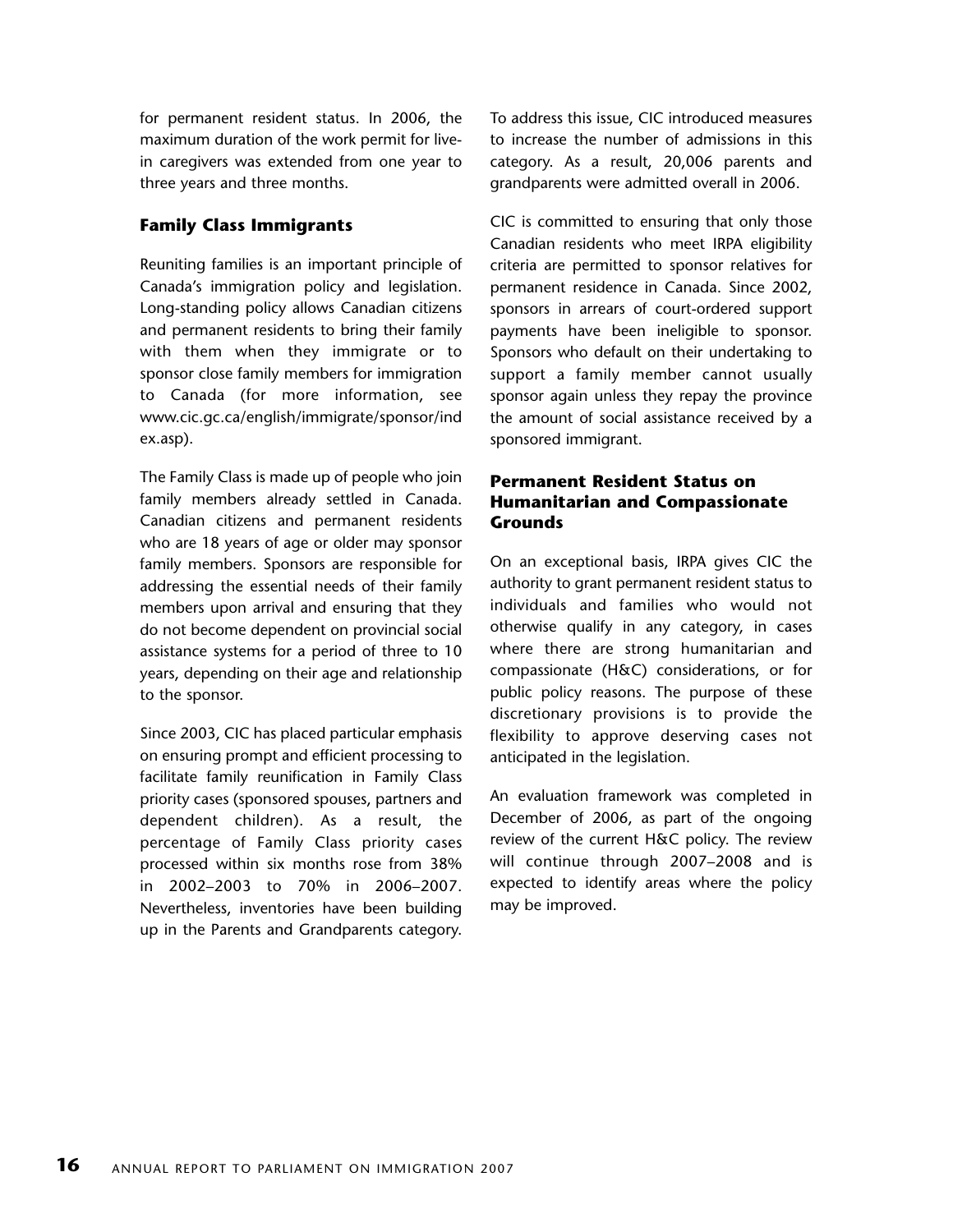## **Statistical Overview of Permanent Residents Admitted in 2006 and 2007**

#### **Immigration Targets for 2006**

Canada's Immigration Plan for 2006, set out in the *Annual Report to Parliament on Immigration 2005*, indicated a target range for new permanent residents of 225,000 to 255,000. The plan underscored the Government's commitment to balancing immigration in the Economic, Family and Protected Persons classes, and to maximizing the social and economic benefits to Canada.

In 2006, a total of 251,649 people were admitted to Canada as permanent residents. This number falls within the planned target range of 225,000 to 255,000 permanent residents. The 2006 results represent a 4% decrease over the 2005 total of 262,236 newcomers. There are a variety of factors that explain this slight decrease in the level of admissions in 2006. First and foremost, 2005 saw a spike of 6,971 admissions in the Parents and Grandparents category, following a decision to increase the target. As well, on average, immigrants used their visas faster in 2005, with the standard time between visa issuance and immigrant arrival in Canada declining by close to 30 days in 2005. This resulted in almost one "extra" month of

admissions in 2005. Moreover, in 2005, the number of people with immigrant visas who chose not to use them dropped substantially compared with other years.

Of the newcomers admitted:

- 54.9% (138,257) were economic immigrants and their dependants in 2006, as compared to 59.61% (156,310) in 2005;
- 28% (70,506) were in the Family Class in 2006, as compared to 24.16% (63,352) in 2005;
- 12.9% (32,492) were protected persons in 2006, as compared to 13.64% (35,768) in 2005; and
- 4% (10,223) were granted permanent resident status on H&C grounds in 2006, as compared to 2.54% (6,653) in 2005.

Overall, in 2006, almost 55% of the new permanent residents were in the Economic Class, while just over 45% were in the noneconomic classes. Table 3 provides more detailed breakdowns by immigration category and allows for a comparison with the 2006 Immigration Plan.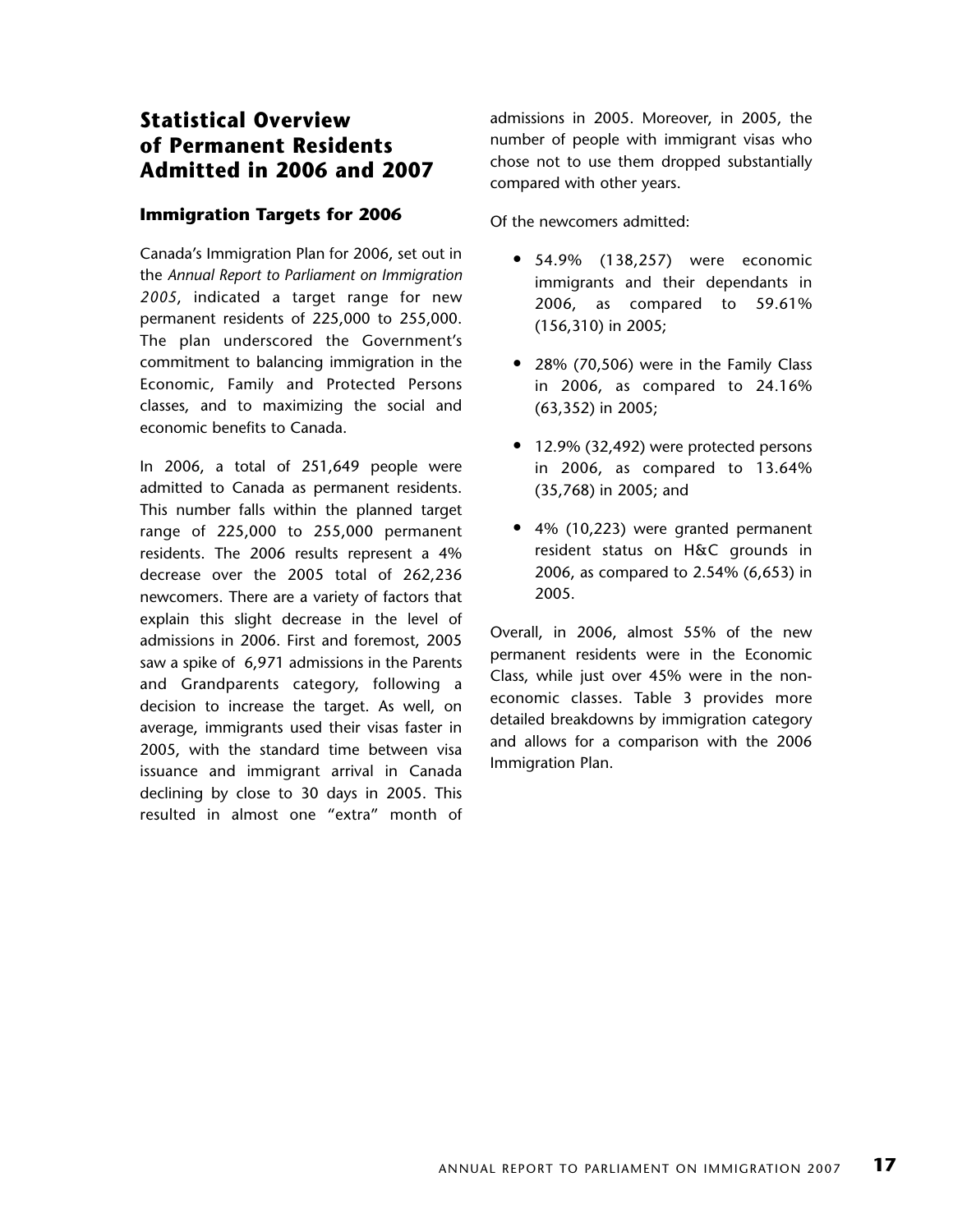|                                 | <b>2006 Plan</b>     | <b>Admitted</b> |      |
|---------------------------------|----------------------|-----------------|------|
|                                 | <b>Target Ranges</b> | <b>Number</b>   | $\%$ |
| <b>ECONOMIC CLASS</b>           |                      |                 |      |
| <b>Skilled Workers</b>          | 105,000 - 116,000    | 105,949         | 42.1 |
| <b>Business Immigrants</b>      | $9,000 - 11,000$     | 12,077          | 4.8  |
| Provincial/Territorial Nominees | $9,000 - 11,000$     | 13,336          | 5.3  |
| Live-in Caregivers              | $3,000 - 5,000$      | 6,895           | 2.7  |
| <b>Total Economic Class</b>     |                      |                 |      |
| (including dependants)          | 126,000 - 143,000    | 138,257         | 54.9 |
| <b>FAMILY CLASS</b>             |                      |                 |      |
| Spouses, Partners, Children     |                      |                 |      |
| and Others                      | $44,000 - 46,000$    | 50,500          | 20.1 |
| Parents and Grandparents        | $17,000 - 19,000$    | 20,006          | 8.0  |
| <b>Total Family Class</b>       | $61,000 - 65,000$    | 70,506          | 28.1 |
| <b>PROTECTED PERSONS</b>        |                      |                 |      |
| Government-Assisted Refugees    | $7,300 - 7,500$      | 7,316           | 2.9  |
| Privately Sponsored Refugees    | $3,000 - 4,000$      | 3,337           | 1.3  |
| Protected Persons in Canada     | $19,500 - 22,000$    | 15,892          | 6.3  |
| Dependants Abroad               | $3,000 - 6,800$      | 5,947           | 2.4  |
| <b>Total Protected Persons</b>  | 32,800 - 40,300      | 32,492          | 12.9 |
| <b>OTHERS</b>                   |                      |                 |      |
| Humanitarian and Compassionate  |                      |                 |      |
| Grounds/Public Policy           | $5,100 - 6,500$      | 10,223          | 4.0  |
| <b>Permit Holders</b>           | $100 - 200$          | 159             | 0.1  |
| <b>Total Others</b>             | $5,200 - 6,700$      | 10,382          | 4.1  |
| <b>Category Not Stated</b>      |                      | 12              |      |
| <b>TOTAL</b>                    |                      | 251,649         | 100  |

## **Table 3: New Permanent Residents in 2006, by Immigration Category (Compared to the Immigration Plan)**

Source: Citizenship and Immigration Canada, *Facts and Figures 2006*

Table 4 breaks down the categories in the Economic Class for 2006 into principal applicants and their dependants. Overall, 40% of the immigrants selected in the Economic

Class were principal applicants who were evaluated on the basis of criteria developed to maximize their integration into the labour market or business world.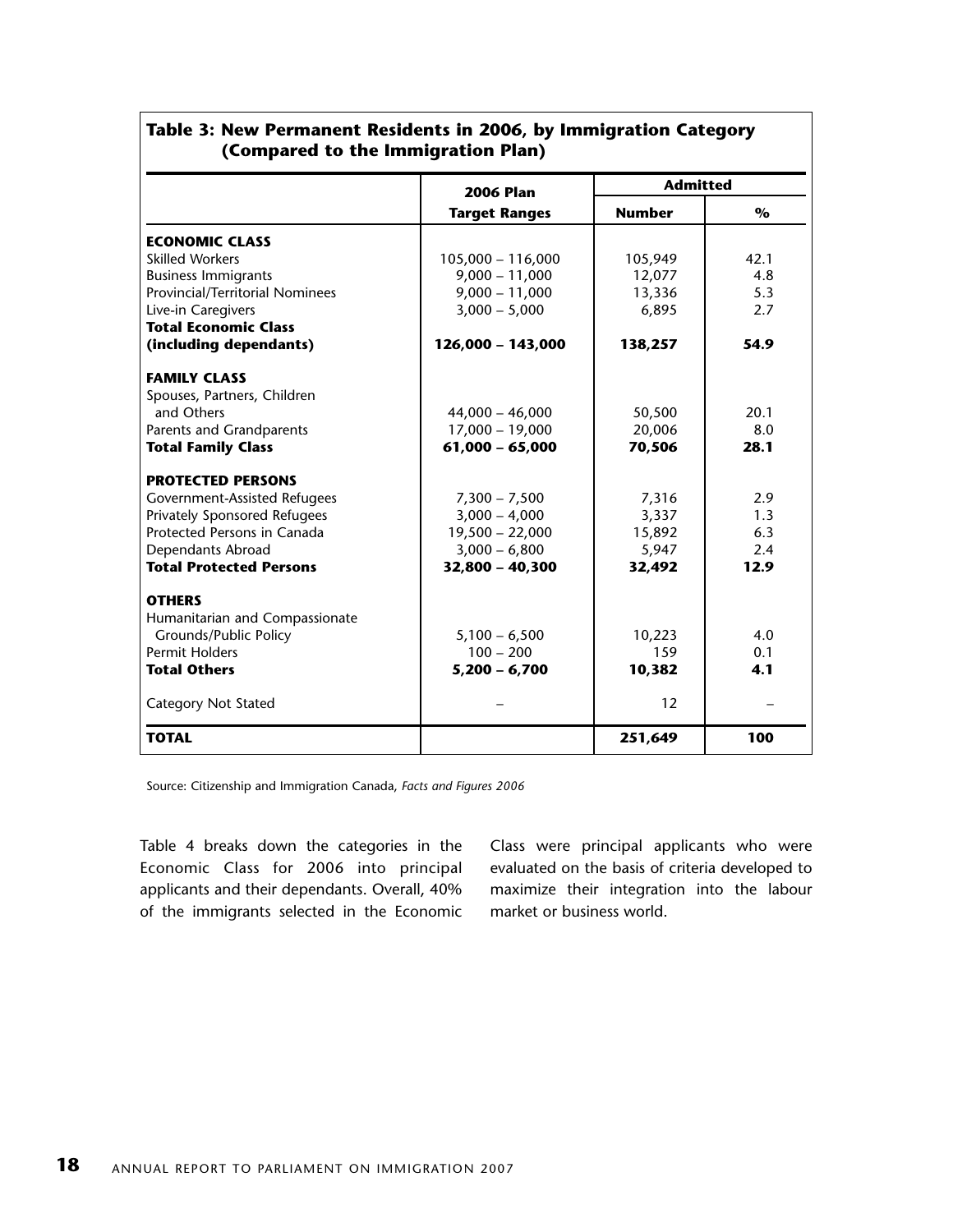|                                 | Table 4: Permanent Residents in the Economic Class in 2006, by Principal |  |
|---------------------------------|--------------------------------------------------------------------------|--|
| <b>Applicant and Dependants</b> |                                                                          |  |

| <b>Economic Class</b>           | Total   | Percentage | <b>Principal</b><br><b>Applicants</b> | <b>Dependants</b> |
|---------------------------------|---------|------------|---------------------------------------|-------------------|
| <b>Skilled Workers</b>          | 105,949 | 76.6       | 44,163                                | 61,786            |
| <b>Business Immigrants</b>      | 12,077  | 8.7        | 3,342                                 | 8,735             |
| Entrepreneurs                   | 3,098   | 2.2        | 821                                   | 2,277             |
| Self-employed                   | 952     | .7         | 320                                   | 632               |
| <i><u><b>Investors</b></u></i>  | 8,027   | 5.8        | 2,201                                 | 5,826             |
| Provincial/Territorial Nominees | 13,336  | 9.7        | 4,672                                 | 8,664             |
| Live-in Caregivers              | 6,895   | 5.0        | 3,547                                 | 3,348             |
| <b>Total Economic Class</b>     | 138,257 | 100        | 55,724                                | 82,533            |

Source: Citizenship and Immigration Canada, *Facts & Figures 2006*

Canada receives its immigrant population from over 200 countries of origin. As indicated in Table 5-A, 53.8% of new immigrants admitted in 2006 came from 10 source countries. Table 5-B shows the breakdown of newcomers by region of origin.

| Table 5-A: Permanent Residents Admitted in 2006, by Top 10 Source<br><b>Countries</b> |               |            |      |  |  |
|---------------------------------------------------------------------------------------|---------------|------------|------|--|--|
| Country                                                                               | <b>Number</b> | Percentage | Rank |  |  |
| China, People's Republic of                                                           | 33,080        | 13.2       |      |  |  |
| India                                                                                 | 30,753        | 12.2       | 2    |  |  |
| Philippines                                                                           | 17,717        | 7.0        | 3    |  |  |
| Pakistan                                                                              | 12,332        | 4.9        | 4    |  |  |
| <b>United States</b>                                                                  | 10,943        | 4.3        | 5    |  |  |
| Iran                                                                                  | 7,073         | 2.8        | 6    |  |  |
| United Kingdom                                                                        | 6,542         | 2.6        |      |  |  |
| Korea, Republic of                                                                    | 6,178         | 2.5        | 8    |  |  |
| Colombia                                                                              | 5,813         | 2.3        | 9    |  |  |
| France                                                                                | 4,915         | 2.0        | 10   |  |  |
| <b>Total - Top Ten Countries</b>                                                      | 135,346       | 53.8       |      |  |  |
| <b>All Other Source Countries</b>                                                     | 116,303       | 46.2       |      |  |  |
| <b>TOTAL</b>                                                                          | 251,649       | 100        |      |  |  |

Source: Citizenship and Immigration Canada, *Facts & Figures 2006*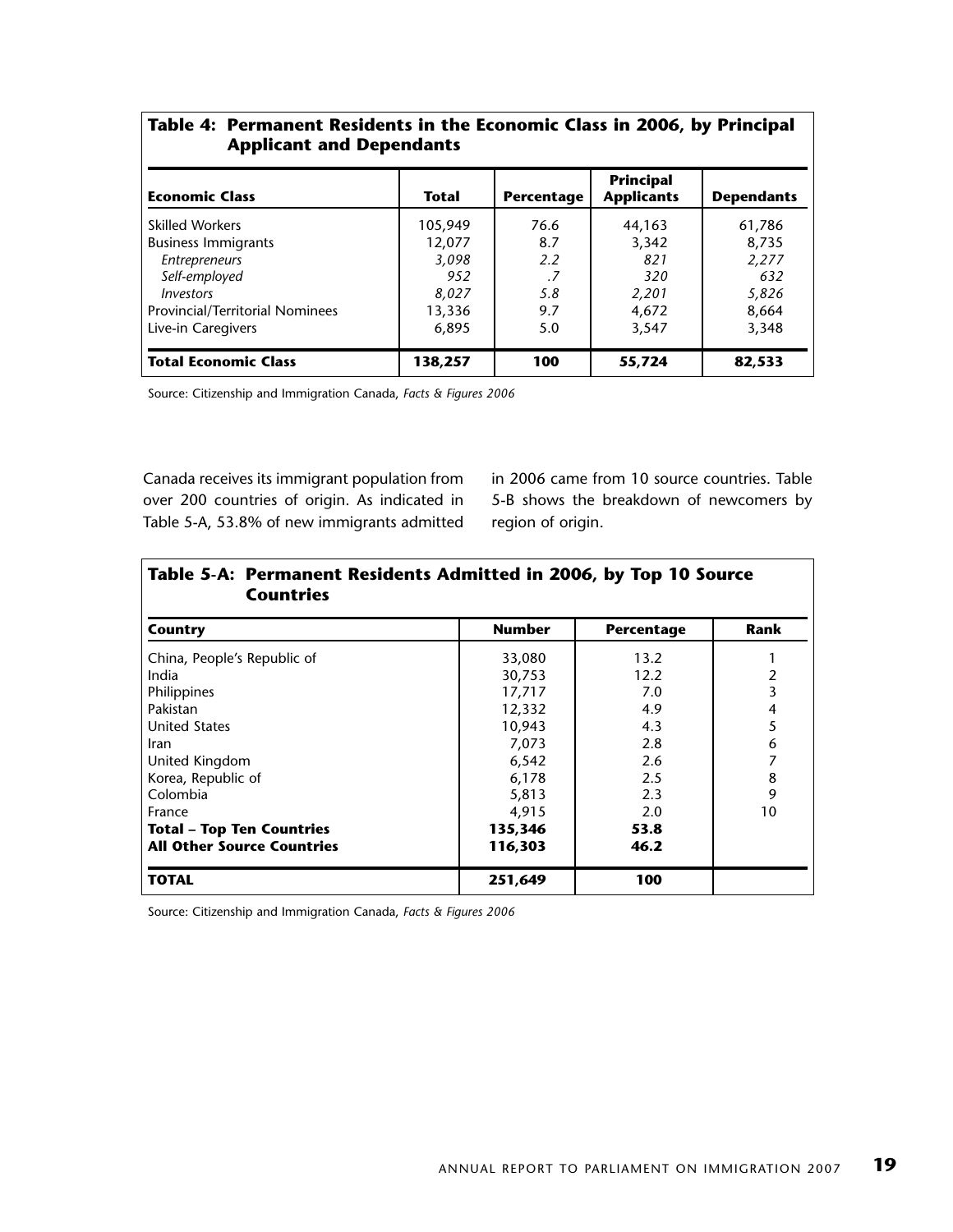| Table 5-B: Permanent Residents Admitted in 2006, by Source Area |               |            |  |  |  |
|-----------------------------------------------------------------|---------------|------------|--|--|--|
| <b>Region</b>                                                   | <b>Number</b> | Percentage |  |  |  |
| Africa and the Middle East                                      | 51,863        | 20.6       |  |  |  |
| Asia and Pacific                                                | 126,480       | 50.2       |  |  |  |
| South and Central America                                       | 24,306        | 9.7        |  |  |  |
| <b>United States</b>                                            | 10,943        | 4.4        |  |  |  |
| Europe and the United Kingdom                                   | 37,946        | 15.1       |  |  |  |
| Source Area Not Stated                                          | 111           |            |  |  |  |
| <b>TOTAL</b>                                                    | 251,649       | 100        |  |  |  |

Source: Citizenship and Immigration Canada, *Facts & Figures 2006*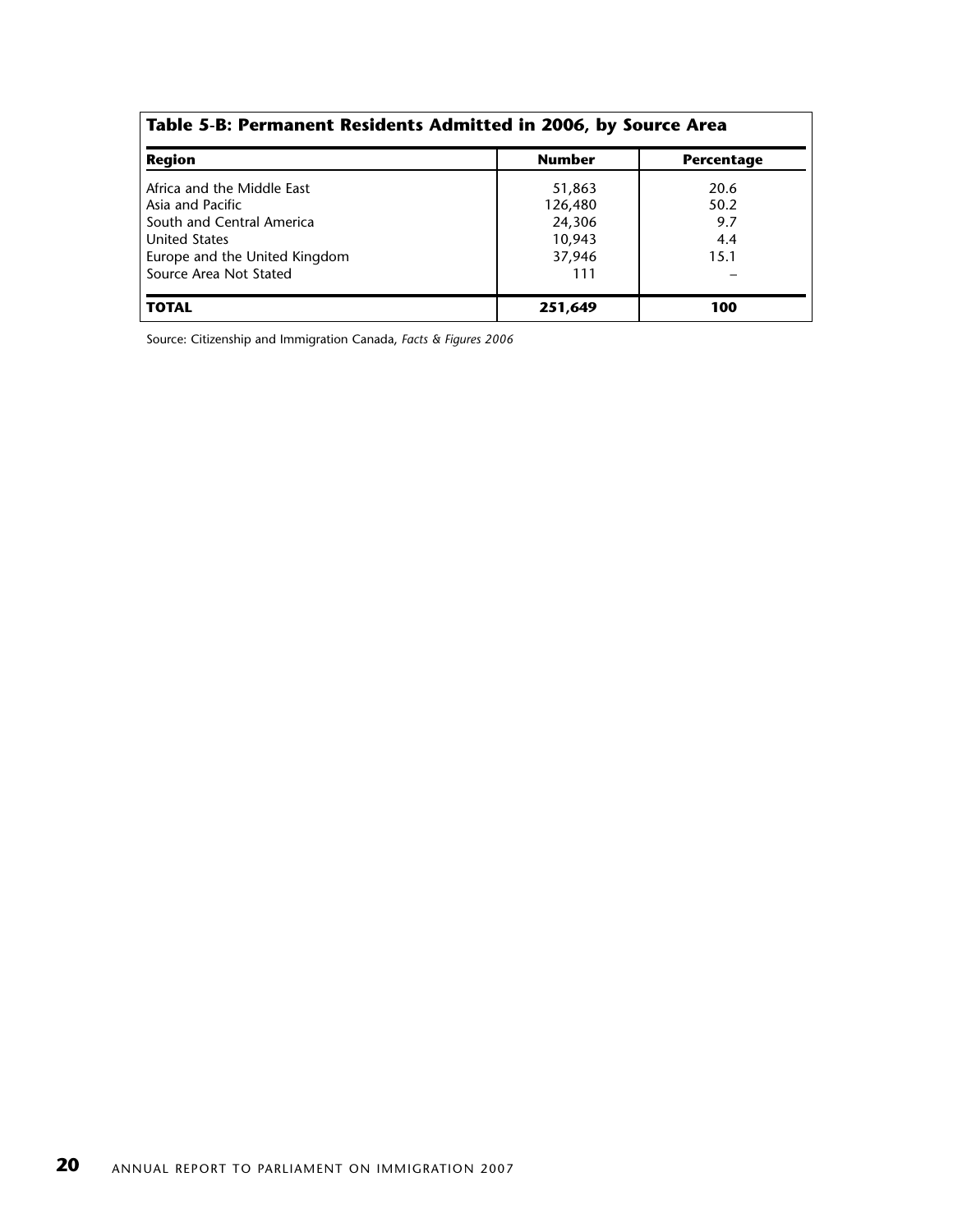Table 6 demonstrates that, as in previous years, the most popular provinces of destination in 2006 were Ontario (50.0%), Quebec (17.8%) Table 6 demonstrates that, as in previous years, the most popular provinces of destination in 2006 were Ontario (50.0%), Quebec (17.8%) and British Columbia (16.7%). and British Columbia (16.7%).

| Table 6: Permanent Residents A  |                  |               |                  |                          |                         |                                  |                       |                    |                                | dmitted in 2006, by Destination and Immigration Category |                          |                          |                         |                           |                         |
|---------------------------------|------------------|---------------|------------------|--------------------------|-------------------------|----------------------------------|-----------------------|--------------------|--------------------------------|----------------------------------------------------------|--------------------------|--------------------------|-------------------------|---------------------------|-------------------------|
|                                 |                  |               |                  |                          |                         |                                  | Province              |                    |                                |                                                          |                          |                          |                         |                           |                         |
| Category                        | ž                | 뷥             | $\tilde{z}$      | $\frac{16}{2}$           | ŏ                       | $\overline{6}$                   | ÎМ                    | ŠК                 | 4B                             | ء                                                        | ₿                        | ż                        | $\overline{\mathbf{z}}$ | <b>Not Stated</b>         | <b>Total</b>            |
| ECONOMIC CLASS                  |                  |               |                  |                          |                         |                                  |                       |                    |                                |                                                          |                          |                          |                         |                           |                         |
| Skilled Workers                 | 155              |               |                  |                          | 23,629                  |                                  | 594                   |                    |                                | 6,688                                                    |                          | 9                        |                         |                           | 105,949                 |
| <b>Business Immigrants</b>      |                  | Q             | 792<br>14<br>863 | $7907$<br>$967$<br>$967$ | 1,642<br>32<br>649      | 54,445<br>4,303<br>470<br>3,417  | $\ddot{4}$            | 537<br>960<br>960  | 8,823<br>321<br>956            | 5,601<br>1,924<br>1,528                                  | 0                        | $\circ$ $\circ$ $\circ$  | $\circ \circ \circ$     | $\circ \circ \circ$       | 12,077                  |
| Provincial/Territorial Nominees | 77               | 423           |                  |                          |                         |                                  | 6,661                 |                    |                                |                                                          | m o                      |                          |                         |                           | 13,336                  |
| Live-in Caregivers              |                  |               |                  |                          |                         |                                  |                       | $\overline{6}$     | 1,121                          |                                                          |                          |                          |                         |                           | 6,895                   |
| Total Economic Class            | 239              | 456           | .774             | <b>191</b>               | 25,952                  | 62,635                           | 7,375                 | 582                | 1,221                          | 25,741                                                   | 29                       |                          | J.                      |                           | 138,257                 |
| FAMILY CLASS                    |                  |               |                  |                          |                         |                                  |                       |                    |                                |                                                          |                          |                          |                         |                           |                         |
| Spouses, Partners, Children     |                  |               |                  |                          |                         |                                  |                       |                    |                                |                                                          |                          |                          |                         |                           |                         |
| and Others                      | 100              | 46            | 465              | $230$<br>$249$           | 8,268<br>9,219<br>9,219 | 26,001<br>12,348                 | 1,011                 | $rac{2}{3}$<br>477 | 4,801<br>1,877<br><b>6,678</b> | 9,109<br>4,346                                           | ಸ                        | 2404                     |                         |                           | 50,500                  |
| Parents and Grandparents        | $\frac{12}{112}$ | $\circ$       | $\frac{45}{510}$ |                          |                         |                                  | $\frac{321}{1,332}$   |                    |                                |                                                          | ı                        |                          | $\circ$ $\sim$          | п                         | $\frac{20,006}{70,506}$ |
| Total Family Class              |                  | $\frac{9}{5}$ |                  |                          |                         | 38,349                           |                       |                    |                                | 13,455                                                   | 33                       |                          |                         |                           |                         |
| PROTECTED PERSONS               |                  |               |                  |                          |                         |                                  |                       |                    |                                |                                                          |                          |                          |                         |                           |                         |
| Government-Assisted Refugees    | 124              | $\frac{6}{7}$ | $\frac{6}{4}$    |                          | ,749                    |                                  |                       | 494                | 913                            |                                                          |                          | 0                        |                         | 0                         | 7,316                   |
| Privately Sponsored Refugees    | $\frac{3}{2}$    |               |                  | $512*$                   | 529                     | 2,367<br>1,299                   | 523<br>633            | 122                |                                | 798<br>223<br>577                                        | 00                       | $\circ$                  | 00                      |                           | 3,337                   |
| Protected Persons in Canada     | $\infty$         | n o           | 23.5             |                          |                         |                                  | $\tilde{\circ}$       | $\approx$          | 476<br>588<br>356              |                                                          | $\mathbf{1}$             | $\overline{\phantom{a}}$ | $\mathbf{1}$            | $\circ \circ \circ \circ$ | 15,892                  |
| Dependants Abroad               | $\ast$           | $\varsigma$   |                  |                          | 3,461<br>1,363          | $\frac{11,145}{3,889}$<br>18,700 | $\tilde{\mathcal{S}}$ | $\ddot{\ast}$      |                                | 290                                                      | $\circ$                  | $\circ$                  | $\circ$                 |                           | 5,947                   |
| <b>Total Protected Persons</b>  | 145              | 59            | 217              | <b>178</b>               | 7,102                   |                                  | 1,241                 | 626                | 2,333                          | 888,                                                     | - 1                      |                          |                         |                           | 32,492                  |
| Humanitarian and Compassionate  |                  |               |                  |                          |                         |                                  |                       |                    |                                |                                                          |                          |                          |                         |                           |                         |
| Grounds/Public Policy           | $\frac{4}{3}$    | 4             | 83               | $\frac{8}{20}$ 0 0       | 2,386                   | 6,111                            | 92                    | 37                 | 479                            | 982                                                      |                          |                          |                         |                           | 10,223                  |
| Other*                          |                  | $\circ$       |                  |                          | $\frac{8}{18}$          | $\overline{11}$                  |                       |                    | $\circ$ $\circ$                | I                                                        | $\overline{\phantom{a}}$ | $\circ$                  | 000                     | $\circ$                   | 159                     |
| Category Not Stated             | I                |               | I                |                          |                         | $^{\circ}$                       | I                     | I                  |                                | I                                                        |                          |                          |                         |                           | $\overline{12}$         |
| <b>TOTAL</b>                    | 511              | 565           | 2,585            | 1,646                    | 44,677                  | 125,914 10,051                   |                       | 2,724              | 20,717                         | 42,079                                                   | 65                       | $\frac{8}{2}$            | ۰                       | $\infty$                  | 251,649                 |
| PERCENTAGE                      | 0.20             | 0.22          | 1.03             | 0.65                     | 17.75                   | 50.04                            | 3.99                  | 1.08               | 8.23                           | 16.72                                                    | 0.03                     | 0.04                     | 0.00                    | 0.00                      | 100.00                  |
|                                 |                  |               |                  |                          |                         |                                  |                       |                    |                                |                                                          |                          |                          |                         |                           |                         |

Source: Citizenship and Immigration Canada, Facts and Figures 2006 Source: Citizenship and Immigration Canada, *Facts and Figures 2006*

NOTE: Due to privacy considerations, some cells in this table are replaced with the notation "-". As a result, components may not add up to the total indicated. **NOTE**: Due to privacy considerations, some cells in this table are replaced with the notation "–". As a result, components may not add up to the total indicated.

"Other" includes Post-Determination Refugee Claimants, Deferred Removal Orders and Temporary Resident Permit Holders. \* "Other" includes Post-Determination Refugee Claimants, Deferred Removal Orders and Temporary Resident Permit Holders.  $\ddot{\phantom{1}}$ 

\*\* Due to small numbers, values for "Dependants Abroad" in these cases were grouped with "Protected Persons in Canada" for privacy considerations. \*\* Due to small numbers, values for "Dependants Abroad" in these cases were grouped with "Protected Persons in Canada" for privacy considerations.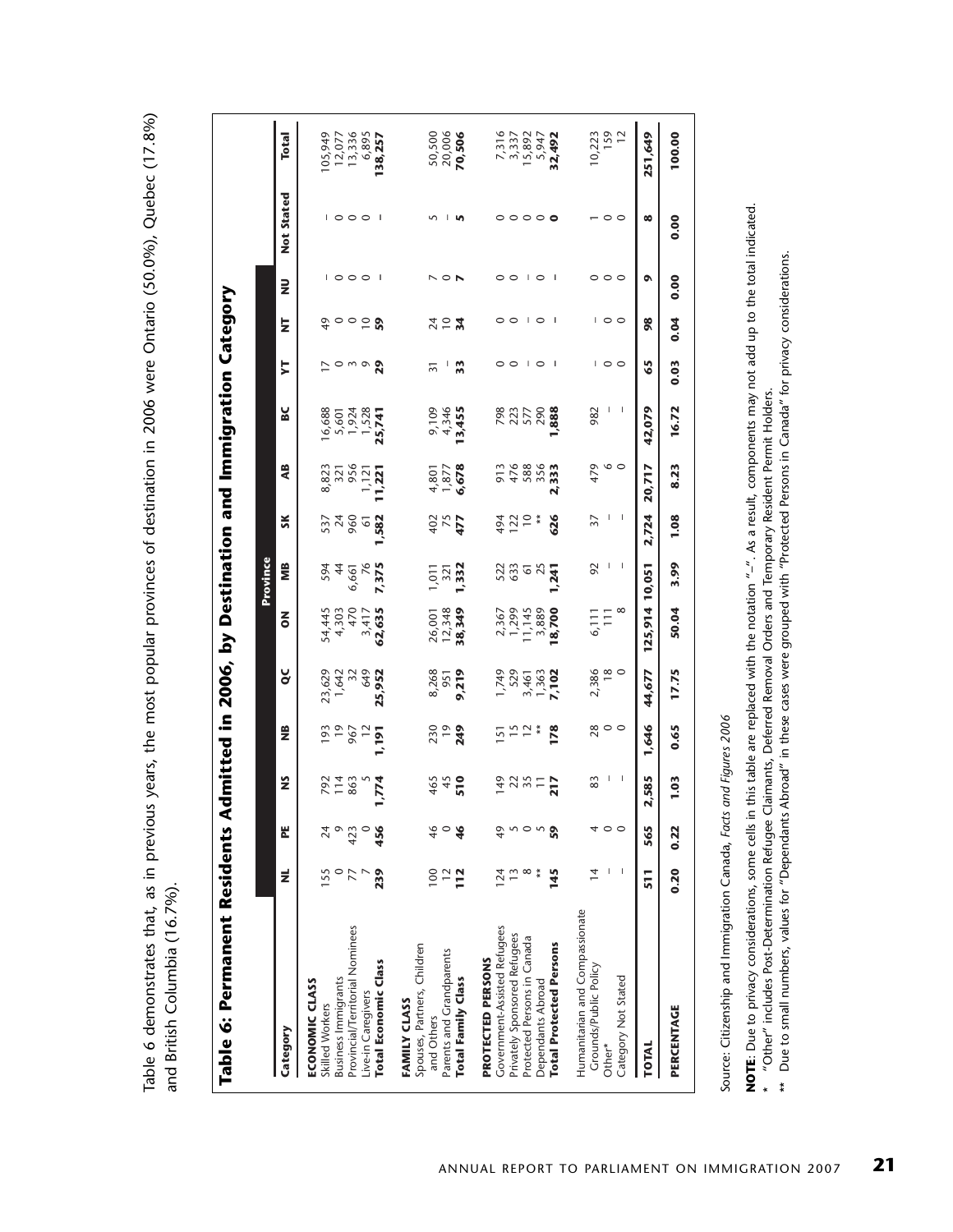In terms of the language profile of permanent residents admitted in 2006, 67% spoke French,

English or both official languages.

| Table 7: Knowledge of Official Languages Among Permanent<br>Residents, 2006* |                |        |             |                |              |
|------------------------------------------------------------------------------|----------------|--------|-------------|----------------|--------------|
| <b>Immigrant Class</b>                                                       | <b>English</b> | French | <b>Both</b> | <b>Neither</b> | <b>Total</b> |
| <b>Family Class</b>                                                          | 35,627         | 2,903  | 2,728       | 29,248         | 70,506       |
| Economic Immigrants - p.a.**                                                 | 34,650         | 2,598  | 12,426      | 6,050          | 55,724       |
| Economic Immigrants - s.d.**                                                 | 37,968         | 3,609  | 5,883       | 35,073         | 82,533       |
| <b>Protected Persons</b>                                                     | 16,961         | 2,634  | 883         | 12,014         | 32,492       |
| Other Immigrants                                                             | 7,911          | 818    | 740         | 913            | 10,382       |
| <b>Category Not Stated</b>                                                   | 12             | 0      | 0           | 0              | 12           |
| <b>Total</b>                                                                 | 133,129        | 12,562 | 22,660      | 83,298         | 251.649      |
| <b>Percentage</b>                                                            | 52.9           | 5.0    | 9.0         | 33.1           | 100          |

Source: Citizenship and Immigration Canada, *Facts & Figures 2006*

\* Self-reported data.

\*\* Where p.a. refers to principal applicants and s.d. refers to spouses and dependants.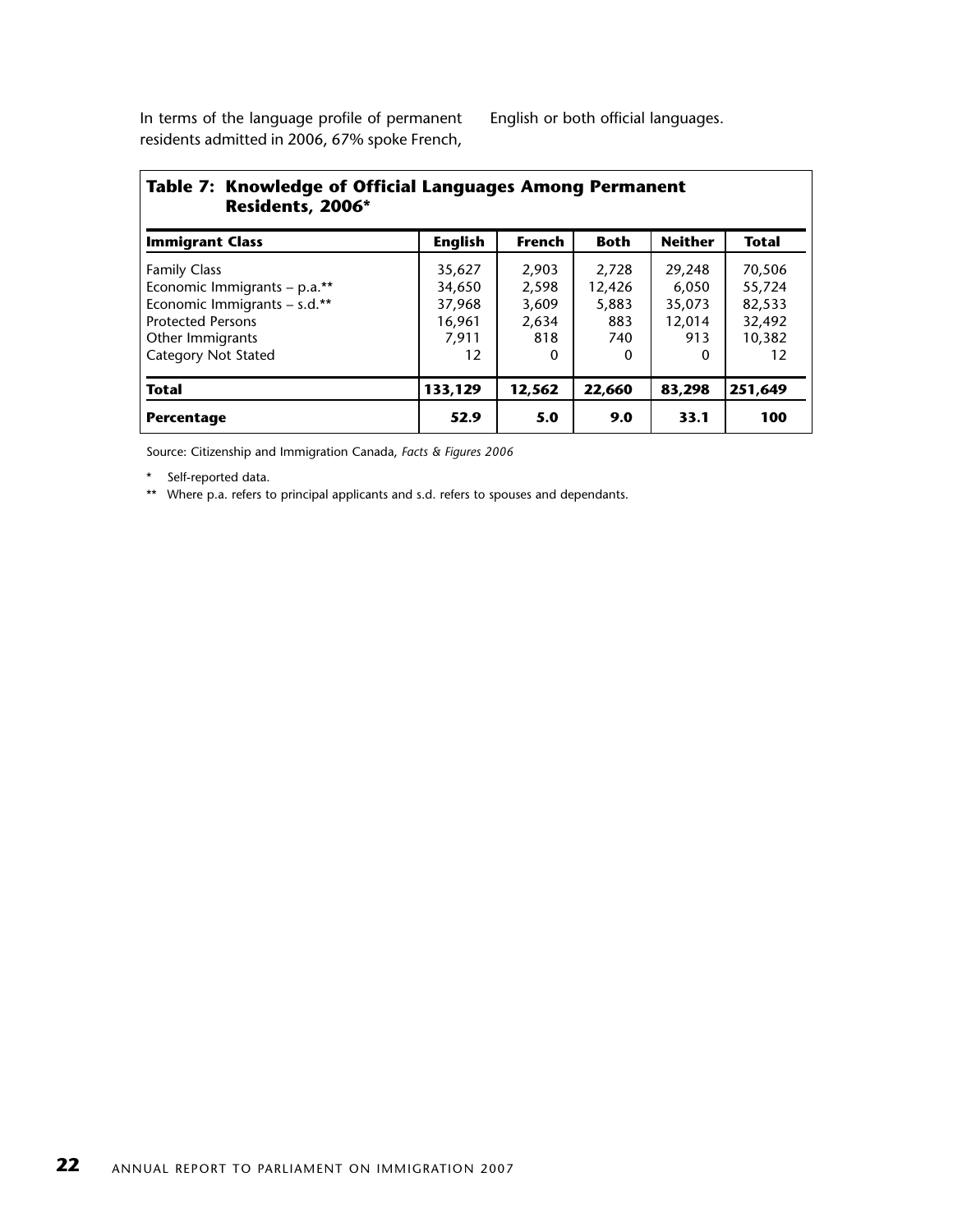Table 8 provides a mid-year report on the number of people in the various immigration categories who became permanent residents

between January and June 2007. The admissions for 2007 are generally on target in relation to the 2007 Immigration Plan.

|                                   | <b>2007 Plan</b><br><b>Target Range</b> | <b>Admissions</b><br>(Jan.-June)* | <b>Percentage</b><br>of Plan** |
|-----------------------------------|-----------------------------------------|-----------------------------------|--------------------------------|
| <b>ECONOMIC CLASS</b>             |                                         |                                   |                                |
| <b>Skilled Workers</b>            | $116,000 - 128,000$                     | 44,111                            | 38.0%                          |
| <b>Business Immigrants</b>        | $9,000 - 11,000$                        | 4,391                             | 48.8%                          |
| Provincial/Territorial Nominees   | $13,000 - 14,000$                       | 8,130                             | 62.5%                          |
| Live-in Caregivers                | $3,000 - 5,000$                         | 2,616                             | 87.2%                          |
| <b>Total Economic Immigration</b> |                                         |                                   |                                |
| (including dependants)            | 141,000 - 158,000                       | 59,248                            | 42.0%                          |
| <b>FAMILY CLASS</b>               |                                         |                                   |                                |
| Spouses, Partners and Children    | $49,000 - 50,000$                       | 23,629                            | 48.2%                          |
| Parents and Grandparents          | $18,000 - 19,000$                       | 8,231                             | 45.7%                          |
| <b>Total Family Class</b>         | $67,000 - 69,000$                       | 31,860                            | 47.6%                          |
| <b>PROTECTED PERSONS</b>          |                                         |                                   |                                |
| Government-Assisted Refugees      | $7,300 - 7,500$                         | 2,561                             | 35.1%                          |
| Privately Sponsored Refugees      | $3,000 - 4,500$                         | 1,414                             | 47.1%                          |
| Protected Persons in Canada       | $10,600 - 12,000$                       | 6,328                             | 59.7%                          |
| Dependants Abroad                 | $5,000 - 6,800$                         | 2,471                             | 49.4%                          |
| <b>Total Protected Persons</b>    | $25,900 - 30,800$                       | 12,774                            | 49.3%                          |
| <b>OTHERS</b>                     |                                         |                                   |                                |
| Humanitarian and Compassionate    |                                         |                                   |                                |
| Grounds/Public Policy             | $6,000 - 7,000$                         | 5,588                             | 93.1%                          |
| Permit Holders ***                | $100 - 200$                             | 56                                | 56.0%                          |
| <b>Total Others</b>               | $6,100 - 7,200$                         | 5,644                             | 92.5%                          |
| Category not stated               |                                         | 1                                 | n.a.                           |
| <b>TOTAL</b>                      | 240,000 - 265,000                       | 109,527                           | 45.6%                          |

\* Based on data as of September 17, 2007.

\*\* Percentage of Plan is calculated using the low end of the 2007 Plan.

\*\*\* Includes a small number of people granted permanent residence under the Post-Determination Refugee Claimants and Deferred Removal Order Class.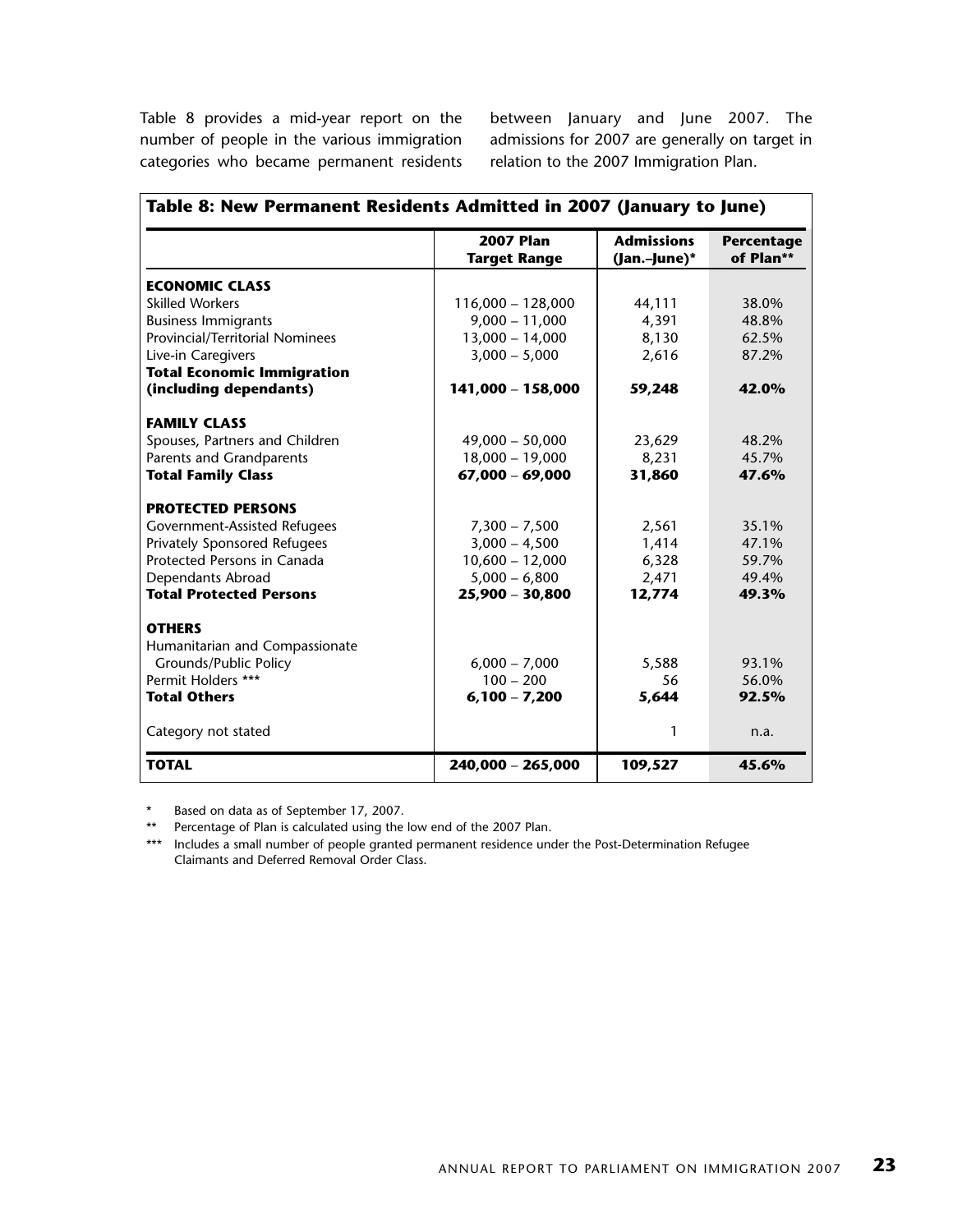## **Selecting Temporary Residents**

In addition to selecting permanent residents, Canada's immigration program provides for the temporary entry of:

- foreign workers and business people who are important to our economic growth;
- foreign students attracted by the quality of our educational system; and
- visitors.

These temporary residents contribute to Canada's economic development by filling gaps in the labour market, enhancing trade, and purchasing goods and services.

Foreign nationals wishing to come to Canada as temporary residents must show that they will respect the conditions that apply to temporary residents. Individuals who apply to come to Canada as temporary residents must satisfy the visa officer abroad that they are in good health (in some cases, a medical examination may be required); have not committed a crime; do not pose a threat to Canada's security; have a valid passport or travel document; have enough money to support themselves and their family members while in Canada; will leave Canada voluntarily at the end of their authorized stay; and meet all other requirements under IRPA.

### **Foreign Workers**

CIC facilitates the temporary entry of workers needed to address labour market shortages and to provide other economic opportunities for Canadians such as job creation and the transfer of new skills and knowledge. With a

few exceptions, foreign workers must have an approved job offer and a work permit before arriving in Canada. CIC works in close collaboration with HRSDC to ensure that the admission of foreign workers does not adversely affect employment opportunities for Canadian citizens or permanent residents.

In 2006, CIC admitted 112,658 foreign workers for whom employment was authorized, to fill skill gaps in the domestic labour market. This total represents an increase of about 13% over the level of 99,141 recorded in 2005.

In many cases, before a work permit can be offered to a foreign worker, HRSDC must provide a Labour Market Opinion (LMO) regarding the employer's job offer. In addition, HRSDC can enter into agreements with specific sectors that are experiencing serious labour shortages to help expedite the issuing of the necessary work permits. In certain circumstances, foreign nationals in Canada can receive a work permit without having the job offer approved by HRSDC, for example, under the *North American Free Trade Agreement* or for intra-company transfers. In 2006, approximately 50% of the work permits issued did not require an LMO. As well, some foreign workers do not need a work permit issued by CIC. (For more information on specific cases allowed under IRPA, see www.cic.gc.ca/ english/work/apply-who-nopermit.asp.) Specific hiring criteria may also apply to some sectors and professions, including universities, seasonal agriculture, movie production and performing arts, information technology, and live-in caregiving.

CIC is actively involved in initiatives to further facilitate the entry of temporary foreign workers into Canada. Requests for the entry of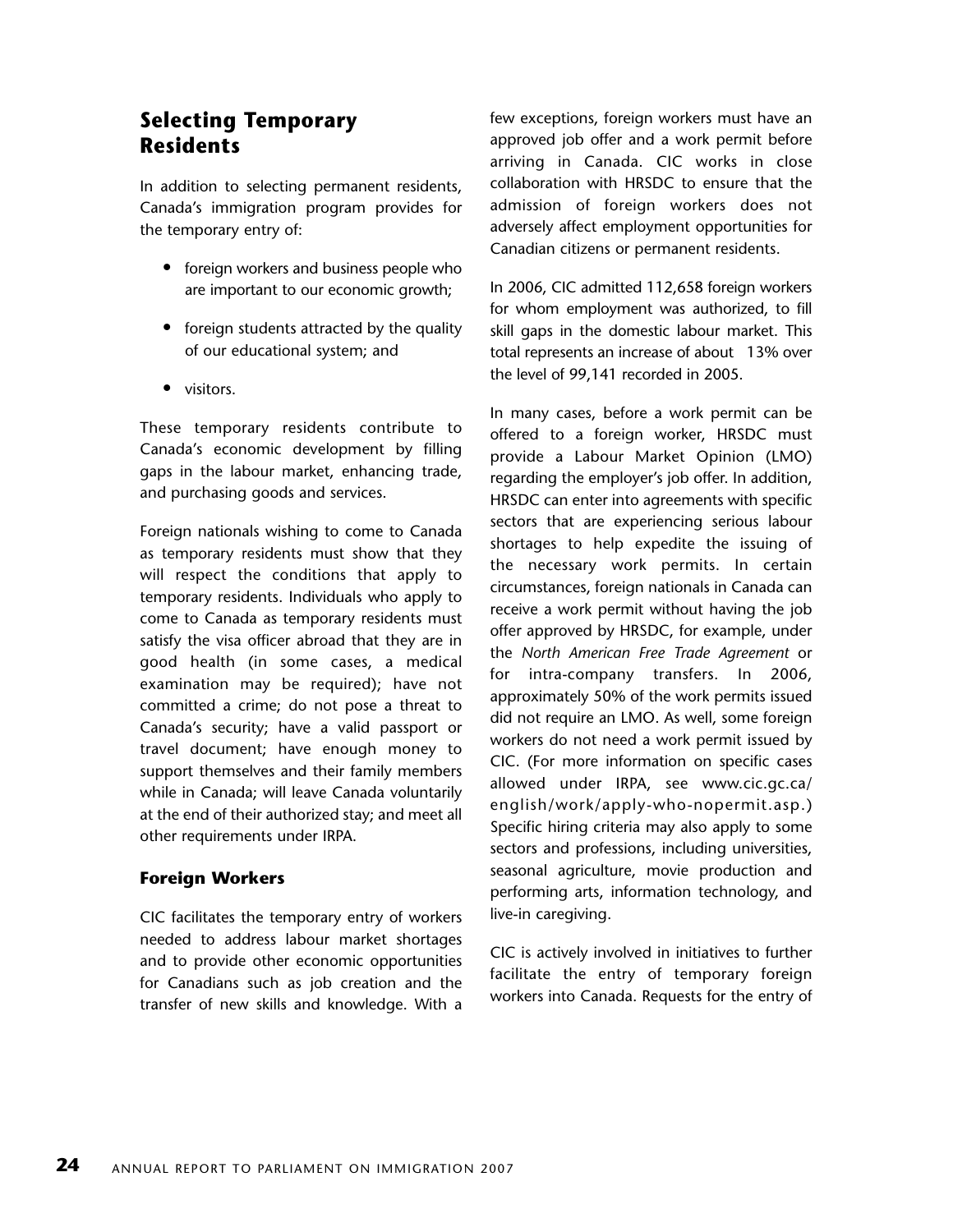foreign workers have been processed more quickly thanks to ongoing discussions at the federal and provincial/territorial levels and with stakeholders in certain sectors with acute labour shortages. In addition, work by HRSDC and CIC is well underway to support a series of improvements to the Temporary Foreign Worker Program. These improvements are designed to reduce processing delays and respond more effectively to regional labour and skill shortages.

Key initiatives in 2006 included extending the maximum duration of the work permit for temporary foreign workers with less formal training from 12 months to up to 24 months; extending the maximum duration of the work permit for live-in caregivers from one year to three years and three months; and expediting the process for employers hiring foreign workers by allowing, at the workers' request, work permit applications to be processed at the same time as applications for an LMO with HRSDC.

### **Foreign Students**

Foreign students bring with them new ideas and cultures that enrich the learning environment within Canadian educational institutions. Foreign students who enter Canada on temporary visas may also be an important source of future immigrants in the skilled worker category since they are well prepared for the Canadian labour market.

To obtain a study permit, candidates must submit an application to a visa office outside Canada for approval. With the introduction of IRPA, foreign nationals taking a course or participating in a short program of study that is less than six months in duration no longer require a study permit. This exemption also applies to minor children already in Canada whose parents are not temporary residents in the visitor category (for further information on minor children studying in Canada, see www.cic.gc.ca/english/study/studyminors.asp) and to all family members or employees of foreign representatives in Canada. The number of foreign students entering Canada in 2006 totalled 61,703, a rise of 9% from the previous year's total of 55,975.

Building on the success of the pilots for offcampus work opportunities for foreign students, the Minister announced in April 2006 the national roll-out for the Off-Campus Work Permit Program, which will allow foreign students to gain valuable Canadian work experience. Foreign students will be able to work off campus during their course of study and for up to two years after graduation. (For more details on this new program, please visit www.cic.gc.ca/english/study/index.asp.)

#### **Visitors**

Under IRPA, every foreign national wishing to visit Canada must have a temporary resident visa before arriving in Canada unless they are from countries specifically exempted in the *Immigration and Refugee Protection Regulations*, or unless they benefit from certain other limited exceptions, for example, being members of the diplomatic corps. At present, citizens from 146 countries require temporary resident visas to visit Canada. Currently, 46 countries are visa-exempt. The list of countries requiring visas to enter Canada can be found at www.cic.gc.ca/english/visit/visas.asp.

Tourists and business visitors make a significant contribution to our economy by creating a demand for services in the hospitality sector and allowing Canadian businesses to benefit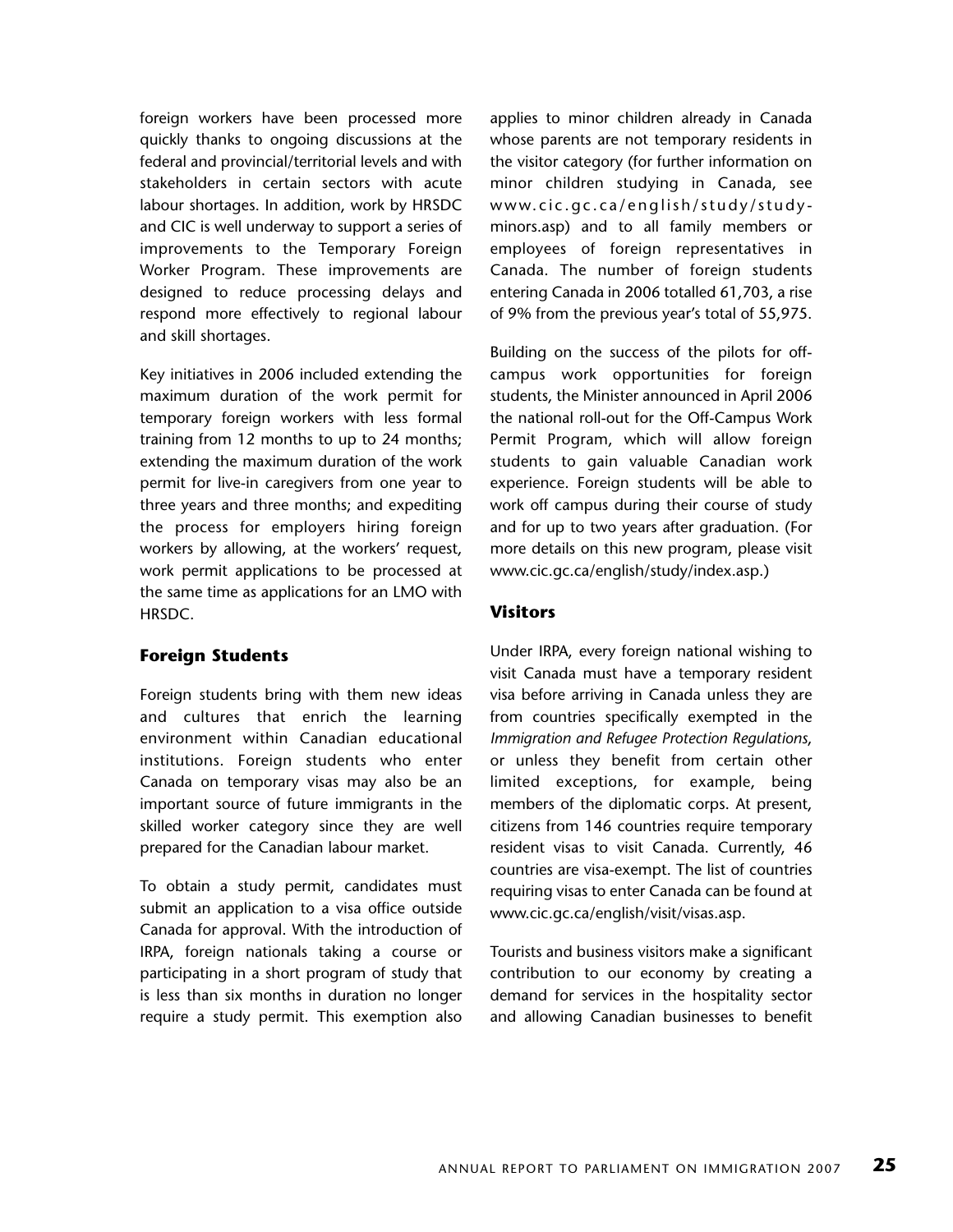from their specialized expertise. In 2006, CIC processed applications from 987,378 persons seeking temporary resident visas as tourists and business visitors to Canada, approximately a 7% increase over the previous year (920,664 persons). Millions of additional foreign visitors from countries whose citizens do not require a visa to travel to Canada also cross our borders every year.

In addition to the above, 123,266 visitor records were issued to foreign nationals on entry into Canada. These include, for example, foreign nationals who want to stay in Canada for over six months without working or studying, visitors who intend to work but are not required to obtain a work permit, and business visitors under the *North American Free Trade Agreement* who provide after-sales service for longer than two days.

In the continuing World Trade Organization negotiations concerning trade in services, Canada tabled a revised offer to liberalize further rules and regulations on the temporary entry of certain business persons. However, future negotiations have been postponed indefinitely. CIC contributed to the federal government initiative to improve the accessibility and quality of information about Canada to tourists and business visitors by providing content on temporary entry rules and regulations on the Going to Canada Web site at www.goingtocanada.gc.ca/Going\_To\_ Canada-en.htm.

#### **Temporary Resident Permits**

As part of the Department's commitment to protecting victims of human trafficking, guidelines were released in May 2006 which encourage immigration officers to issue possible victims a short-term temporary resident permit (TRP). A longer-term TRP can be issued when it is established that the person is a victim of trafficking. The initial permit is fee-exempt. The permit gives access to health care and counselling via the Interim Federal Health Program (IFHP). The guidelines were further refined and updated in June 2007.

Subsection 24(1) of IRPA authorizes designated officers to issue temporary resident permits to foreign nationals whom they believe are inadmissible or who do not meet the requirements of the Act. These permits are issued when there are compelling reasons to admit an otherwise inadmissible individual into Canada. In exercising their discretion, officers must take into consideration any instructions issued by the Minister under subsection 24(3), and weigh the risk to Canada against the reason for permitting temporary residence. Issued for a limited period and subject to cancellation at any time, TRPs give CIC the flexibility to address exceptional circumstances or cases affecting the national interest.

Table 9 indicates the number of TRPs issued in 2006, categorized according to grounds of inadmissibility under IRPA. In 2006, 13,412 permits were issued, with approximately 11% (1,426) representing TRPs issued to foreign nationals who continued to maintain their status as permit holders from within Canada. Of the total, 203 individuals were issued permits in light of ministerial instruction. The balance was authorized by departmental officials. The authority to issue TRPs is shared between delegated CIC officials and CBSA officials working at ports of entry.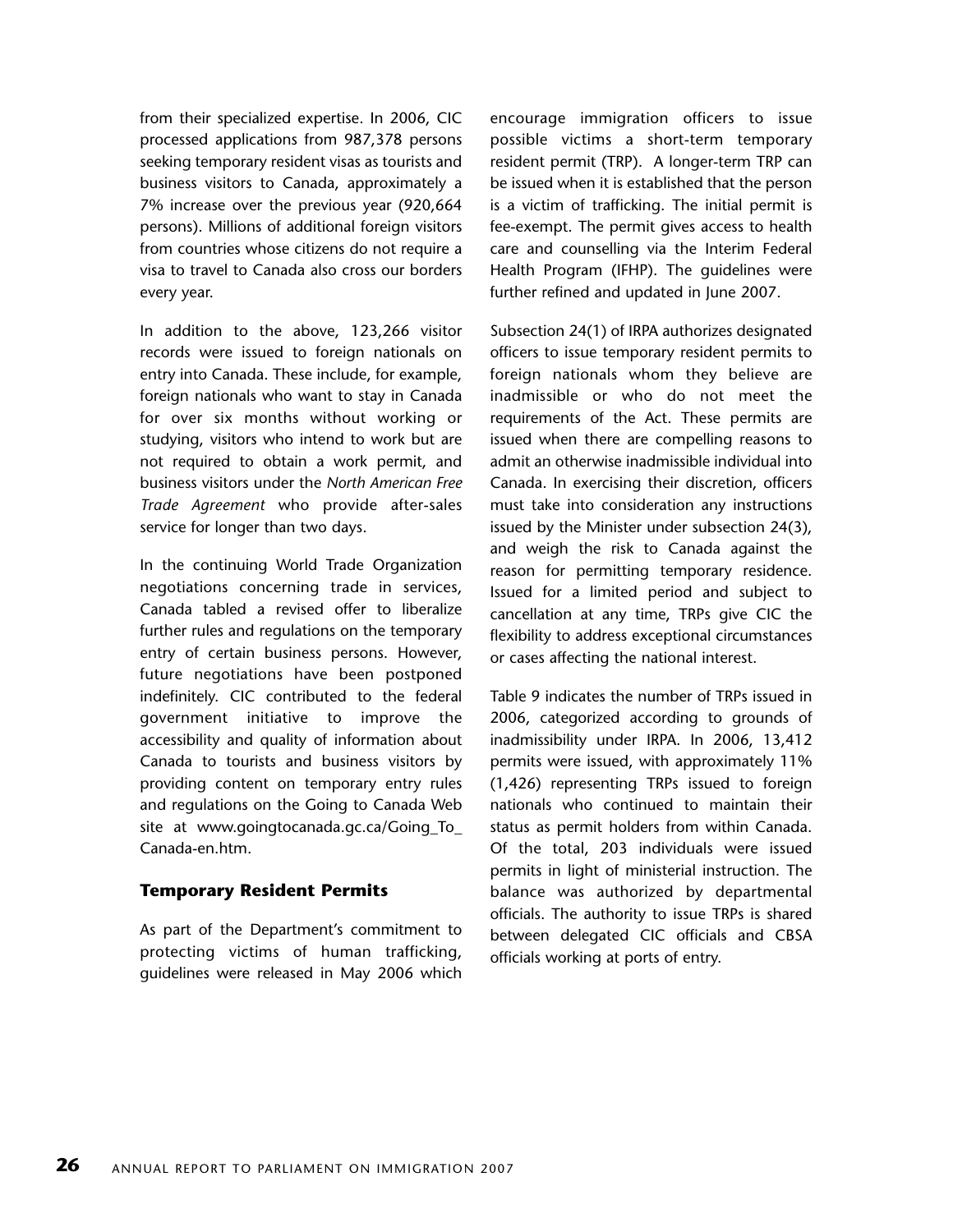| December 31, 2006*                                                                                                                                                               |                                         |                |
|----------------------------------------------------------------------------------------------------------------------------------------------------------------------------------|-----------------------------------------|----------------|
| <b>Description of Inadmissibility</b>                                                                                                                                            | <b>Provision under IRPA</b>             | <b>Permits</b> |
| Security (espionage, subversion, terrorism)                                                                                                                                      | $34(1)(a)$ , (b), (c), (d), (e) and (f) | 29             |
| Human or International Rights Violations                                                                                                                                         | $35(1)(a)$ , (b) and (c)                | 20             |
| Serious Criminality (convicted of an offence<br>punishable by a term of imprisonment of at<br>least 10 years)                                                                    | $36(1)(a)$ , (b) and (c)                | 982            |
| Criminality (convicted of a criminal act or of an<br>offence prosecuted either summarily or by way<br>of indictment)                                                             | $36(2)(a)$ , (b), (c) and (d)           | 7,421          |
| <b>Organized Criminality</b>                                                                                                                                                     | $37(1)(a)$ or $(b)$                     | 1              |
| Health Grounds (danger to public health or<br>public safety, excessive burden)                                                                                                   | $38(1)(a)$ , (b) and (c)                | 243            |
| Financial Reasons (unwilling or unable to<br>support themselves or their dependants)                                                                                             | 39                                      | 28             |
| Misrepresentation                                                                                                                                                                | $40(1)(a)$ , (b), (c) and (d)           | 18             |
| Non-Compliance with Act or Regulations<br>(no passport, no visa, work/study without<br>permit, medical/criminal check to be completed<br>in Canada, not examined on entry, etc.) | $41(a)$ and $(b)$                       | 4,387          |
| Inadmissible Family Member                                                                                                                                                       | $42(a)$ and $(b)$                       | 202            |
| No Return Without Prescribed Authorization                                                                                                                                       | 52(1)                                   | 81             |
| <b>TOTAL</b>                                                                                                                                                                     |                                         | 13,412         |

## **Table 9: Temporary Resident Permits Issued from January 1 to**

\* In 2005, the number of permits reported represented the total number approved. However, the statistics in the above chart include the number of TRPs utilized to enter or remain in Canada in 2006.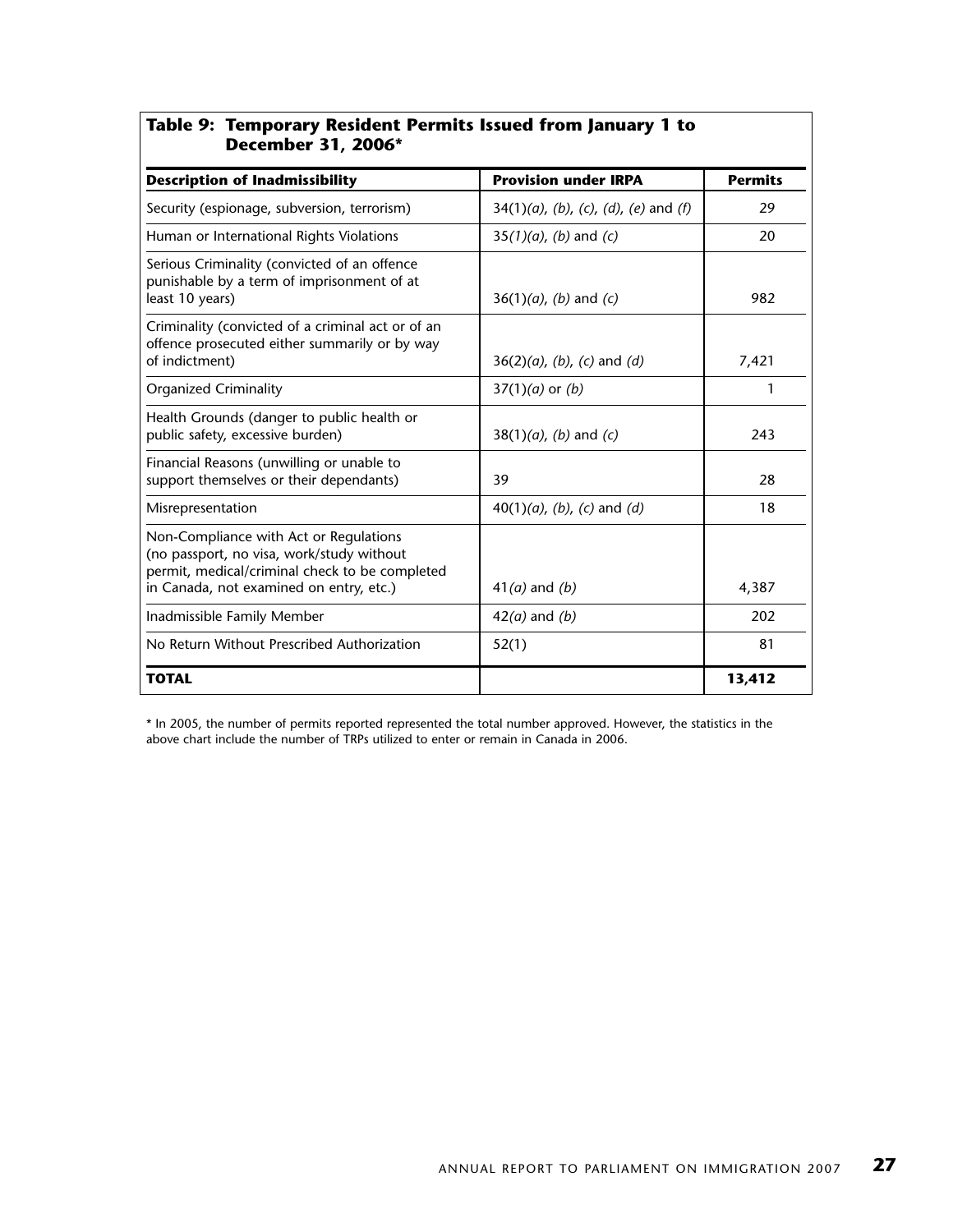## **SECTION 4**

# Maintaining Canada's Humanitarian Tradition



There are millions of<br>refugees worldwide,<br>the majority of<br>whom have been living in here are millions of refugees worldwide, the majority of refugee camps for a very long time. According to statistics released by the

United Nations High Commissioner for Refugees (UNHCR), the number of refugees around the world increased to almost 10 million by the end of 2006, reversing a declining trend which had seen the number of refugees reaching 8.4 million in 2005, the lowest level since 1980.

CIC plays a significant role in maintaining Canada's humanitarian tradition by offering protection in Canada for refugees and persons in need of protection, and through active participation in multilateral and bilateral international fora on refugee protection. Each year, Canada protects many thousands of people through the in-Canada refugee protection system and the resettlement of refugees selected abroad.

Convention refugees are individuals who, because of a well-founded fear of persecution for reasons of race, religion, nationality, membership in a particular social group, or political opinion, are outside their country of nationality or habitual residence, and are unable or unwilling by reason of that fear to return to that country.

In conformity with the United Nations Convention Against Torture, protection may be granted to individuals who are already in Canada and whose removal to their country of nationality or former habitual residence would subject them to risk of torture, risk to life, or cruel and unusual treatment or punishment.

Refugees selected abroad fall into two categories: government-assisted and privately sponsored. In addition to Convention refugees, resettlement is extended to individuals who do not fully meet the definition of a Convention refugee but are seriously and personally affected by civil war, armed conflict or massive violations of human rights.

As part of the international community, Canada is engaged in helping to find comprehensive solutions for protracted refugee situations, and supporting efforts to help emerging democracies look for ways to solve many of the problems that create refugee populations in the first place.

## **Canada's Role in International Protection**

Canada's international and domestic refugee protection agenda continues to be challenged by international events, the increased number of refugees and internally displaced persons worldwide, and the related security concerns and human rights issues. Canada participates in various international fora to influence discussions and the future directions of multilateral partnerships and strategies. CIC has remained an active participant in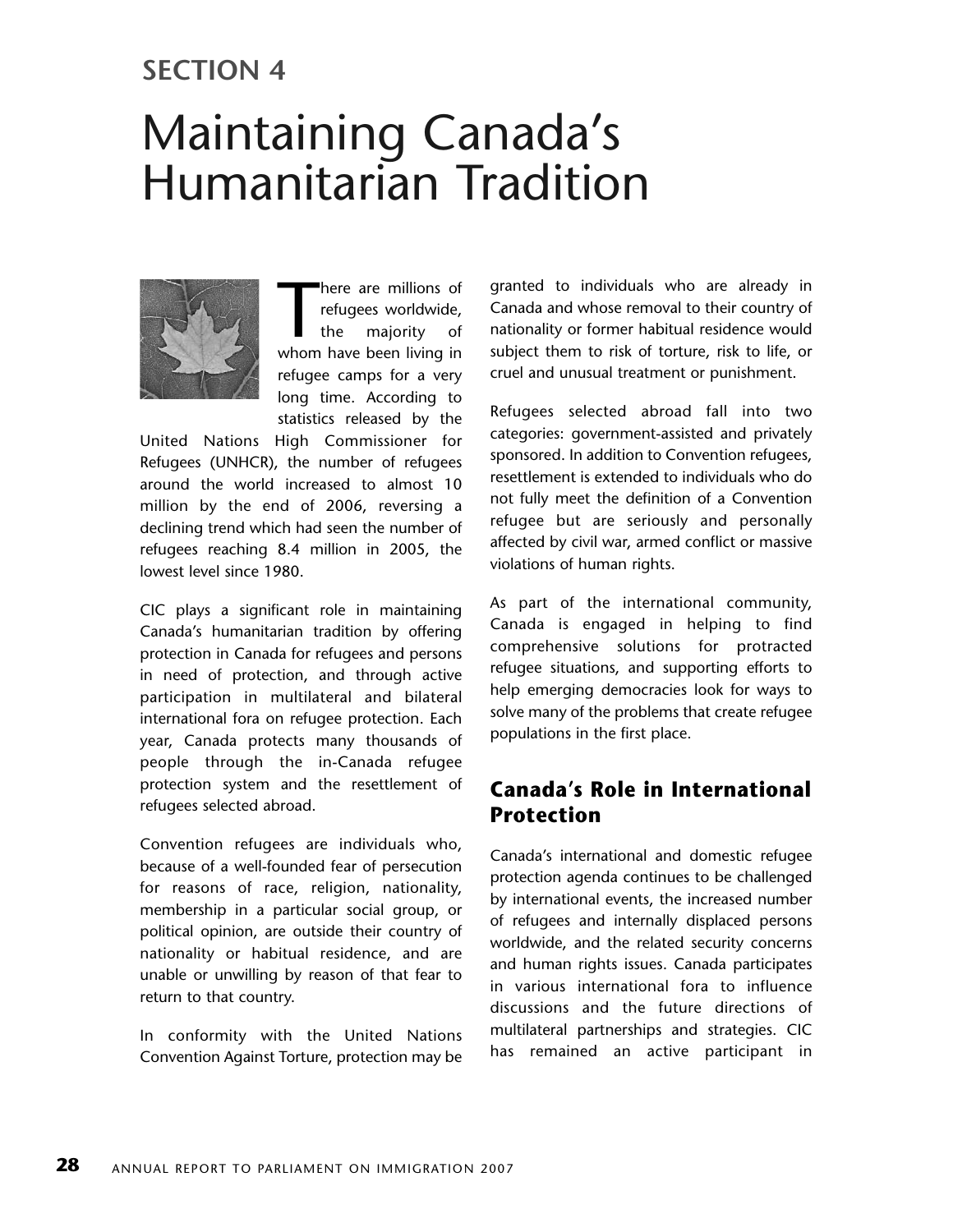international discussions on protection through the Executive Committee of the UNHCR, the Inter-Governmental Consultations on Asylum, Refugees and Migration Policies, and the Trans-Atlantic Dialogue with the European Union (Canada-EU Partnership Agenda/Trans-Atlantic Dialogue). The United Nations High Commissioner for Refugees, António Guterres, visited Canada in November 2006, at which time Canada announced a \$1-million contribution to the Mexico Plan of Action for initiatives to strengthen refugee resettlement capacity in the Latin American region.

## **Resettlement of Refugees from Abroad**

Through the Refugee and Humanitarian Resettlement Program, Canada works closely with international partners, including the UNHCR, to select for resettlement in Canada refugees from abroad for whom there is no other durable solution available within a reasonable period of time. This group includes refugees found to be disproportionately more at risk than the general refugee population. With the Resettlement Assistance Program (RAP), CIC helps government-assisted refugees (GARs) settle in Canada. The Government's efforts are supplemented by private sponsorships in accordance with the Private Sponsorship of Refugees (PSR) Program. Under this program, sponsorship organizations and groups of individuals also assist refugees and other people in similar circumstances in rebuilding their lives in Canada.

To be eligible under the GAR and PSR programs, individuals must be unable to return to their country of nationality or habitual residence, or to remain in the country that has granted them temporary protection — the first country of asylum. They must also undergo a medical examination, and security and criminality checks.

In 2006–2007, CIC continued to use the refugee resettlement program more strategically, in order to have a greater impact on international protection needs. This was achieved by working with other government departments, the international community and other resettlement countries to find more durable solutions for refugees.

In response to the UNHCR's appeal to the international community to address the humanitarian crisis in Iraq, CIC agreed to accept an additional 500 referrals beyond the previous commitment to resettle 900 Iraqis in 2007, and is prepared to make a multi-year commitment for 2008 and beyond.

In 2006, as part of a multilateral effort to reduce the number of refugees in Thailand, CIC selected 810 Burmese Karen refugees from refugee camps in Thailand. The majority have since arrived in Canada. In early 2007, CIC interviewed and selected an additional 1,850 Karen refugees from two refugee camps in Thailand. The first groups arrived in Canada in June 2007.

In 2006, Canada strategically engaged in international fora to improve deplorable camp conditions and find durable solutions for 26,000 Burmese Rohingya refugees who are currently living in two refugee camps in a difficult and protracted situation in Bangladesh. To support these efforts, CIC selected 23 refugees for resettlement, the majority of whom have since arrived. In 2007, Canada will accept approximately 70 Rohingya refugees.

An estimated 108,000 Bhutanese refugees have resided in camps in southeastern Nepal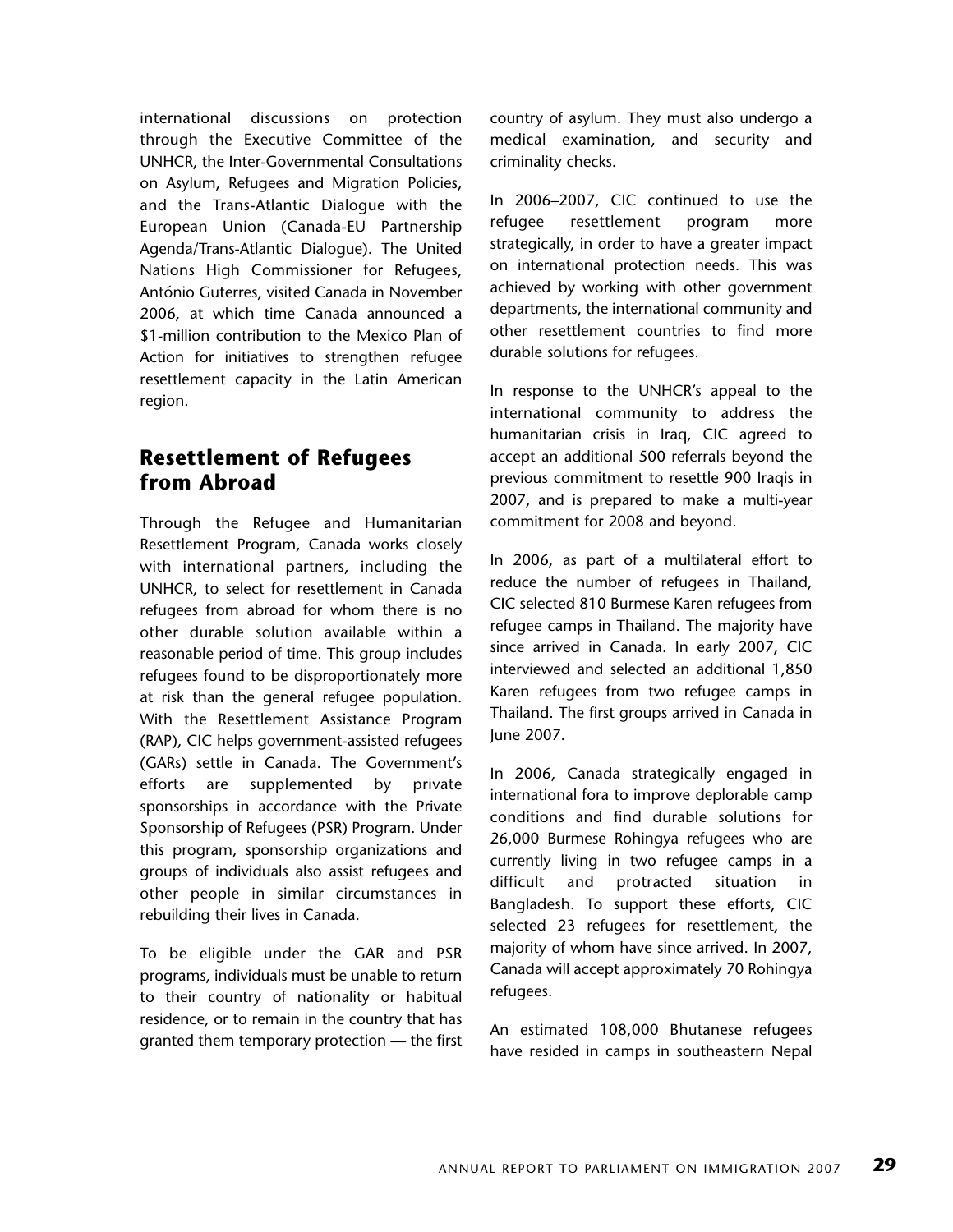since the early 1990s. During the past several years, Canada has been working with international partners and the UNHCR to achieve a comprehensive solution. In May 2007, Canada announced that it has agreed to resettle up to 5,000 Bhutanese refugees over the next three to five years.

## **The Resettlement Assistance Program**

CIC offers financial support and immediate essential services to help GARs resettle in Canada and integrate into Canadian society. Through RAP, the Government ensures the delivery of essential services (such as reception services at the port of entry, temporary accommodation, assistance in finding permanent accommodation, and financial orientation) through contribution agreements with service provider organizations (SPOs). This program also provides income support for up to one year in most cases, and up to two years for refugees with special needs, such as victims of trauma or torture. In addition, the IFHP provides emergency and essential healthcare coverage until refugees are eligible for provincial health-care programs. It also provides access to supplementary health-care services such as eyewear, dental and pharmacare for 12 months from the day of landing. This program is available to all resettled refugees upon arrival in Canada.

In 2006–2007, CIC continued to develop and promote effective relationships with SPOs responsible for the delivery of RAP. In February 2007, CIC held the National RAP Conference in Vancouver, B.C., which was attended by 240 delegates from SPOs, provinces, national and international NGOs, and CIC. The conference was an opportunity for SPOs to share experiences, develop skills, and provide

recommendations to make settlement programming more focused on the needs of refugee clients. In addition, the joint CIC-SPO RAP Working Group held multiple consultative meetings throughout the year to develop strategies to improve outcomes for refugees.

In response to the 2004 RAP evaluation, CIC continued to enhance the program in order to meet the immediate and essential needs of GARs more effectively. Enhancements include increased support programming and income supports for GARs. Additional income support included an increase in RAP allowances to match increases in social assistance rates by the provinces, and the introduction of a new monthly school allowance for children. Programming enhancements in 2006 included a new life skills orientation program for resettled refugees who need basic life skills education, and an overall increase in the funded hours of RAP service support for each GAR. These refinements give service providers greater flexibility to respond to the particular needs of resettled refugees.

## **The Private Sponsorship of Refugees Program**

In addition to government support, refugees receive assistance to resettle in Canada from private sponsorship organizations representing religious, ethnic and community groups, and from groups of five or more individuals. Through the PSR Program, these groups take on the responsibility of providing refugees with accommodation, resettlement assistance and emotional support for up to one year. In exceptional circumstances, this assistance can be extended for up to three years for refugees with special needs such as victims of trauma and torture, or women and children at risk.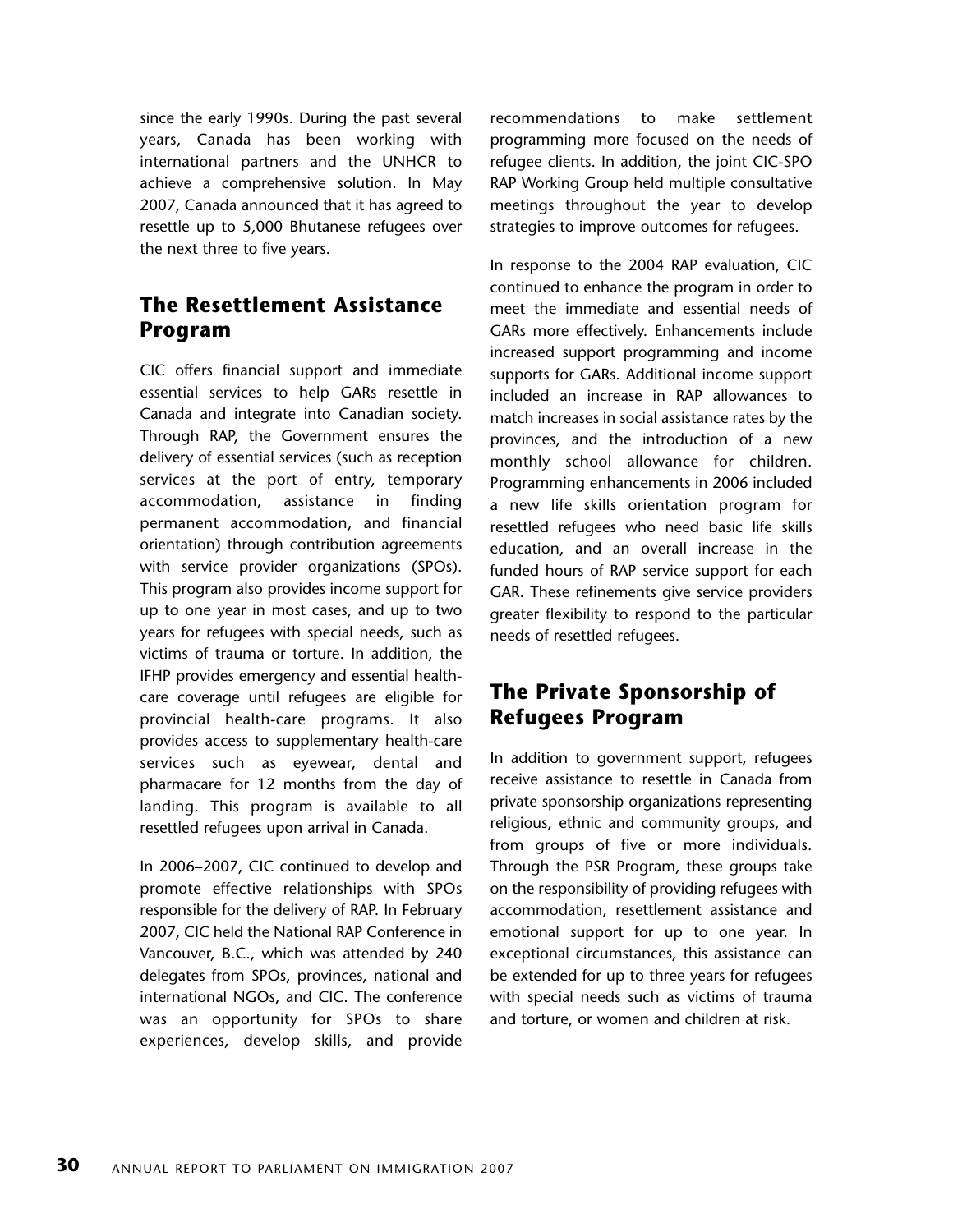Over the past year, both CIC and the private sponsorship community have acknowledged the need for continued efforts to strengthen their relationship and to maintain clearer lines of communication in order to address program challenges. In addition to ongoing engagement through the NGO-Government Committee on the PSR Program, CIC undertook a formal evaluation of the program in 2006. The results of the evaluation can be found at www.cic.gc.ca/english/resources/ evaluation/psrp/psrp-summary.asp.

As a means to improve the program, and as a special effort to reduce the inventory, Sponsorship Agreement Holders voluntarily cut back on the number of applications they submitted in 2006 by over 30%, and CIC increased the number of PSR cases it processed. This resulted in the smallest annual increase in inventory size in over five years, and further impact on the inventory size is expected to be felt in 2007–2008. The upper end of the PSR target was raised to 4,500 for 2007 to provide greater flexibility in responding to emerging refugee populations and in addressing protracted refugee situations. In addition, CIC continued to fund a refugee eligibility training program to help private sponsors with refugee identification. Further steps to strengthen the program will be identified following a PSR Program conference that is expected to take place in the fall of 2007.

## **The Immigration Loans Program**

In accordance with IRPA, CIC also manages the Immigration Loans Program. Geared primarily to refugees from abroad seeking permanent residence in Canada, these loans are intended

to cover the pre-entry medical examination, transportation costs to Canada, and expenses associated with initial settlement in Canada.

The current limit on the loan fund is \$110 million, of which outstanding loan accounts totalled \$38.1 million as of March 31, 2007. Loan collection will continue to be managed with due diligence to maintain the strong recovery rate for repayment – currently at 91%.

In 2006–2007, CIC contributed \$1.2 million from RAP towards alleviating the loans of some refugees with special needs (namely, seniors, refugees with health issues, single parents with large families). In addition, Parliament gave its approval to write off \$978,102 in immigration loans in the 2006–2007 final supplementary estimates.

## **Protection for Individuals Who Make Refugee Protection Claims in Canada**

In addition to refugees selected abroad for resettlement, protection can be extended to individuals who seek asylum upon or after their arrival in Canada. The IRB, an independent administrative tribunal, oversees a quasijudicial process that determines claims for refugee protection made in Canada. For further information on the IRB, please see www.irb-cisr.gc.ca. This process is designed to ensure fair and consistent decision making in accordance with Canadian law and Canada's international obligations and humanitarian traditions. The IRB hears refugee protection claims referred by CIC and the CBSA.

In 2006, a total of 22,944 individuals made a claim for refugee protection across Canada.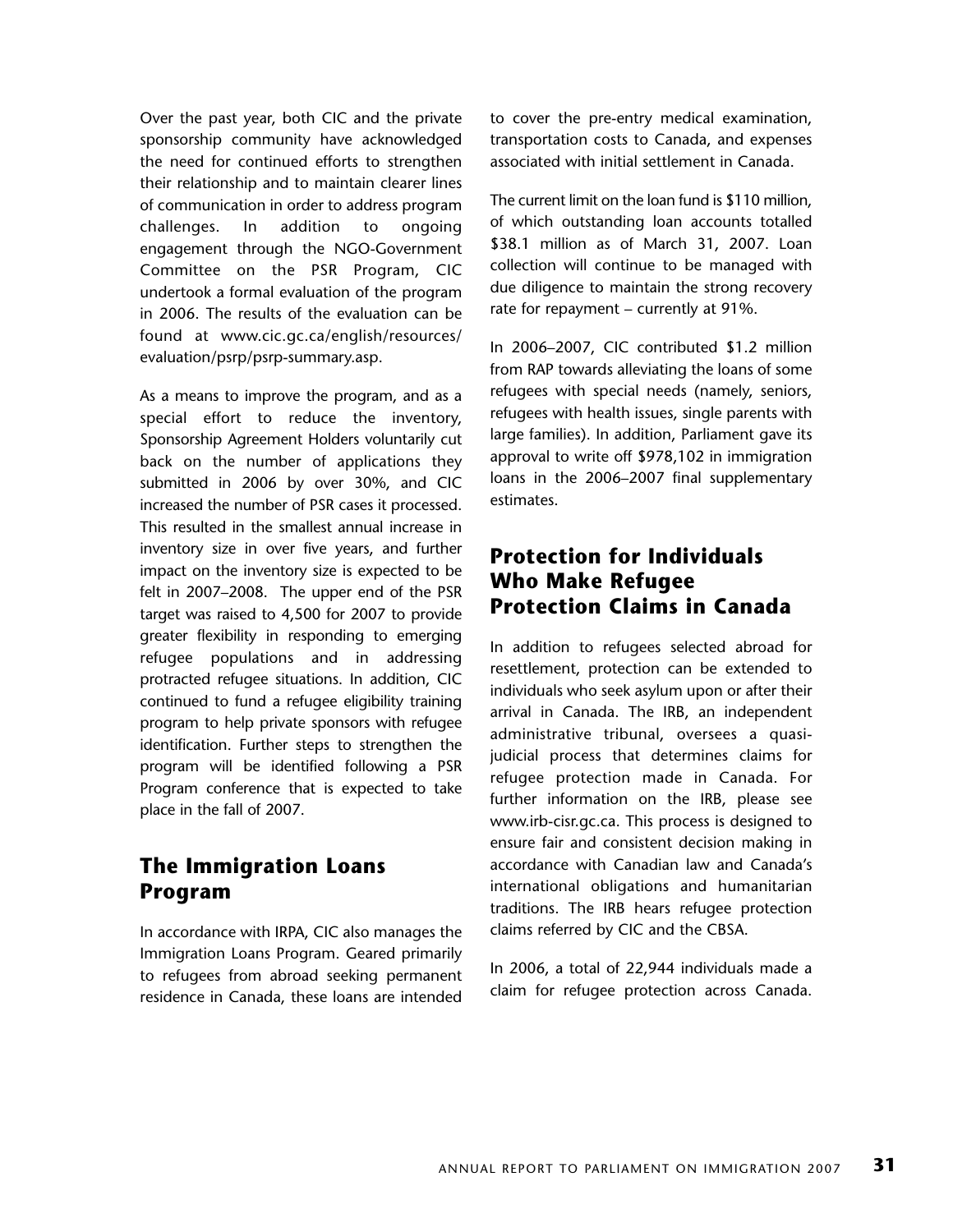This represents an increase of 14% over the 2005 total of 19,761 (the 2004 total was 25,521). In 2006, the IRB approved 47% of all cases for which it rendered final decisions.

Persons whose claim for protection has been accepted may apply for permanent residence for themselves and dependants or close family members, whether in Canada or abroad. However, if the claim for protection is refused, the individual is informed of the reasons in writing and is required to leave the country. A person whose claim is refused and who must leave the country may apply to the Federal Court for a judicial review. A judge of that court decides whether leave will be granted. In most cases, a person has the right to remain in Canada pending the outcome of the judicial review. Refused claimants may also apply to CIC for a Pre-Removal Risk Assessment (PRRA) before removal from Canada. The PRRA process ensures that the risk to the individual is assessed before that person is removed from Canada, particularly in cases where there has been a change in situation in the country of nationality, or new evidence indicates that the person needs protection. Most successful PRRA applicants may apply for permanent residence in Canada under the Protected Persons category. The IFHP provides supplementary and basic health-care coverage for refugee claimants during the period in which they do not qualify for provincial medical insurance.

## **Statistical Overview of Protected Persons Admitted in 2006**

With the admission of 7,316 GARs and 3,337 privately sponsored refugees in 2006, the planned targets for these two categories of resettlement of refugees overseas were met, as was the target for admissions of dependants abroad of protected persons in Canada. The number of protected persons in Canada admitted in 2006 was 15,892, which was short of the planned range. The number of inland protected persons admitted to Canada is largely dependent on the number of persons making asylum claims in Canada and the number of whom are found to be in need of Canada's protection. It is not unusual for these numbers to vary significantly from one year to the next, reflecting changing conditions in source countries.

| <b>Table 10: Protected Persons Admitted in 2006</b><br>(Compared to the Immigration Plan)                        |                                                                            |                                   |                              |  |  |
|------------------------------------------------------------------------------------------------------------------|----------------------------------------------------------------------------|-----------------------------------|------------------------------|--|--|
| Category                                                                                                         | <b>2006 Plan</b>                                                           | <b>Number Admitted</b>            | <b>Percentage</b>            |  |  |
| Government-Assisted Refugees<br>Privately Sponsored Refugees<br>Protected Persons in Canada<br>Dependants Abroad | $7,300 - 7,500$<br>$3,000 - 4,000$<br>$19,500 - 22,000$<br>$3,000 - 6,800$ | 7,316<br>3,337<br>15,892<br>5.947 | 22.5<br>10.3<br>48.9<br>18.3 |  |  |
| <b>TOTAL PROTECTED PERSONS</b>                                                                                   | $32,800 - 40,300$                                                          | 32,492                            | 100                          |  |  |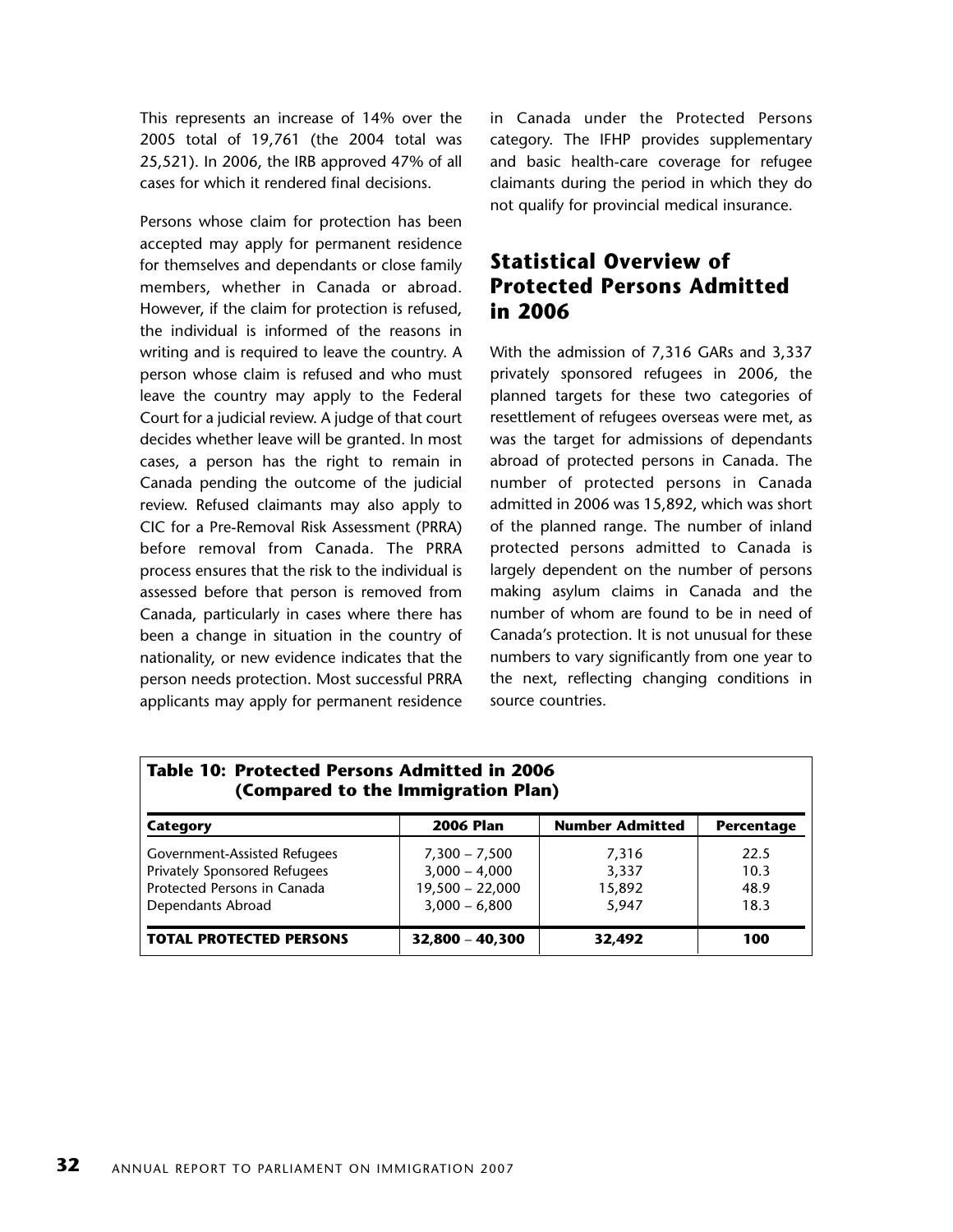# Integrating Newcomers **SECTION 5**

The successful settlement<br>
and integration of new<br>
immigrants is an<br>
important objective under he successful settlement and integration of new immigrants is an IRPA. In order to maximize the economic, social and cultural benefits of

immigration, newcomers should be enabled to fully participate in Canadian society and have access to the same quality of life that Canadians enjoy.

## **Settlement Services for Newcomers**

Each year, newcomers receive settlement services and programs to help facilitate their successful integration into Canada. CIC's core settlement programming consists of the Immigrant Settlement and Adaptation Program (ISAP), Language Instruction for Newcomers to Canada (LINC) and the Host Program. In all three programs, services are delivered by service providers such as community-based organizations through formal contribution agreements with CIC.

Through federal-provincial agreements, British Columbia, Manitoba and Quebec assume direct responsibility for the design, administration and delivery of settlement programs and services to newcomers who settle in these provinces.

Several important initiatives were started in 2006. A prime example is the Government's commitment to increase immigration settlement funding by \$307 million over two years, announced in May 2006. Budget 2007 confirmed funding from Budget 2006 and announced funding for the remaining three years for a total of \$1.3 billion over five years and \$342 million per year ongoing. With this funding, CIC expects to enhance current settlement programs to help newcomers overcome the barriers and challenges faced during the settlement process. In addition to enhancing current programs, a part of the new funding was used for client-centred pilot initiatives across the country as one aspect of the development of a new approach to settlement programming.

## **Immigrant Settlement and Adaptation Program**

The objective of ISAP is to help newcomers settle and integrate into Canadian society so that they can participate in Canadian life as soon as possible. This program funds the delivery of services, such as providing general information on life in Canada, translation and interpretation, referral to community resources, solution-focused counselling, and basic employment-related services. ISAP also provides funding to SPOs to undertake "service-bridging" activities with other community organizations, and special projects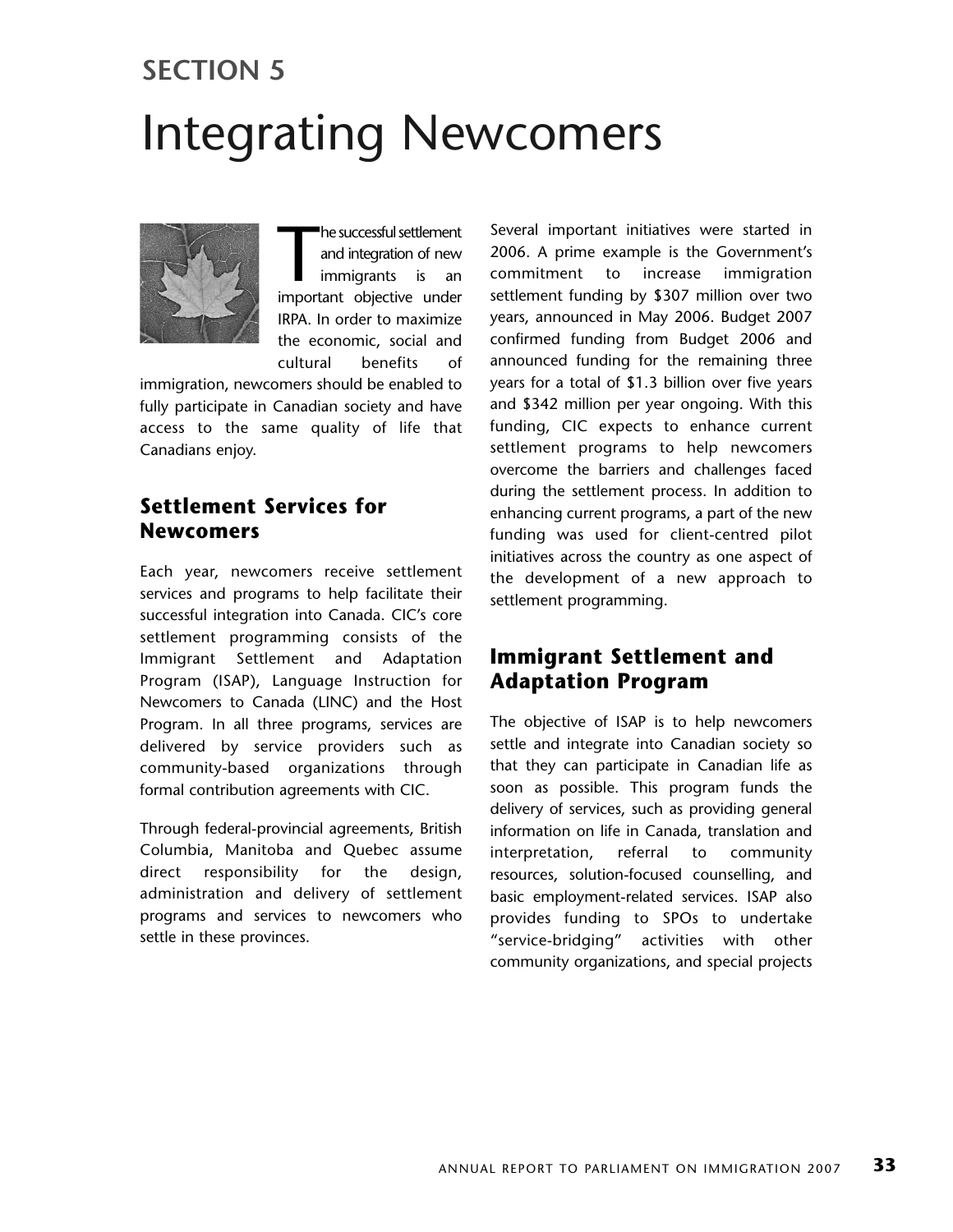aimed at complementing and improving the delivery of settlement services.

ISAP services include the Canadian Orientation Abroad (COA) Initiative. COA is aimed at orienting future newcomers to life in Canada before their arrival. Different COA modules are designed to meet the needs of a diverse clientele. Topics include an introduction to Canada, the settling-in period, employment and education, rights and responsibilities, climate, finding a place to live, living in a multicultural society, the cost of living, family life, communications, and adapting to life in Canada. During 2006–2007, 13,831 people received COA training in approximately 24 countries overseas.

Along with COA, CIC's strategy for the development and delivery of settlement information includes print publications, the Going to Canada Immigration Portal and a video called *Canada Day to Day*.

## **Language Instruction for Newcomers to Canada**

The LINC Program provides basic language training to adult newcomers in one of Canada's official languages. Aimed at facilitating social, cultural and economic integration into Canada, LINC courses are provided, either on a full- or part-time basis, through school boards, colleges, community organizations, workplaces or community settings. The program also provides information that helps acquaint participants with the Canadian way of life.

CIC is committed to focusing on the French delivery of its program in order to raise the current level of service. In 2005–2006, CIC funded the Centre for Canadian Language Benchmarks to perform a review of the lexical semantics and syntax of the French version of the Canadian Language Benchmarks (*Standards linguistiques canadiens 2002*). The new document, entitled *Niveaux de compétence linguistique canadiens 2006*, was validated in 2006–2007.

## **Host Program**

The Host Program is a volunteer-based program whereby newcomers are matched with Canadian volunteers who help them learn about available services in their community, practise their English or French, participate in community activities, understand the Canadian labour market, and find job contacts in their field. By connecting newcomers to Canadians, the program promotes inclusion and diversity, improves cross-cultural understanding, and helps reduce racial stereotyping. Over 4,988 clients received Hostrelated services in 2006.

## **Special Initiatives to Facilitate Integration into the Labour Market**

Canada welcomes thousands of skilled immigrants every year who want to contribute to the country's need for skilled workers. However, many newcomers are finding it challenging to enter the labour market due to issues such as the lack of recognition of foreign credentials and experience, and difficulties associated with language and literacy skills in one of the official languages.

HRSDC, working in close collaboration with CIC, led extensive interdepartmental and intergovernmental stakeholder consultations to develop the mandate, activities and governance structures for the creation of the Foreign Credentials Referral Office (FCRO),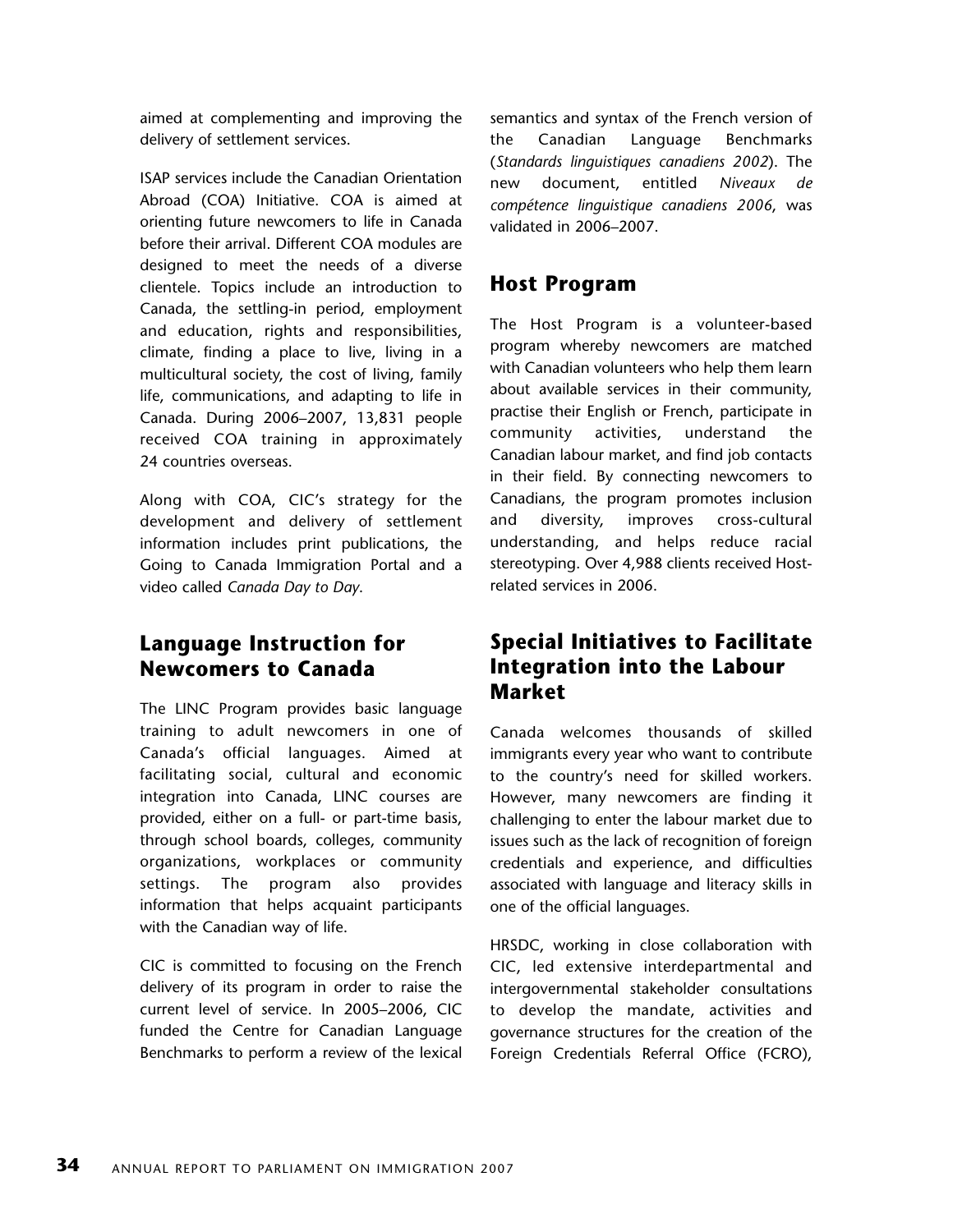which was announced as part of Budget 2007. Launched in May 2007, the FCRO is a new federal office located within CIC to help internationally trained individuals find the information and access the path-finding and referral services they need to put their skills to work when they arrive in Canada. The FCRO is also working closely with partners across jurisdictions and with employers and other stakeholders to strengthen foreign credential assessment and recognition processes in Canada.

The Enhanced Language Training (ELT) Initiative benefits newcomers and employers and has shown that it can facilitate the integration of newcomers into the Canadian labour market. The initiative has helped immigrants improve their language, pronunciation and workplace skills, as well as improve their self-confidence through a variety of bridge-to-work activities and services. Many employers have participated by providing mentors or opportunities for job placements; in return, many have benefited by successfully recruiting newcomers into their enterprise.

The Second National ELT Conference was held in November 2006, bringing together provincial and territorial representatives and service providers involved in delivering advanced language training to skilled newcomers in all jurisdictions (except Nunavut and the Northwest Territories), to share lessons learned and promising practices.

Also in 2006, the management and monitoring of ELT contribution agreements with service provider agencies was decentralized to further integrate the delivery of settlement and integration services in communities across Canada, and to provide ongoing local support to these service provider agencies.

Three years after the launch of ELT, over 246 projects are completed or underway, providing services to an estimated 9,000 skilled newcomers. Based on the data collected by SPOs, findings confirm that, on balance, ELT is reaching its target audience of skilled newcomers. And, most importantly, services are being provided that help these newcomers improve their language skills, become more familiar with the Canadian workplace and make contacts in their professional field.

The ELT Initiative has been undergoing its formative evaluation, and the evaluation report is expected in the fall of 2007.

The Going to Canada Immigration Portal, developed by CIC and HRSDC, offers comprehensive and integrated information to prospective and new immigrants to assist them in preparing to live, work and study in Canada. Work continues on the development of portal tools and content, and agreements have been put in place with provinces and territories.

## **Immigrants for Francophone Minority Communities**

In the past year, CIC has made significant progress toward enhancing the vitality of Francophone minority communities (FMCs). To help achieve this objective, the Department works with partners to promote Francophone immigration and integration into Canadian communities outside of Quebec.

In 2006, the CIC-FMCs Steering Committee, co-chaired by CIC and a representative of the FMCs, launched its *Strategic Plan to Foster Immigration to Francophone Minority Communities*. The plan will be carried out by the Implementation Committee, formed in January 2007, as well as by a variety of regional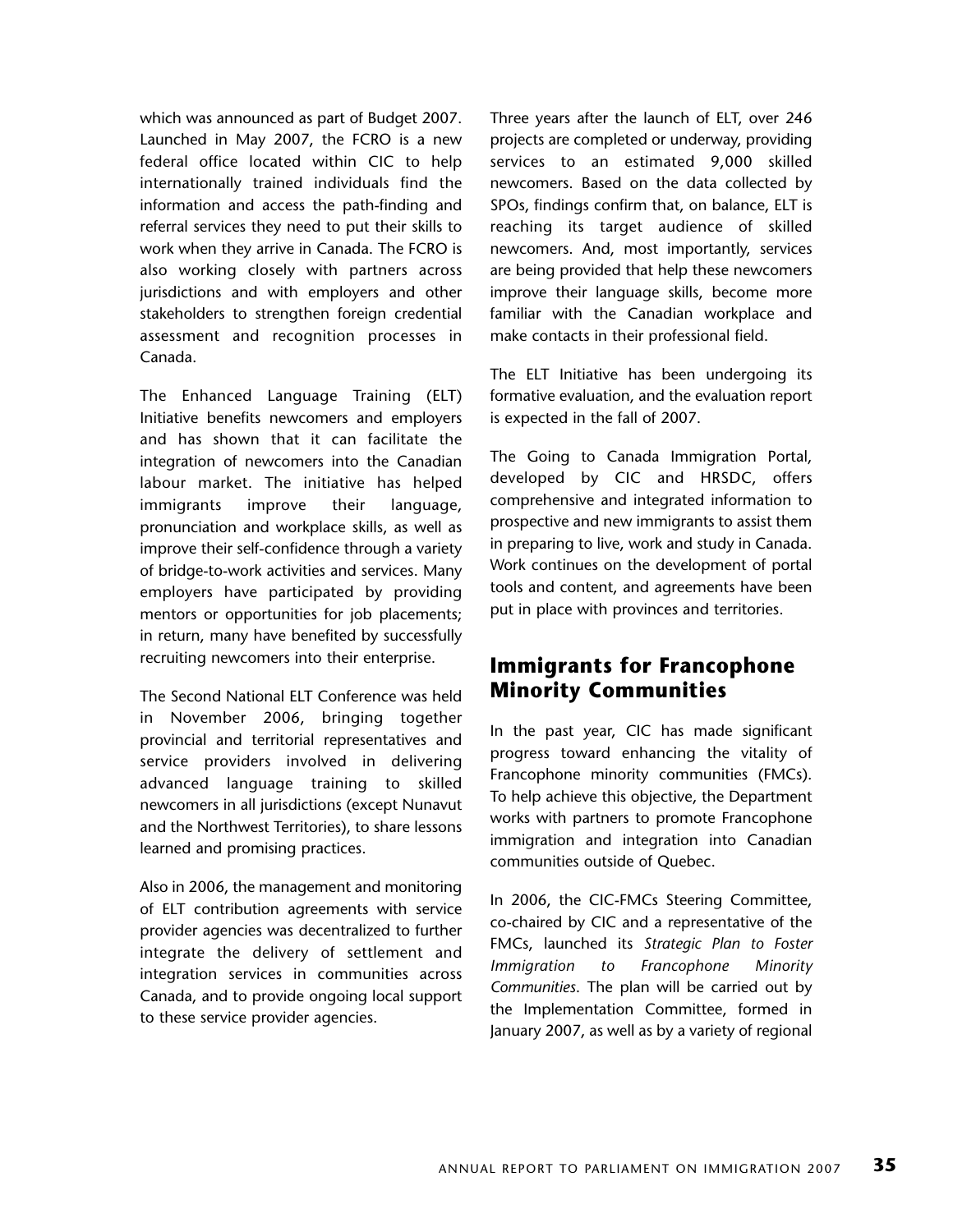committees made up of representatives from various levels of government and FMC members. The Steering Committee's mandate was also renewed for five years in 2007.

Activities that support FMCs take place both in Canada and in targeted French-speaking areas abroad. CIC undertakes numerous awarenessraising sessions and communications activities, providing potential French-speaking immigrants with relevant, up-to-date information. Examples of such activities include *Destination Canada*, held in Paris, Nice and Brussels; *Promotion Canada*, held in Rabat; and student promotion fairs in Tunis. CIC and the provinces have also worked with the Canadian education and employment sectors to target students and potential immigrants.

CIC has also supported activities for the referral of French-speaking refugees to Canada. A particularly successful project involved the referral of 149 refugees from East Africa's Great Lakes region. These refugees will be arriving in Canada sometime this year. CIC also supports projects that build awareness and the capacity of FMCs to receive and welcome refugees.

To promote the integration of French-speaking newcomers into Canadian society, CIC has funded numerous projects through support to the provinces and territories, and through direct support to service providers. Such projects develop awareness and capacity in FMCs, and provide tools and support for French-speaking immigrants. For example, through CIC's ELT Initiative, educational institutions in Ontario received funding to provide targeted labour market language training for French-speaking immigrants. Tools

and services have also been developed to meet the specific needs of women and youth in FMCs.

In light of CIC's mandate, awareness of the importance of linguistic duality and of FMC priorities is an integral part of the Department's work. Events, discussions and publications continue to promote understanding throughout the Department. CIC is also incorporating the FMC perspective into many of its policy, program and reporting structures. For example, the *Strategic Plan to Foster Immigration to Francophone Minority Communities* provided a modified definition of French-speaking immigrants. This definition is intended to ensure that French-speaking immigrants who settle outside Quebec can integrate and contribute to the growth of FMCs. It makes attainment of the objective of increasing immigration to FMCs a more ambitious goal, but also a more significant one, and CIC will explore new ways to achieve it. CIC also continues to include linguistic clauses in all new and renewed federalprovincial/territorial agreements.

In many ways, CIC has led by example with respect to enhancing the vitality of FMCs and supporting linguistic duality. Under the amended *Official Languages Act*, <sup>1</sup> federal institutions now have the enforceable obligation to take "positive measures" to implement the Government's commitment outlined in Part VII of the Act. In the *2006- 2007 Annual Report* of the Commissioner of Official Languages, CIC received an exemplary rating and was showcased as a success story for taking "positive measures."

<sup>1</sup> The *Official Languages Act* was amended on November 25, 2005. The amendment increases the accountability of federal institutions with respect to implementation of Part VII of the Act.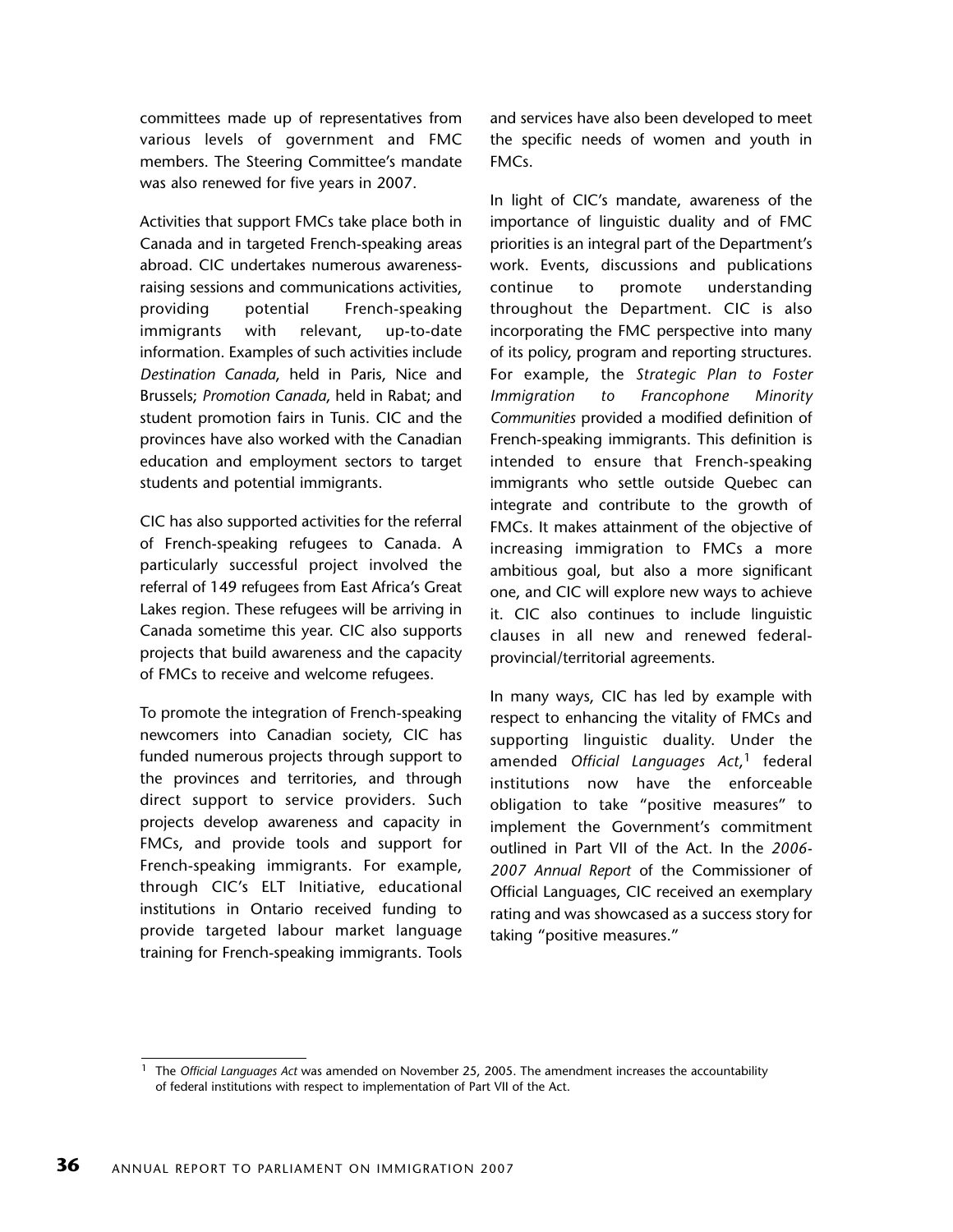## **Canadian Citizenship**

Obtaining citizenship is a significant step in the integration process for newcomers because it signifies full participation in Canadian life. In 2006, Canadian citizenship was granted to 259,802 individuals.

Immigrants to Canada with permanent residence status have a qualified right to apply for citizenship once they have lived here for three years. With high immigration levels from 2000 to 2006 – more than 225,000 per year – the number of people applying for citizenship has increased. Over the past couple of years, there has been an increase in the number of long-term permanent residents who have decided to apply for citizenship because of such factors as the need for a permanent resident card, the imposition by the U.S. of visa and border screening mechanisms for many of Canada's permanent residents, and policy changes in some countries allowing their citizens to hold multiple nationalities.

With the increased demand for Canadian passports and the media attention given to citizenship, the CIC Web site has been updated to provide more information to persons who have concerns about their citizenship status. Publications are being created or updated to address these concerns. CIC has collaborated with Service Canada, Passport Canada and DFAIT in order to update partner Web sites.

Bill C-14, *An Act to Amend the Citizenship Act (adoption)*, received Royal Assent in June 2007. It will allow a foreign-born child adopted by a Canadian citizen after February 14, 1977 to access citizenship without first having to become a permanent resident. CIC supported Bill C-14 through the House of Commons and is taking steps to prepare for implementation, including conducting consultations with the provinces and stakeholders on the proposed content of regulations.

More recently, operational policy and procedures were implemented following the Minister's announcement in January 2007 to identify and facilitate applications for citizenship for individuals who have been residing most of their lives in Canada and had a reasonable but mistaken belief they were Canadian citizens. A Citizenship Fees Remission Order was approved in March 2007, providing the authority to remit citizenship fees for these individuals who are under consideration for, or granted, citizenship under section 5(4) of the *Citizenship Act* and who meet certain conditions provided in the Remission Order.

In addition, in March 2007, following a pilot launched in December 2006, CIC joined phase one of the RCMP Real Time Identification project, which allows for the transmission of electronic fingerprints. This will reduce processing times for citizenship applicants who are required to submit fingerprints.

## **Promotional Activities**

Citizenship promotion activities are an important instrument for the continued integration of newcomers and new citizens into Canadian society. Several initiatives were started in 2006 in support of this objective. For example, CIC launched the Enhanced Citizenship Ceremonies Initiative in order to make ceremonies more meaningful and interactive for new and established Canadians, and to encourage community participation. Some of the activities implemented as part of this initiative include holding receptions after most ceremonies, encouraging candidates for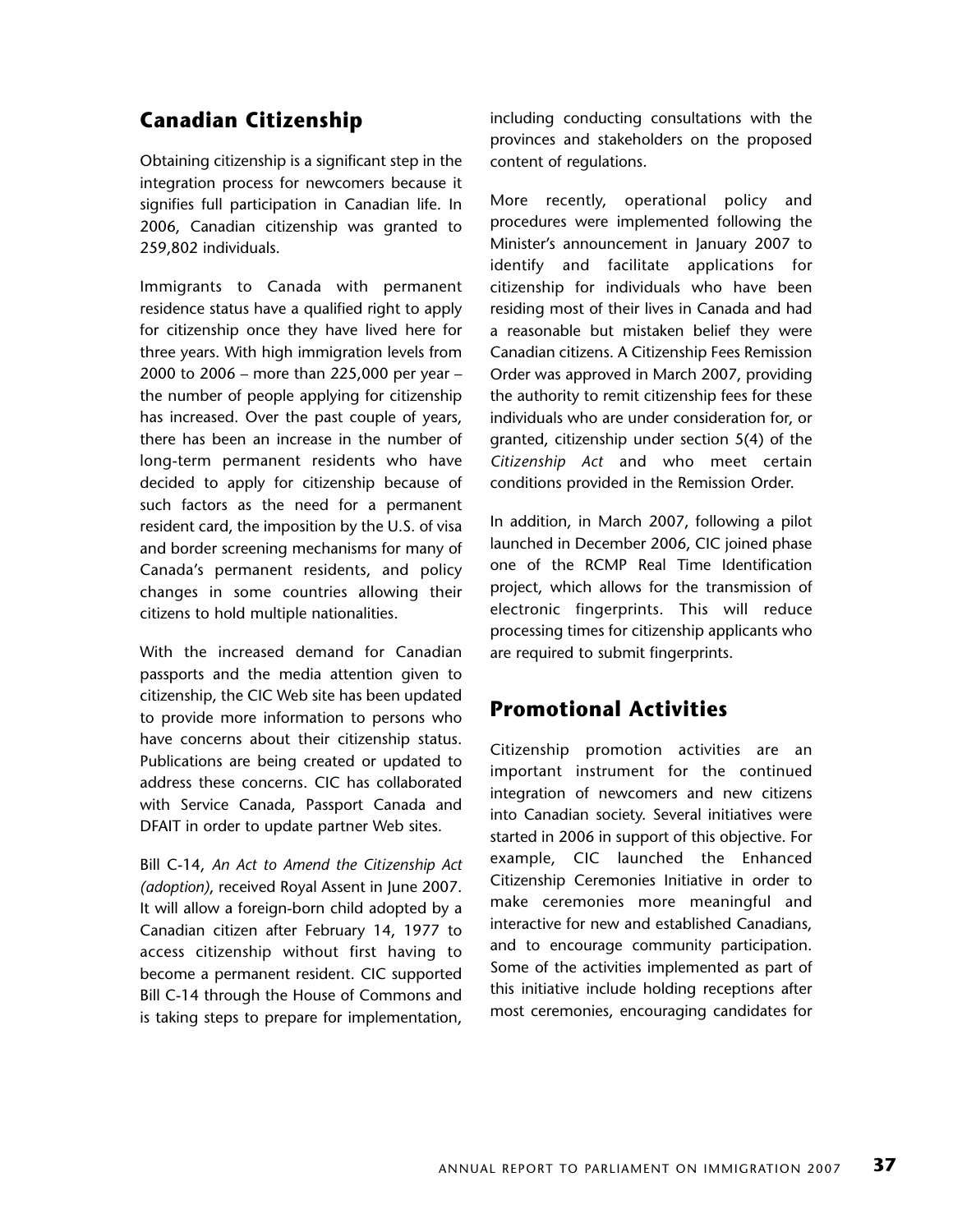citizenship to share their story during the ceremony, inviting members of the community to ceremonies held in CIC offices and not just to ceremonies held off site, and increasing the number of established Canadians who reaffirm their citizenship at ceremonies. A total of 2,999 citizenship ceremonies took place in 2006–2007.

Special events at the national level include the National 4-H Citizenship Seminar, held in partnership with the Canadian 4-H Council; the Rotary Club of Ottawa *Adventure in Citizenship*, held in partnership with the Rotary Club of Ottawa; special ceremonies held across the country on Canada Day and during Veterans' Week; and a Sunset Ceremony, held in partnership with the RCMP. Canada's Citizenship Week, which takes place in the third week of October, provides an opportunity for all Canadians to reflect on the value of citizenship, the meaning of being Canadian, and the rights, privileges and responsibilities of citizenship.

In 2006, planning and organizing continued for the 60th anniversary of the Canadian citizenship campaign, which was launched during a special citizenship ceremony at the Supreme Court of Canada on February 16, 2007. Seventeen families from across the country participated. This ceremony was broadcast live on national television and created a lot of interest in citizenship. Thirty youth reaffirmed their commitment to Canada during this ceremony, and the Governor General of Canada administered the oath of citizenship. The 60th anniversary campaign launched new promotional materials including a pin, logo, banners, ceremony program covers and other promotional products.

## **Canada's Action Plan Against Racism**

A key challenge in ensuring effective integration involves reaching out to community partners and engaging a broad spectrum of Canadians in facilitating the integration of newcomers. CIC is an active participant in *A Canada for All: Canada's Action Plan Against Racism*. Led by the Department of Canadian Heritage, this plan provides an overarching approach across federal departments and agencies to build a society free from racism, and a partnership between governments and civil society. CIC's contribution to this multi-departmental endeavor is the Welcoming Communities Initiative (WCI). The WCI supports a range of anti-racism activities intended to foster more inclusive and welcoming communities, and to promote the full participation of newcomers in Canadian society. Under the WCI, funding is allocated to provinces for anti-racism activities directed at youth and adult newcomers, their communities and community-serving organizations. Projects, therefore, will promote the empowerment of newcomers to effectively confront racism, and communities and organizations will be supported in combatting racism internally. In 2006, a national call for proposals was implemented to support national anti-racism activities over 2006–2008. As a result of this process, CIC entered into six national funding relationships, four of which represented new partnerships. Projects include:

• a tool kit for smaller centres to attract and retain newcomers to Canada, which includes ways to reduce racism and discrimination at the community level (Inter-Cultural Association of Greater Victoria);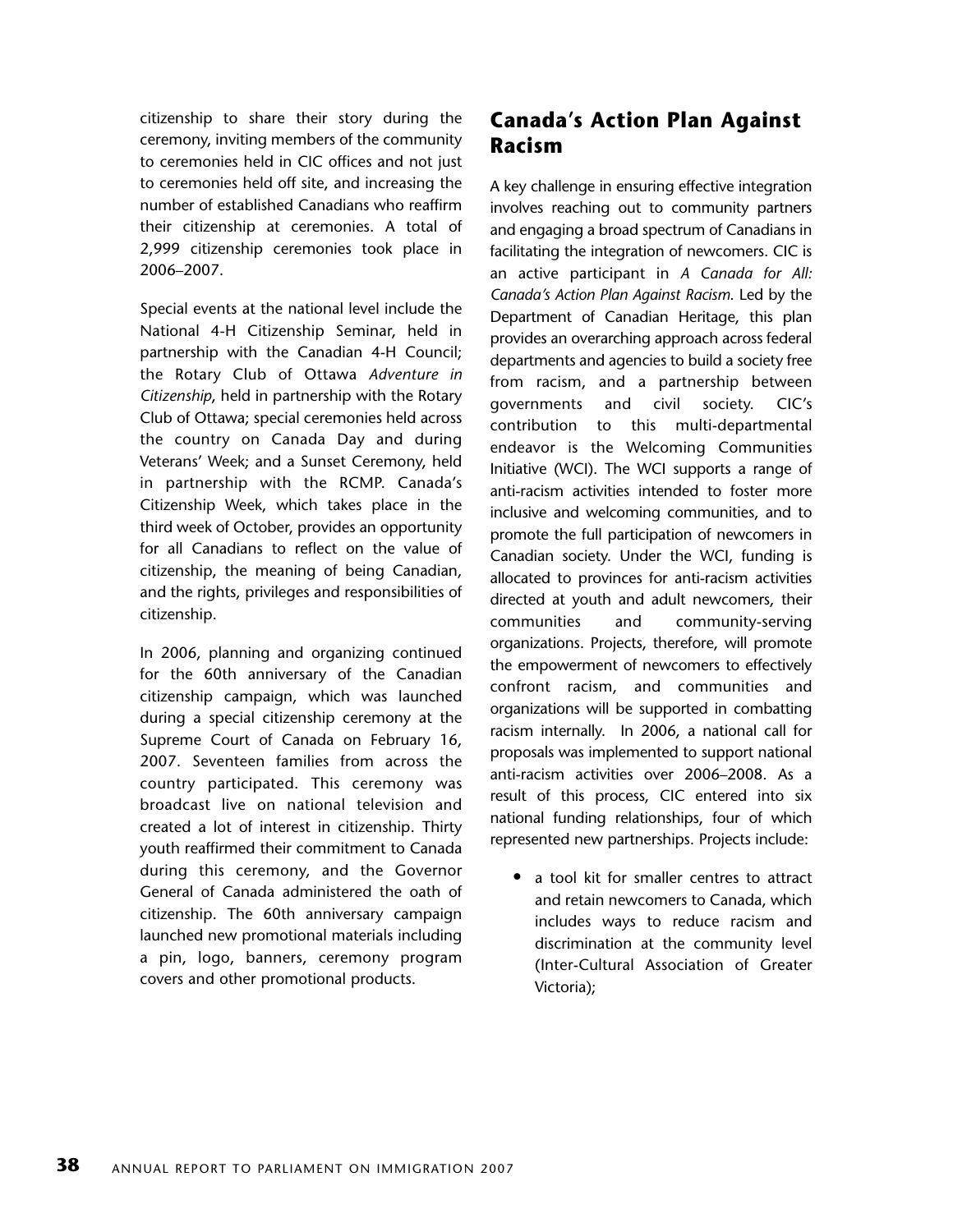- discussion groups regarding the effects of internalized racism and an anti-racism tool kit designed to address internalized racism and to educate immigrant women about the laws against racist behaviour and the recourses available to help them stand up to instances of racism (Alberta Network of Immigrant Women);
- a partnership approach between the Settlement sector and the Family Resource Programs (FRP) sector to enhance family-related programming to ensure that newcomers can access programs that are respectful of cultural differences and respond to the unique needs of immigrant families; also included is the translation of parenting resources into six languages, and the development and translation of an FRP brochure (Canadian Association of Family Resource Programs);
- youth focus groups, workshops and multi-media tools to document racialized immigrant struggles and strategies related to racism and workplace conflict (Canadian Labour Congress);
- an anti-racism curriculum designed to support settlement workers and an antiracism tool kit for newcomers designed to raise awareness of the realities of racism, highlight existing legal protection against discrimination based upon race, and identify ways to confront racism when it is encountered (National Anti-Racism Council of Canada); and
- a searchable on-line database and discussion paper on existing anti-racism resources and promising practices (Carleton University-Research Resource Division for Refugees).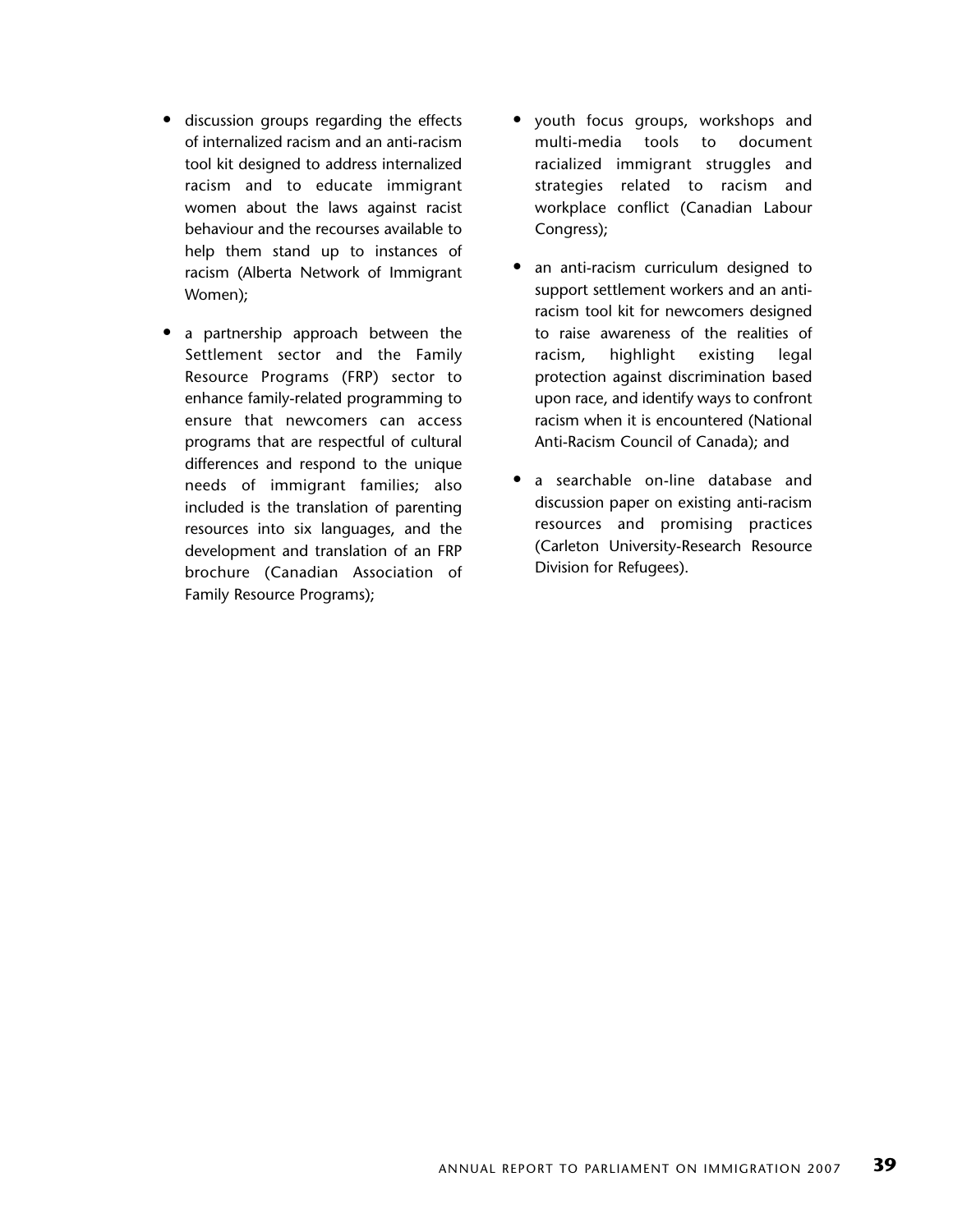## **SECTION 6**

# Gender-Based Analysis of the Impact of the *Immigration and Refugee Protection Act*



 $\frac{1}{100}$ RPA includes a requirement to report annually on the impact of this legislation and the corresponding regulations from the perspective of gender-based analysis

(GBA). The legislative requirement to report on gender-related impacts is unprecedented in federal statutes.

GBA is not a stand-alone activity or product. While it is an ongoing analytical process that supports more informed decision making and better public policy, it represents only one aspect of the analysis undertaken in policy formulation, program development, management and evaluation. Gender impact analysis focuses on important social and economic differences between men and women, and between different groups of men and women over their life cycles. It seeks to examine existing and proposed policies, programs and legislation to ensure that they are having their intended effects and producing fair results.

In early 2005, CIC launched the *Strategic Framework for Gender-Based Analysis* (2005–2010). The framework sets out the strategic objectives and principles for GBA and the steps that will be taken to strengthen capacity and performance throughout the Department.

Central to the framework's implementation are the GBA branch plans, which identify priority issues for gender-based analysis of the impact of IRPA. Five branches have developed GBA plans: Refugee, Integration, Immigration, Risk Mitigation, and Strategic Policy.

The Department was reorganized in April 2006, and the GBA function was transferred to the Corporate Services Sector. This step affords greater opportunities to integrate GBA into the planning and reporting processes. In addition, the CIC Policy Committee, which guides departmental policy directions, priorities and decision making, will provide an oversight role to ensure that gender considerations are taken into account in the policy development process.

## **Gender Impacts of IRPA: Highlights of Branch Activities**

### **Data Gathering**

A literature review of gender-based settlement needs and barriers as well as information gathered from SPOs, provinces and territories facilitated an analysis of relevant challenges, drawing attention to those issues distinct to either women or men. The analysis examines trends in the newcomer population as a whole and draws links to gender issues particular to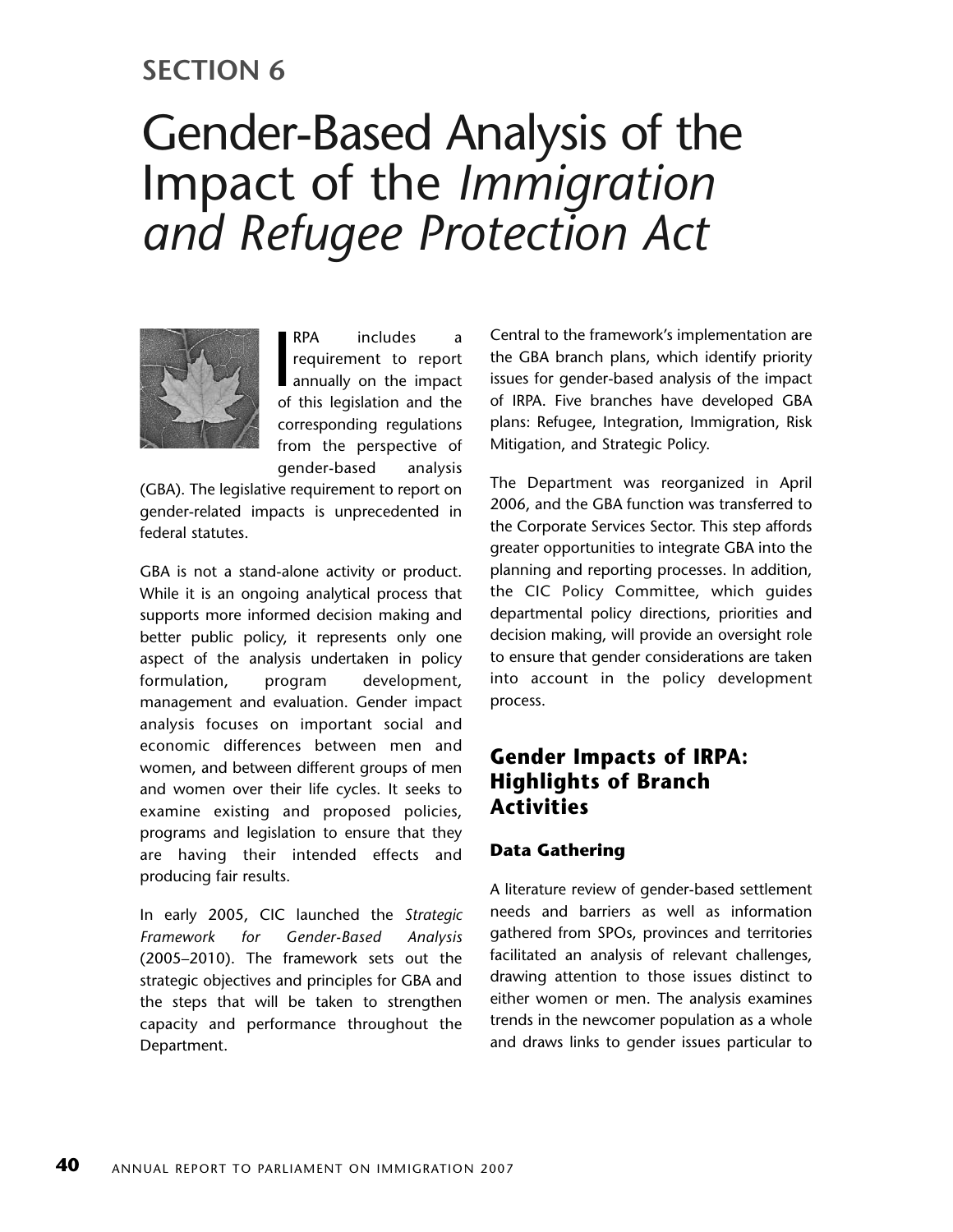sub-groups such as youth, seniors, labourmarket entrants, Francophone immigrants, and refugees. A gender-sensitive lens on settlement programming will help with upcoming initiatives to refine newcomer services so that they can reduce barriers, better serve needs, and improve settlement outcomes for both men and women.

Another literature review of integration challenges and outcomes for refugees was conducted, including the different settlement and integration needs of female and male refugees. This research highlighted genderdifferentiated integration outcomes, and will inform future integration programs and policies for resettled refugees.

### **CIC-Francophone Minority Communities Steering Committee**

One of the key directions of the *Strategic Plan to Foster Immigration to Francophone Minority Communities* is better integration of immigrants and refugees already in FMCs, which proposes to continue supporting vulnerable clients, such as women. In addition, the Action Plan 2006–2007, 2007–2008 and 2008–2009, Implementation of Section 41 of the *Official Languages Act*, proposes integration-support actions by paying special attention to the more vulnerable client groups, such as women and children. During 2006, a project was conducted to develop communication tools on diversity awareness

and to facilitate the integration of Frenchspeaking women from ethnocultural communities in New Brunswick.

#### **Monitoring of Safe Third Country Agreement**

Last year, CIC committed to establishing baseline data regarding gender impacts and trends over time for the Canada-United States Safe Third Country Agreement. A genderbased analysis was undertaken to inform ongoing monitoring and review processes associated with this Agreement.

Table 11 shows that the proportion of female claimants at the border has been comparable to that of the total claimant population over the past five years. The proportion of females among total claimants and among border claimants has remained relatively constant, with a slight increase over the last five years (42% in 2002 and 45% in 2006). With the exception of a slight increase in the proportion of females among minor border claimants over last year (47% in 2005 and 49% in 2006), the proportion of minors among total claimants and border claimants has also remained relatively constant over the last five years. This preliminary analysis continues to suggest that the Agreement has not been a strong deterrent, and that women and minors continue to want to make asylum claims in Canada and were eligible to do so under the terms of the Agreement.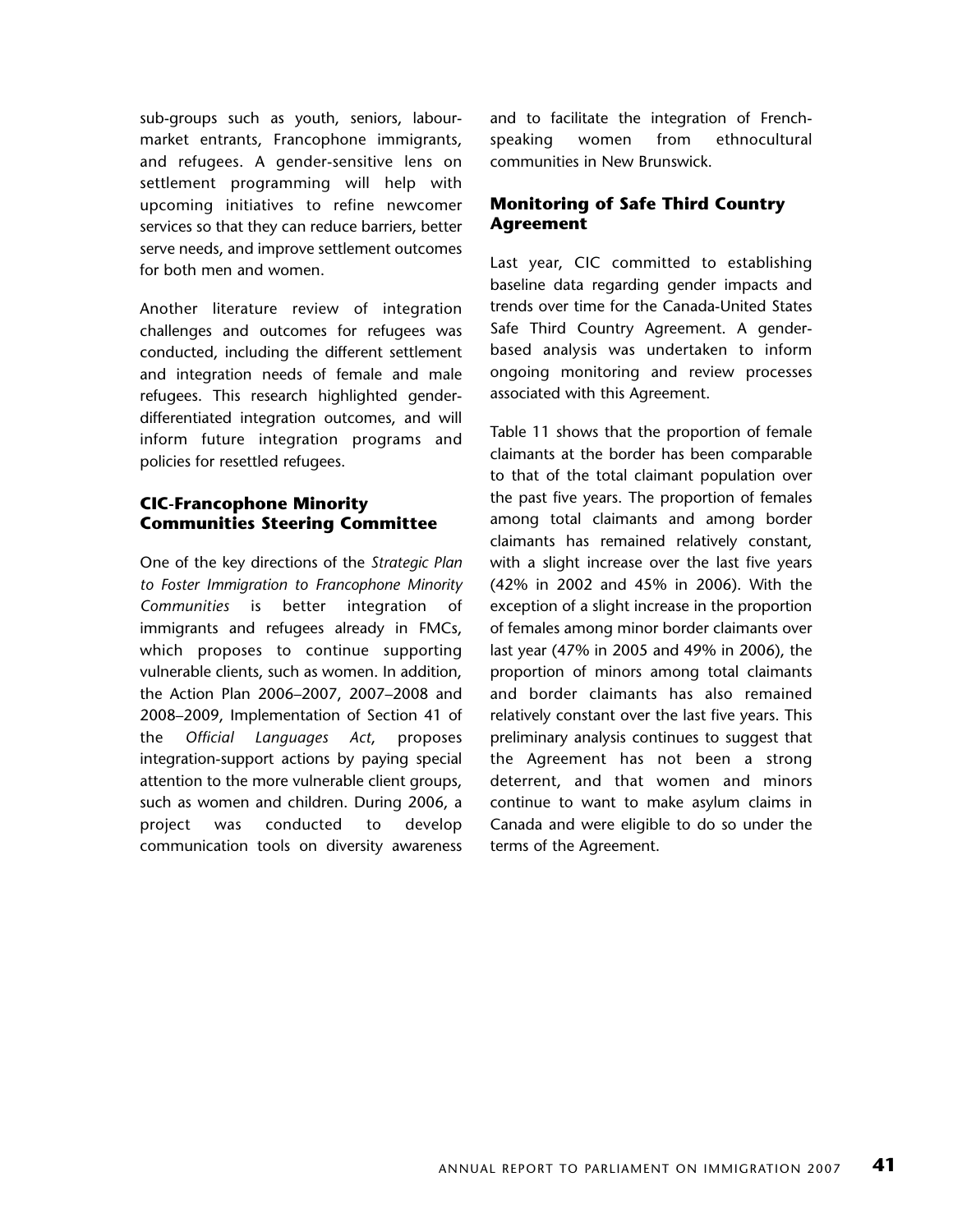| Table 11: Proportion of Applicants by Women and Minors, 2002-2006 |                                                    |                                                     |                                                    |                                                     |                                                           |
|-------------------------------------------------------------------|----------------------------------------------------|-----------------------------------------------------|----------------------------------------------------|-----------------------------------------------------|-----------------------------------------------------------|
|                                                                   | Gender                                             |                                                     | Age                                                |                                                     |                                                           |
| Claim<br>Year                                                     | % Female<br><b>Among Total</b><br><b>Claimants</b> | % Female<br><b>Among Border</b><br><b>Claimants</b> | % Minors<br><b>Among Total</b><br><b>Claimants</b> | % Minors<br><b>Among Border</b><br><b>Claimants</b> | % Female Among<br><b>Minor Border</b><br><b>Claimants</b> |
| 2002<br>2003                                                      | 42%<br>42%                                         | 43%<br>41%                                          | 21%<br>22%                                         | 29%<br>30%                                          | 48%<br>47%                                                |
| 2004<br>2005<br>2006                                              | 43%<br>44%<br>45%                                  | 44%<br>47%<br>46%                                   | 21%<br>20%<br>20%                                  | 28%<br>28%<br>26%                                   | 47%<br>47%<br>49%                                         |

|  | Table 11: Proportion of Applicants by Women and Minors, 2002-2006 |  |
|--|-------------------------------------------------------------------|--|
|  |                                                                   |  |

Source: Citizenship and Immigration Canada, *Facts and Figures 2006*

Claims for refugee protection from persons who arrive at a Canadian land border port of entry from the United States are ineligible unless they fall within an exception. These exceptions are consistent with the principles established in IRPA that favor family reunification and protection of the best interests of the child.

According to Table 12, 47% of non-U.S. citizen border claimants who were granted an exemption were female. This figure compares closely with 46% of females among total border claimants and 47% among total exceptions. Although the total number of unaccompanied minor refugee claimants remained unchanged in 2006, the proportion of female claimants decreased to 35%. Given the particular vulnerability of this subgroup, and the Government's commitment to considering the best interests of the child, this category will continue to be monitored closely.

| Table 12: Exceptions by Gender, 2006                                                               |                                        |                                 |  |  |  |
|----------------------------------------------------------------------------------------------------|----------------------------------------|---------------------------------|--|--|--|
| <b>Type of Exceptions</b>                                                                          | Number of<br><b>Exceptions Granted</b> | % Female                        |  |  |  |
| Total Claims - Non-U.S. Citizens                                                                   | 3,489                                  | 47%                             |  |  |  |
| Relative<br>Moratorium Country<br>Had Canadian Visa<br>Unaccompanied Minor<br>No CDN Visa Required | 1,737<br>1,672<br>49<br>22             | 47%<br>48%<br>33%<br>35%<br>46% |  |  |  |

Source: Citizenship and Immigration Canada, Facts and Figures 2006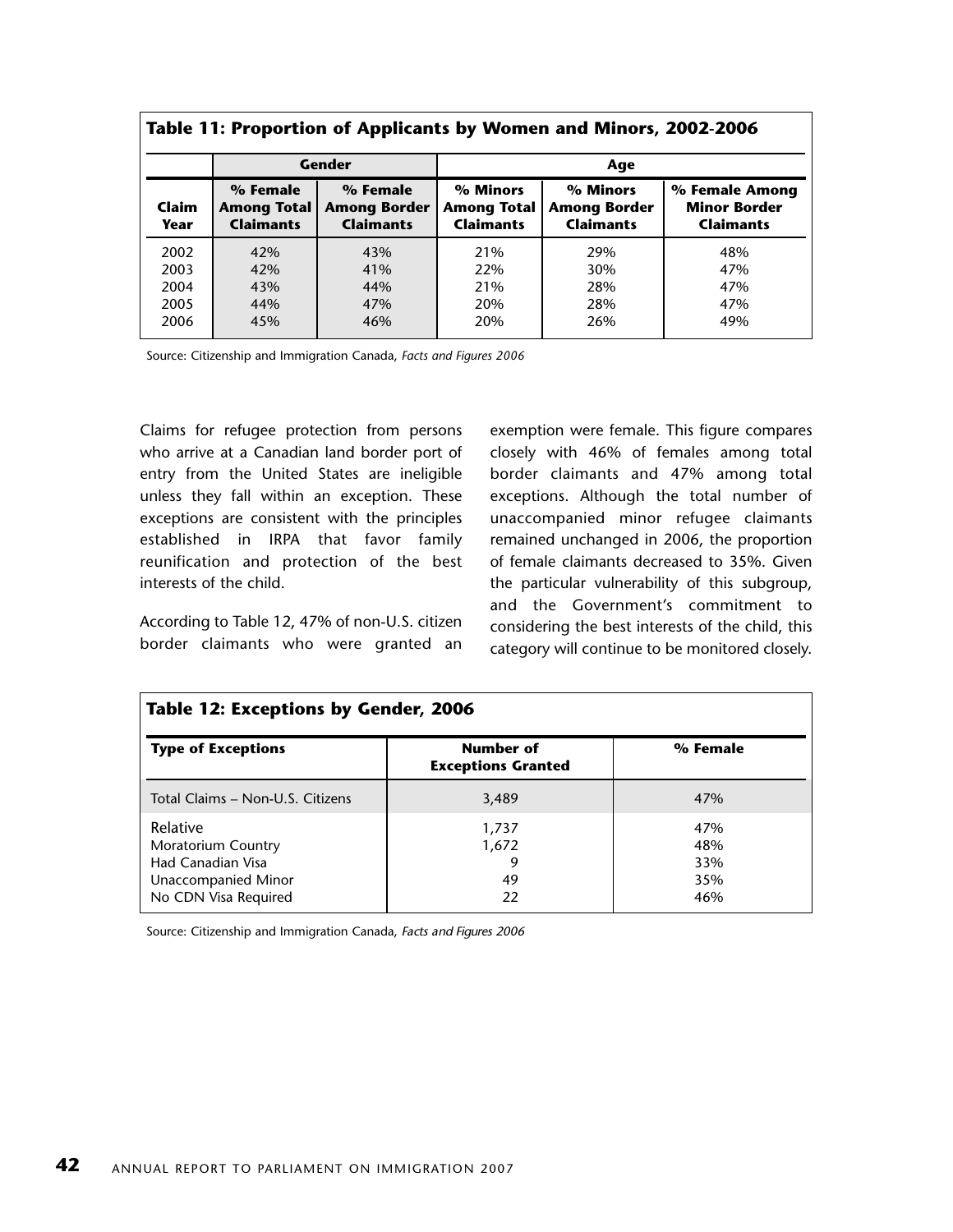#### **Immigration Policy and Programs**

CIC supported the Government's introduction of amendments to IRPA to help prevent vulnerable foreign workers from being exploited or abused. The amendments would give the Minister of Citizenship and Immigration the authority to issue instructions giving immigration officers the discretion to deny work permits to otherwise admissible individuals, including those applying to work as exotic dancers, who could be vulnerable to humiliating and degrading treatment, including sexual exploitation, in Canada.

Preliminary results indicate that while the majority of H&C applicants from 1992 to mid-2006 were men (57%), women had a higher acceptance rate (65% compared to 54%). When examined by age, adult women in all age groups had an acceptance rate that ranged from 10 to 17% higher than that of men, with the greatest differential being for those aged 56 to 65. However, the acceptance rates between male and female children were roughly the same.

To complement the guidelines for protecting victims of human trafficking described in section 3 of this report, CIC, in cooperation with the CBSA, is developing training programs for frontline officers to raise awareness of trafficking. Although international data indicate that trafficking in persons is mostly aimed at women and children, men can also be victims. This finding will be reflected in the training materials on trafficking in persons.

## **In the Coming Year**

A range of other initiatives and activities will continue during the coming year. CIC will update the training material used in departmental GBA training. It will also consider developing new tools that could support the implementation of GBA. For CIC, the focus will be put on strengthening the branches' capacity to do GBA and provide support as it is required.

CIC will incorporate GBA considerations into the review of the Entrepreneur Immigration Program. Also, as announced in Budget 2007, CIC has committed to creating a new avenue to immigration for Canadian-educated foreign students and experienced temporary foreign workers. Based on current trends, it is possible that this initiative will create avenues for more female immigrants to apply to stay permanently in Canada. Creating an immigration opportunity for Canadianeducated foreign students and experienced temporary foreign workers may create more gender balance in the Department's immigration programs. The design of the new program will include gender considerations. As well, impacts by gender will continue to be monitored once the initiative is implemented.

CIC has recently begun negotiations with the provinces and territories on an evaluation framework for PNPs, and intends to inform provinces and territories of departmental GBA requirements. Further to stakeholder consultations on the Live-in Caregiver Program, a GBA will be conducted regarding the extension of work permits to a maximum of three years and three months, as announced in February 2007. In addition, a Results-based Management Accountability Framework for offcampus work permits and postgraduates will be updated in 2007 and will include a GBA.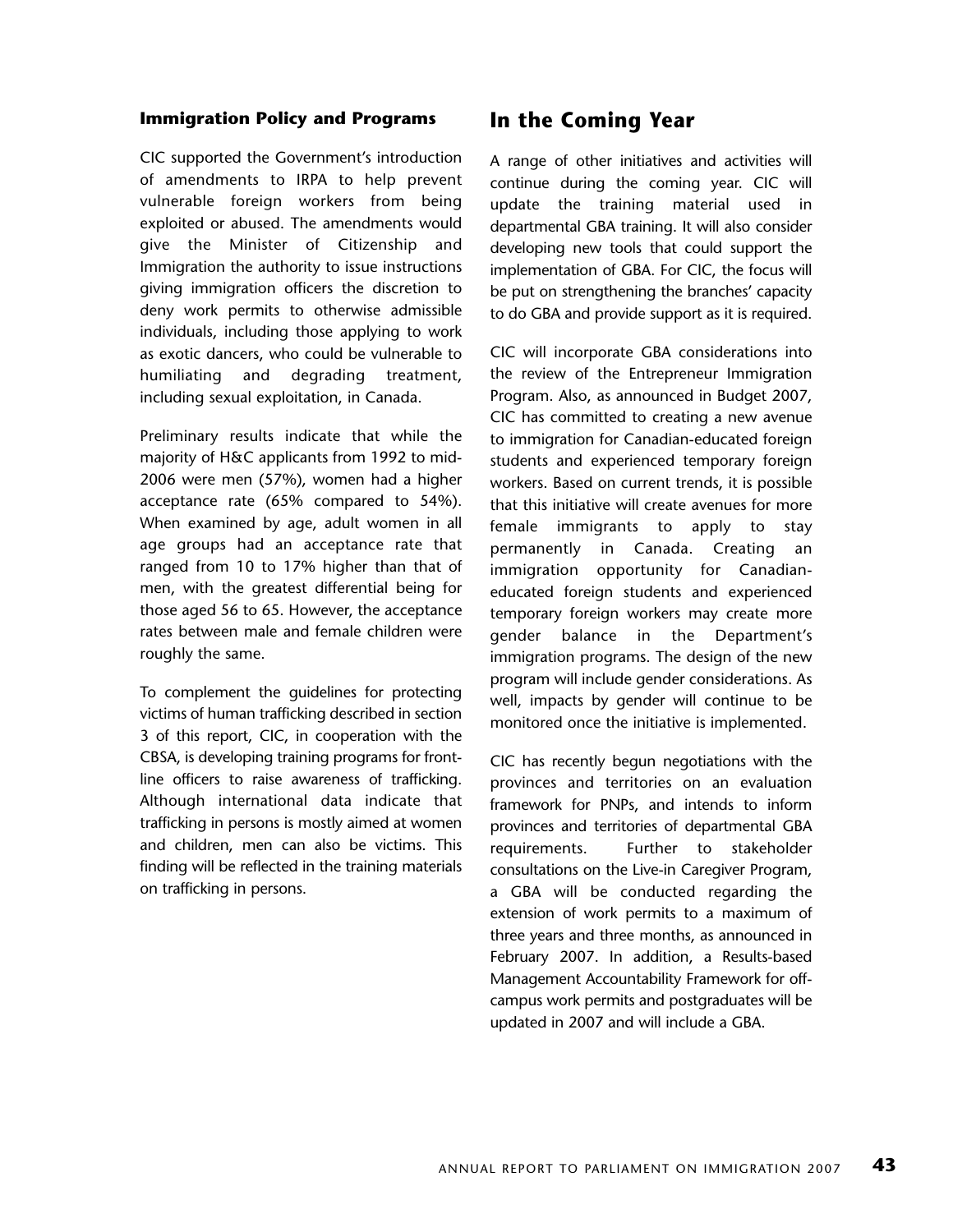GBA will be included in the Regulatory Impact Analysis Statements for all proposed regulatory changes concerning social immigration policy and programs. Analysis of data related to the H&C policy will continue to take gender considerations into account.

The PRRA and the Safe Third Country initiatives have been selected as IRPA priority areas for GBA. In addition, a more detailed gender and diversity analysis of protected persons admissions will be undertaken. The Guardianship Protocol and RAP have been identified as areas for future GBA.

| and Gender                      |               |                         |               |                         |              |  |
|---------------------------------|---------------|-------------------------|---------------|-------------------------|--------------|--|
|                                 | <b>Male</b>   |                         | <b>Female</b> |                         |              |  |
| <b>IMMIGRANT CATEGORY</b>       | <b>Number</b> | $\mathbf{O}_\mathbf{O}$ | <b>Number</b> | $\mathbf{O}_\mathbf{O}$ | <b>TOTAL</b> |  |
| <b>ECONOMIC CLASS</b>           |               |                         |               |                         |              |  |
| <b>Skilled Workers</b>          | 56,251        | 46.0                    | 49,698        | 38.4                    | 105,949      |  |
| <b>Business Immigrants</b>      | 6,273         | 5.1                     | 5,804         | 4.5                     | 12,077       |  |
| Provincial/Territorial Nominees | 6,995         | 5.7                     | 6,341         | 4.9                     | 13,336       |  |
| Live-in Caregivers              | 2,377         | 2.0                     | 4,518         | 3.5                     | 6,895        |  |
| <b>Total Economic Class</b>     |               |                         |               |                         |              |  |
| (including dependants)          | 71,896        | 58.8                    | 66,361        | 51.3                    | 138,257      |  |
| <b>FAMILY CLASS</b>             |               |                         |               |                         |              |  |
| Spouses, Partners, Children     |               |                         |               |                         |              |  |
| and Others*                     | 19,585        | 16.0                    | 30,913        | 23.8                    | 50,500       |  |
| Parents and Grandparents        | 8,931         | 7.3                     | 11,075        | 8.6                     | 20,006       |  |
| <b>Total Family Class*</b>      | 28,516        | 23.3                    | 41,988        | 32.4                    | 70,506       |  |
| <b>PROTECTED PERSONS</b>        |               |                         |               |                         |              |  |
| Government-Assisted Refugees    | 3,811         | 3.1                     | 3,505         | 2.7                     | 7,316        |  |
| Privately Sponsored Refugees    | 1,802         | 1.5                     | 1,535         | 1.2                     | 3,337        |  |
| Protected Persons in Canada     | 8,434         | 6.9                     | 7,458         | 5.8                     | 15,892       |  |
| Dependants Abroad               | 2,644         | 2.2                     | 3,303         | 2.5                     | 5,947        |  |
| <b>Total Protected Persons</b>  | 16,691        | 13.7                    | 15,801        | 12.2                    | 32,492       |  |
| <b>OTHER</b>                    |               |                         |               |                         |              |  |
| Humanitarian and Compassionate  |               |                         |               |                         |              |  |
| Grounds/Public policy           | 4,957         | 4.1                     | 5,266         | 4.1                     | 10,223       |  |
| Other**                         | 81            | 0.1                     | 78            | 0.1                     | 159          |  |
| <b>Total Other</b>              | 5,038         | 4.2                     | 5,344         | 4.2                     | 10,382       |  |
| <b>Category Not Stated</b>      | 5             | 0.0                     | 7             | 0.0                     | 12           |  |
| <b>TOTAL*</b>                   | 122,146       | 100                     | 129,501       | 100                     | 251,649      |  |

## **Table 13: New Permanent Residents in 2006, by Immigration Class and Gender**

Source: Citizenship and Immigration Canada, Facts & Figures 2006

\* Information on gender is not available for two persons in this category.

\*\* "Other" includes Post-Determination Refugee Claimants, Deferred Removal Orders and Temporary Resident Permit Holders.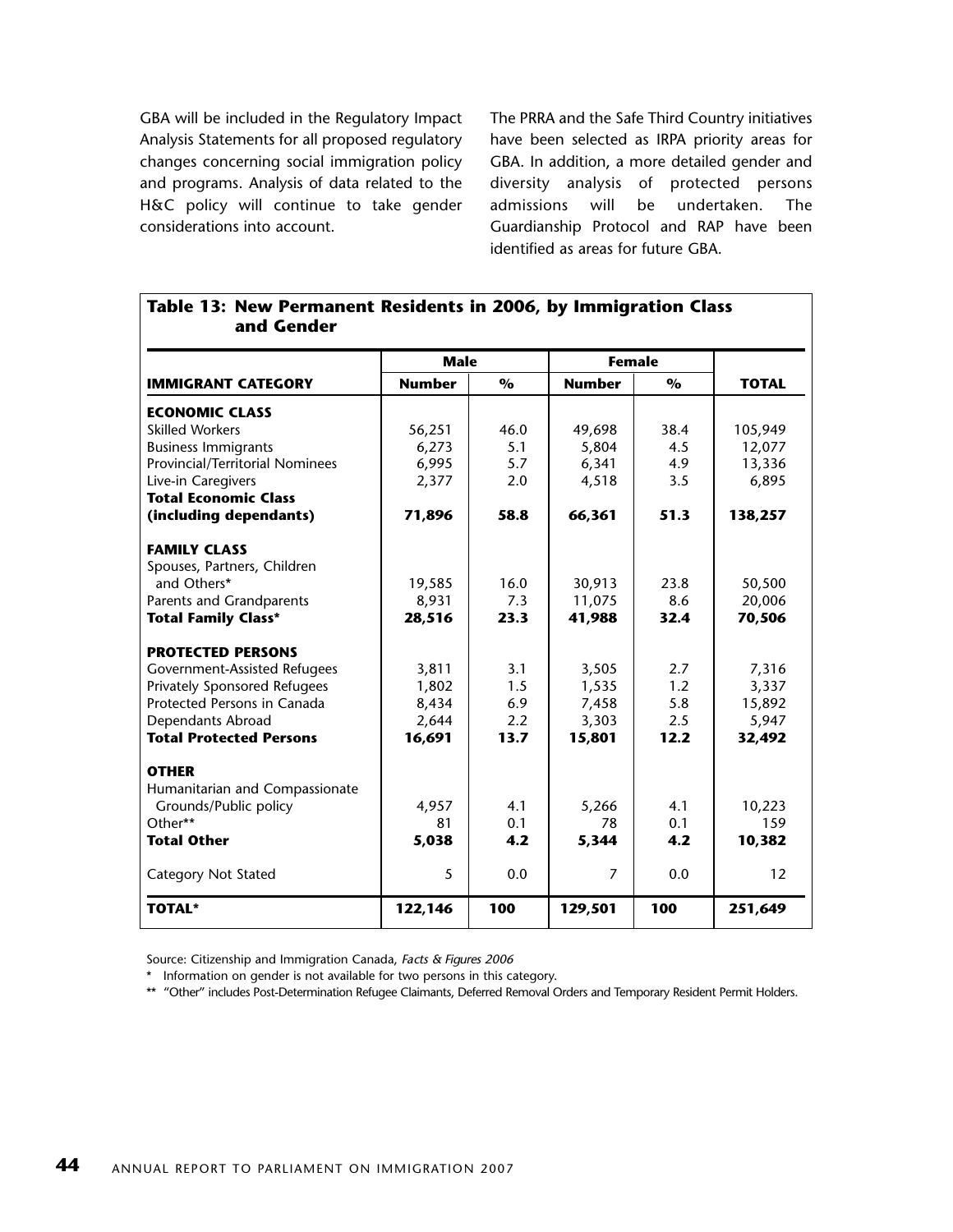#### **Table 14: 2006 Permanent Residents in the Economic Class, by Principal Applicants versus Spouses/Dependents and by Gender**

|                                 |             | <b>Principal Applicants</b> | <b>Spouses and Dependants</b> |               |  |
|---------------------------------|-------------|-----------------------------|-------------------------------|---------------|--|
| <b>ECONOMIC CLASS</b>           | <b>Male</b> | <b>Female</b>               | Male                          | <b>Female</b> |  |
| <b>Skilled Workers</b>          | 31,053      | 13,110                      | 25,198                        | 36,588        |  |
| <b>Business Immigrants</b>      | 2,803       | 539                         | 3,470                         | 5,265         |  |
| Entrepreneurs                   | 709         | 112                         | 947                           | 1,330         |  |
| Self-Employed                   | 228         | 92                          | 271                           | 361           |  |
| Investors                       | 1,866       | 335                         | 2,252                         | 3,574         |  |
| Provincial/Territorial Nominees | 3,568       | 1,104                       | 3,427                         | 5,237         |  |
| Live-in Caregivers              | 164         | 3,383                       | 2,213                         | 1,135         |  |
| <b>TOTAL ECONOMIC CLASS</b>     | 37,588      | 18,136                      | 34,308                        | 48,225        |  |

Source: Citizenship and Immigration Canada, Facts and Figures 2006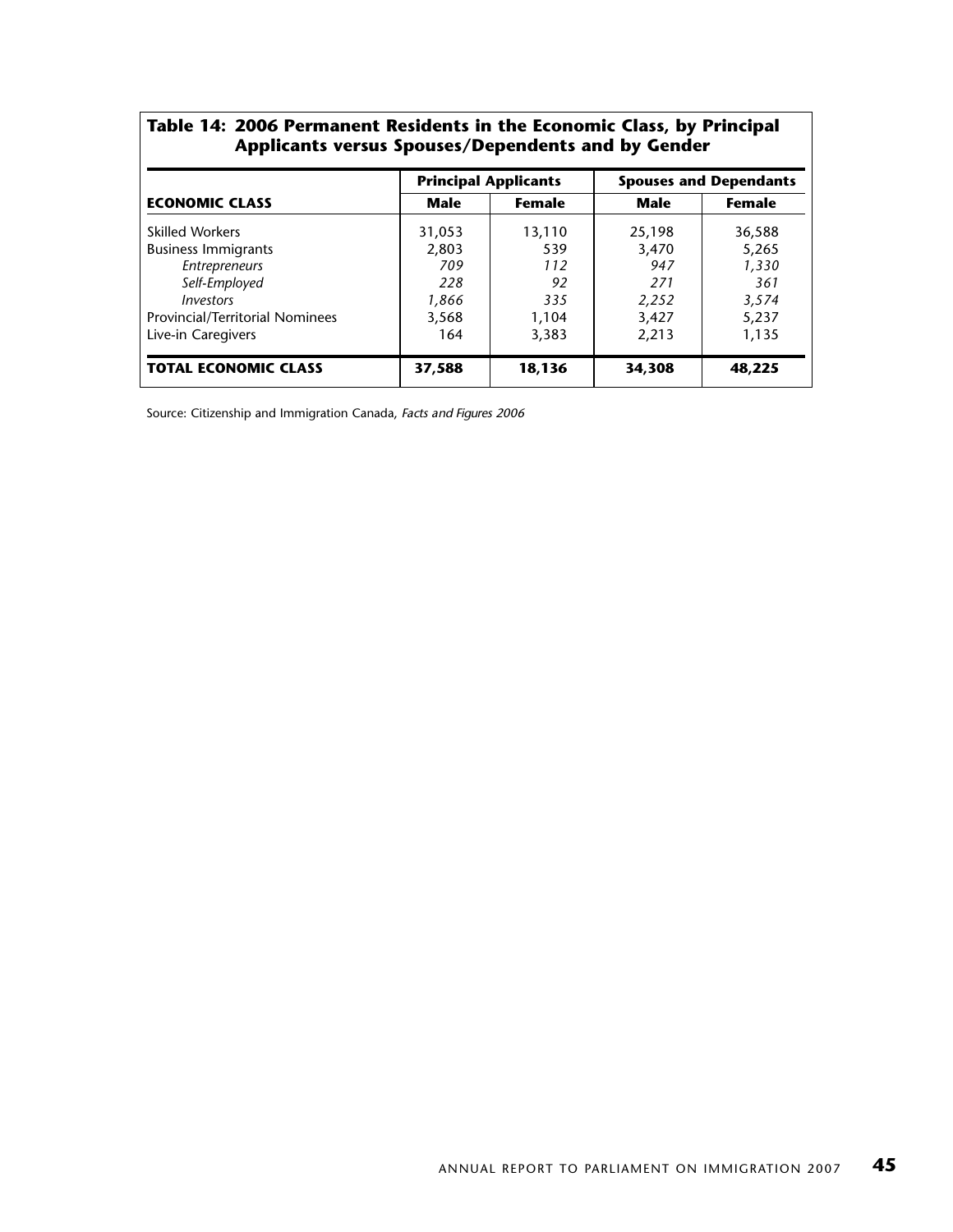## **SECTION 7**

# Conclusion and Key Challenges for the Future



mmigration is a defining<br>feature of Canada's<br>development as a nation<br>and its path to the future. mmigration is a defining feature of Canada's development as a nation Much of what our country stands for today has been built on and shaped by

immigrants of the past, and newcomers will continue to significantly contribute to Canada's economic prosperity in decades to come. CIC is strongly committed to harnessing this strength by laying the foundation for attracting and retaining immigrants, and for successfully integrating them upon arrival in Canada.

In the past year, concrete steps have been taken to build on our capacity to support newcomers in their early settlement period, and to ensure that we have the human resources we need to enhance our competitiveness on the global stage. These included additional resources to settlement services, and measures to further build our capacity to assess and recognize foreign credentials. Legislative action has also been taken to provide all Canadians with certainty of their citizenship status. We also continued to make our mark on the global humanitarian effort through resettling those who are most in need of protection, and meeting the needs of those who are victims of trafficking. How migration is managed globally is an important consideration in Canada's policy and program development. Through its active international

engagement, CIC continued to work with other governments and regional and multilateral organizations to influence the international migration agenda.

While Canada's immigration system provides a strong foundation upon which to build, a fundamental challenge facing the system is the large and growing inventory of applications, which results in long wait times for clients. CIC is obligated to process all applications that it receives until a final decision is reached. Application intake far exceeds CIC's annual admission levels. As a result, application inventories, particularly in the Skilled Worker category, continue to put pressure on program delivery, hinder system responsiveness and erode public confidence. These pressures are exacerbated by the continuing increase in the temporary immigration workload, essential to meeting immediate labour market needs, as both the permanent and temporary streams are managed by the same network. Looking ahead, actions to control application intake and bring down the inventory are critical to meeting Canada's immigration objectives.

CIC continues to focus on client service. In 2006, measures were taken to facilitate and simplify the process for temporary residents (in particular, students and temporary workers), permanent residents (especially skilled workers) and refugees. The operational policies and procedures concerning citizenship were amended in order to speed up the processing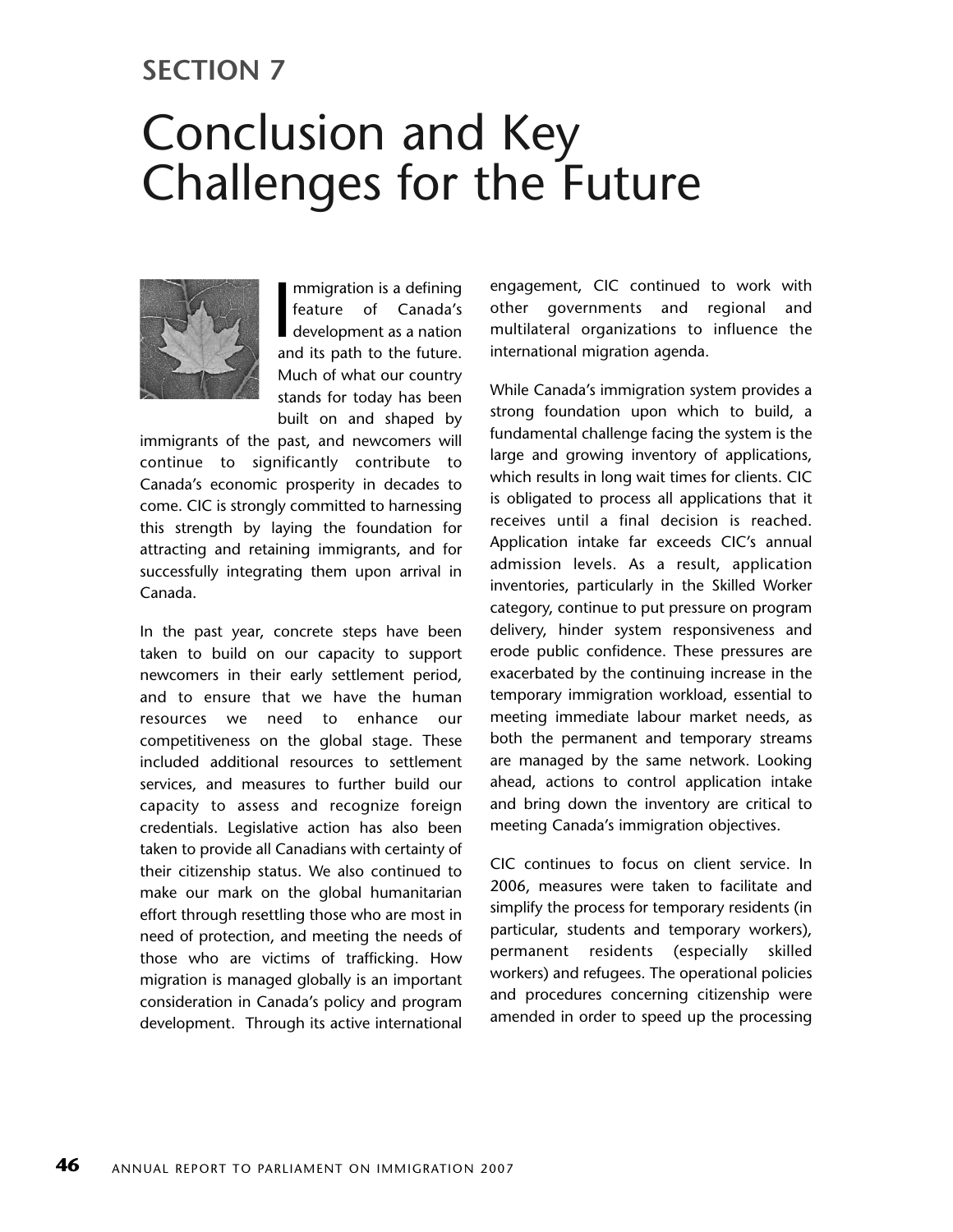of exception cases and to regularize the situation of the affected applicants. These concrete actions demonstrate the Department's willingness to put forth solutions that reconcile Canadians' economic, social and humanitarian interests with the legitimate aspirations of an immigrant clientele being courted by a growing number of industrialized, and even developing, countries. The stakes are high, and resources are limited. Thus, it is more important than ever to target initiatives to invest in and to work with partners at all levels to provide quality information and services in a timely fashion. The Department's approach is progressive, responsive to changing needs and centred on client satisfaction. In 2007, CIC will continue working to make service delivery more effective while offering clients innovative options using reliable, modern and secure technology.

These efforts are part of an ongoing commitment to meet the economic and social needs of Canada, to uphold its humanitarian tradition, and to make immigration work for Canada today and in the future.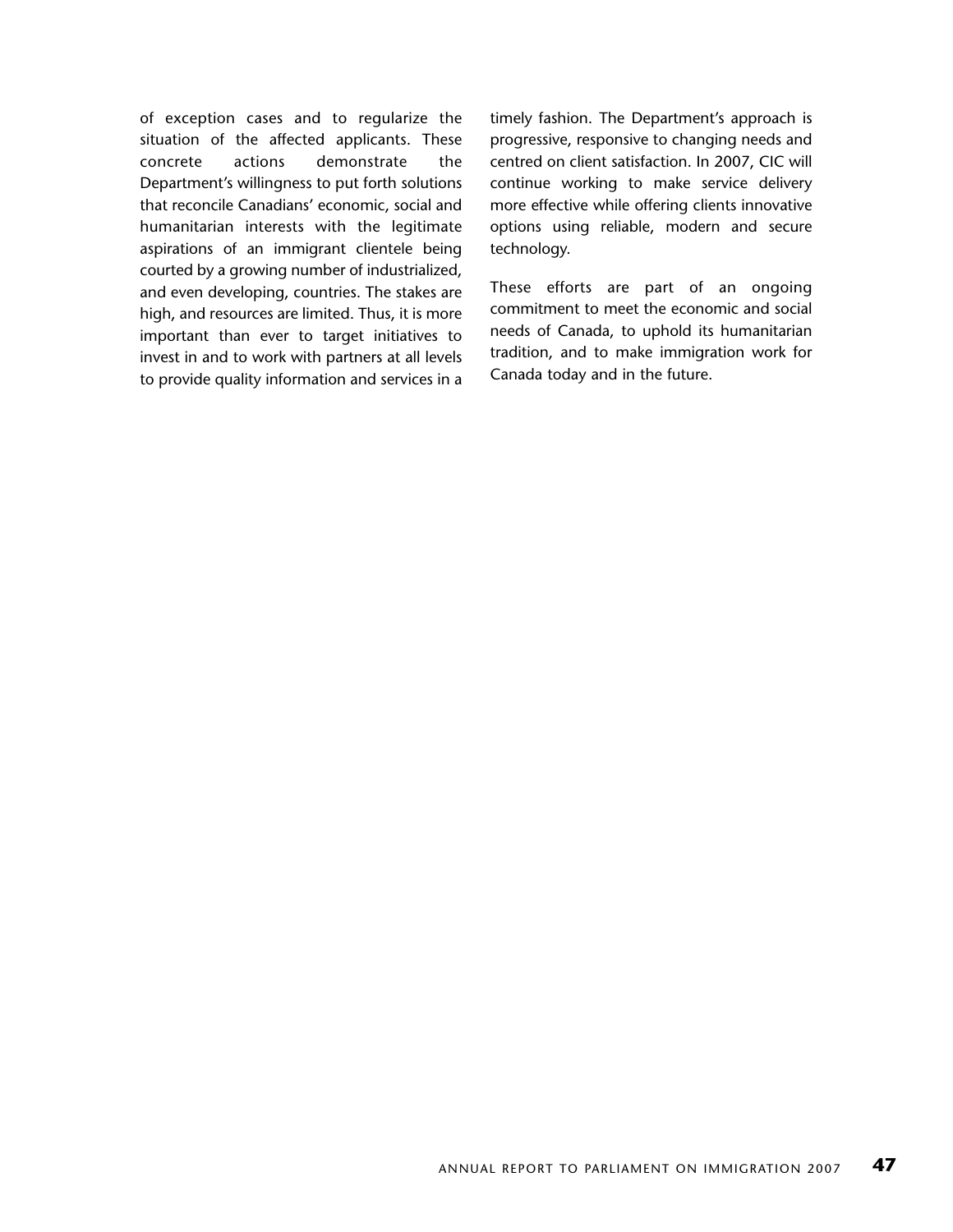## Annexes



## **Annex A: Section 94 of the** *Immigration and Refugee Protection Act*

The following is an extract from the 2002 *Immigration and Refugee Protection Act*, outlining the requirements for CIC's *Annual Report to Parliament*.

#### **Reports to Parliament**

94. (1) The Minister must, on or before November 1 of each year or, if a House of Parliament is not then sitting, within the next 30 days on which that House is sitting after that date, table in each House of Parliament a report on the operation of this Act in the preceding calendar year.

- (2) The report shall include a description of
	- *(a)* the activities and initiatives taken concerning the selection of foreign nationals, including measures taken in cooperation with the provinces;
	- *(b)* in respect of Canada, the number of foreign nationals who became permanent residents, and the number projected to become permanent residents in the following year;
	- *(b.1)* in respect of Canada, the linguistic profile of foreign nationals who became permanent residents;
	- *(c)* in respect of each province that has entered into a federal-provincial agreement described in subsection 9(1), the number, for each class listed in the agreement, of persons that became permanent residents and that the province projects will become permanent residents there in the following year;
	- *(d)* the number of temporary resident permits issued under section 24, categorized according to grounds of inadmissibility, if any;
	- *(e)* the number of persons granted permanent resident status under subsection 25(1); and,
	- *(f)* a gender-based analysis of the impact of this Act.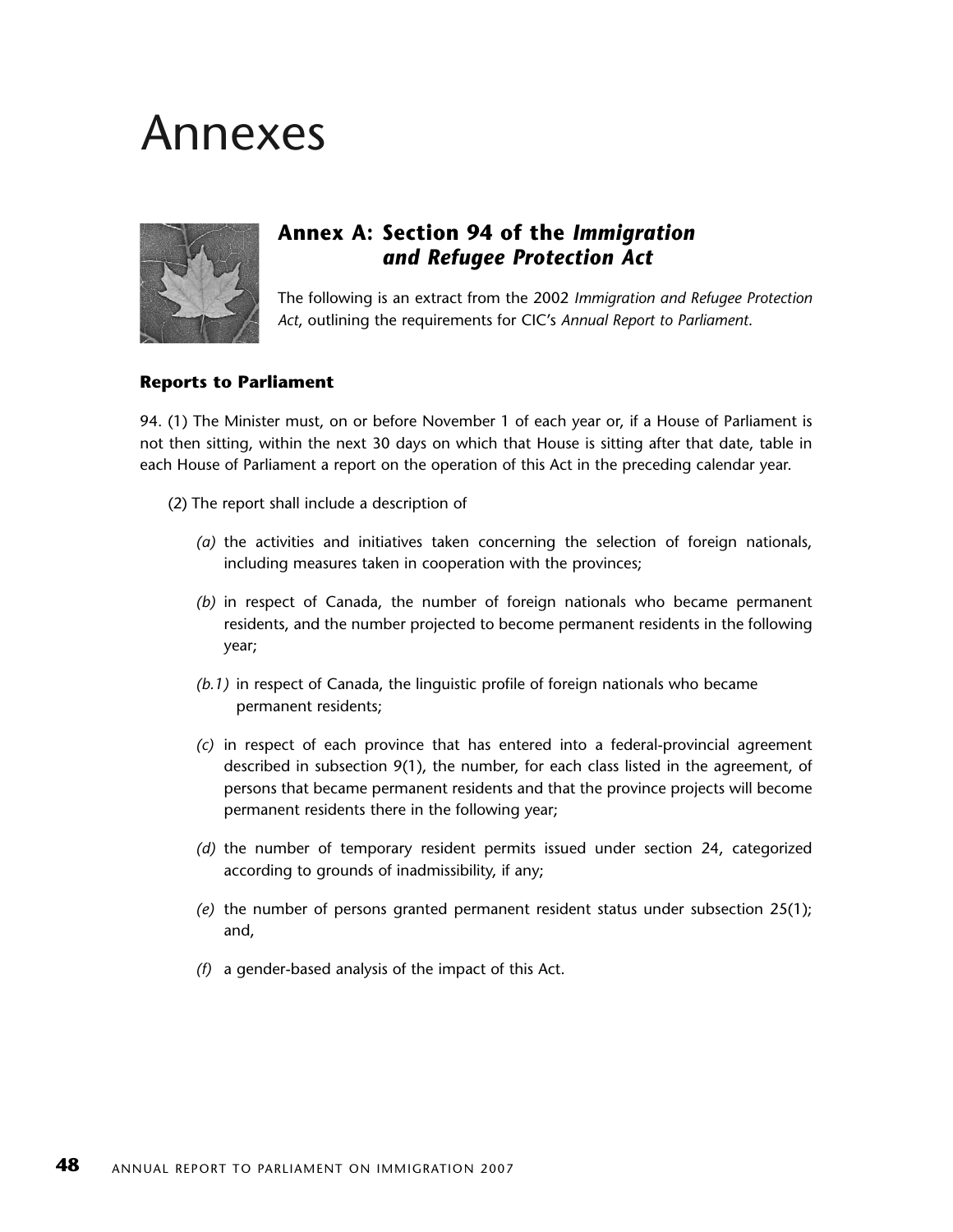## **ANNEX B: GLOSSARY**

#### **Asylum Claimants**

Refugee claimants are temporary residents in the humanitarian population category who request refugee protection upon or after arrival in Canada. A refugee claimant receives Canada's protection when he or she is found to be a Convention refugee as defined by the United Nations 1951 Geneva Convention Relating to the Status of Refugees and its 1967 protocol, or when found to be a person needing protection based on risk to life, risk of cruel and unusual treatment or punishment, or danger of torture as defined in the Convention against Torture.

#### **Business Immigrants**

Business immigrants include three classes of immigrants: investors, entrepreneurs and selfemployed people. Business immigrants become permanent residents on the basis of their ability to become economically established in Canada. Spouses and children of business immigrants are also included in this category.

#### **Convention Refugees**

Persons who, by reason of a well-founded fear of persecution for reasons of race, religion, nationality, membership in a particular social group, or political opinion, are (i) outside their countries of nationality and unable or, by reason of that fear, unwilling to avail themselves of the protection of those countries; or (ii) not having a country of nationality, are outside the country of their former habitual residence and unable or, by reason of that fear, unwilling to return to that country.

#### **Economic Immigrants**

People selected as permanent residents for their skills and ability to contribute to Canada's economy, including skilled workers, business people, live-in caregivers and provincial nominees.

#### **Entrepreneurs**

Immigrants admitted to Canada as permanent residents by demonstrating that they

- have managed and controlled a percentage of equity in a qualifying business for at least two years in the period beginning five years before they apply; and
- have a legally obtained net worth of at least CAN\$300,000.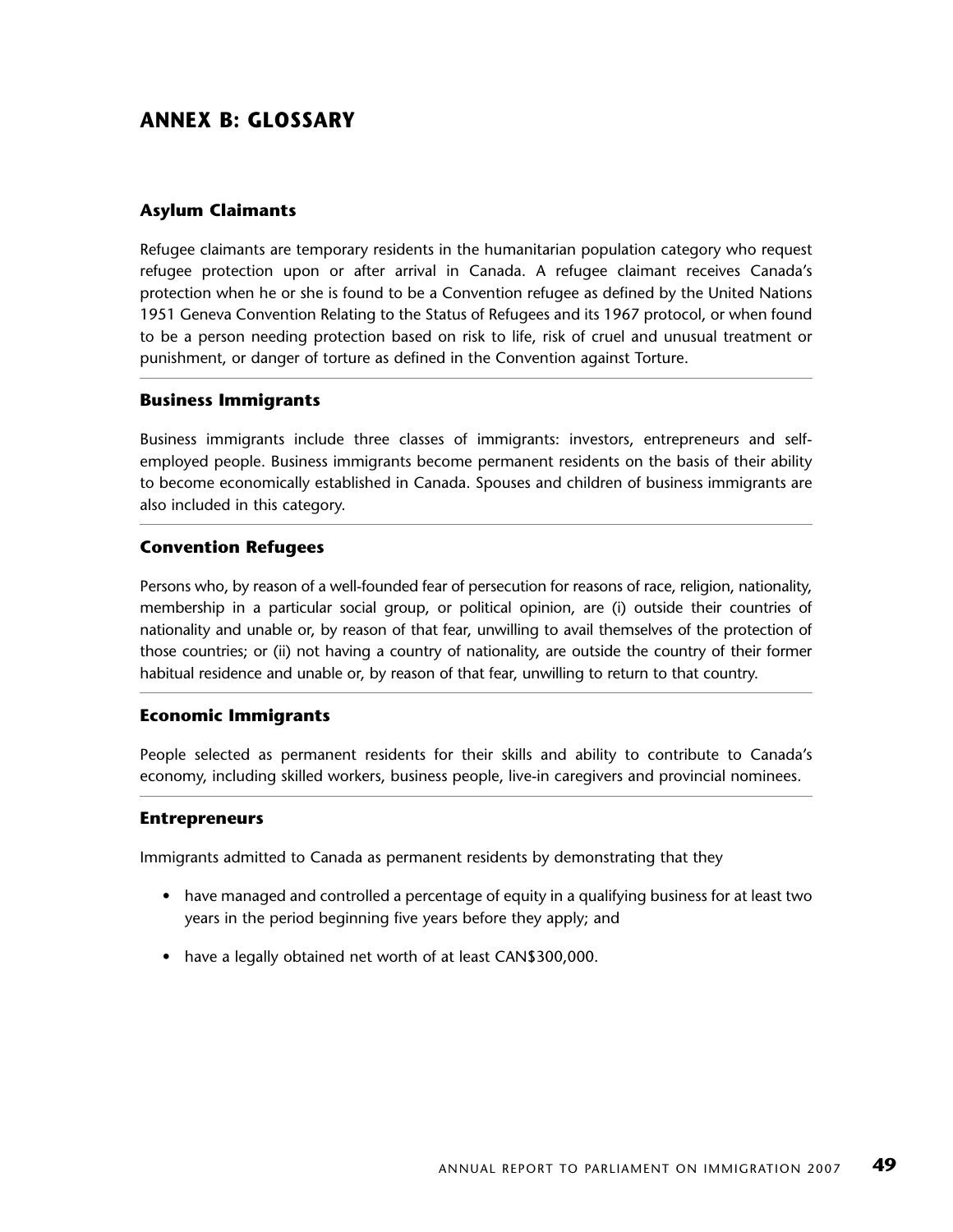### **Family Class**

A class of immigrants to Canada made up of close relatives of a sponsor in Canada, including a spouse, common-law partner or conjugal partner; dependent children; parents and grandparents; children under age 18 whom the sponsor intends to adopt in Canada; brothers, sisters, nephews, nieces and grandchildren who are orphans under age 18; and any other relative, if the sponsor has no relative as described above, either abroad or in Canada.

### **Family Members**

Family members include the spouse, common-law partner or conjugal partner, and dependent children, or the children of dependent children of a permanent resident. A dependent child is either a biological child or an adopted child. Children are considered dependent if they meet one of the following conditions:

- they are under age 22 and unmarried or not in a common-law relationship;
- they have been full-time students since before age 22, attend a post-secondary educational institution and have been substantially dependent on the financial support of a parent since before age 22 and, if married or a common-law partner, since becoming a spouse or a common-law partner; or
- they are age 22 or over and have been substantially dependent on the financial support of a parent since before age 22 because of a physical or mental condition.

#### **Foreign Students**

These temporary residents have been approved by an immigration officer to study in Canada. Study permits identify the level of study and the length of time the individual may study in Canada. Students do not need a study permit for courses of six months or less if they will finish the course within the period of stay authorized upon entry, which is usually six months. Before June 28, 2002, students did not need a study permit for English- and French-as-a-second-language courses of three months or less. Every foreign student must have a student authorization, but may also have been issued other types of permits or authorizations.

### **Foreign Workers**

These foreign nationals have been authorized to enter and remain in Canada, on a temporary basis, as workers. This category excludes foreign students and people who have been issued employment authorizations for humanitarian reasons. Most foreign workers must have an employment authorization, but may also have other types of permits or authorizations.

#### **Government-Assisted Refugees**

Government-assisted refugees are people who are selected abroad for resettlement to Canada as Convention refugees under IRPA or as members of the Convention Refugees Abroad Class, and who receive resettlement assistance from the federal government.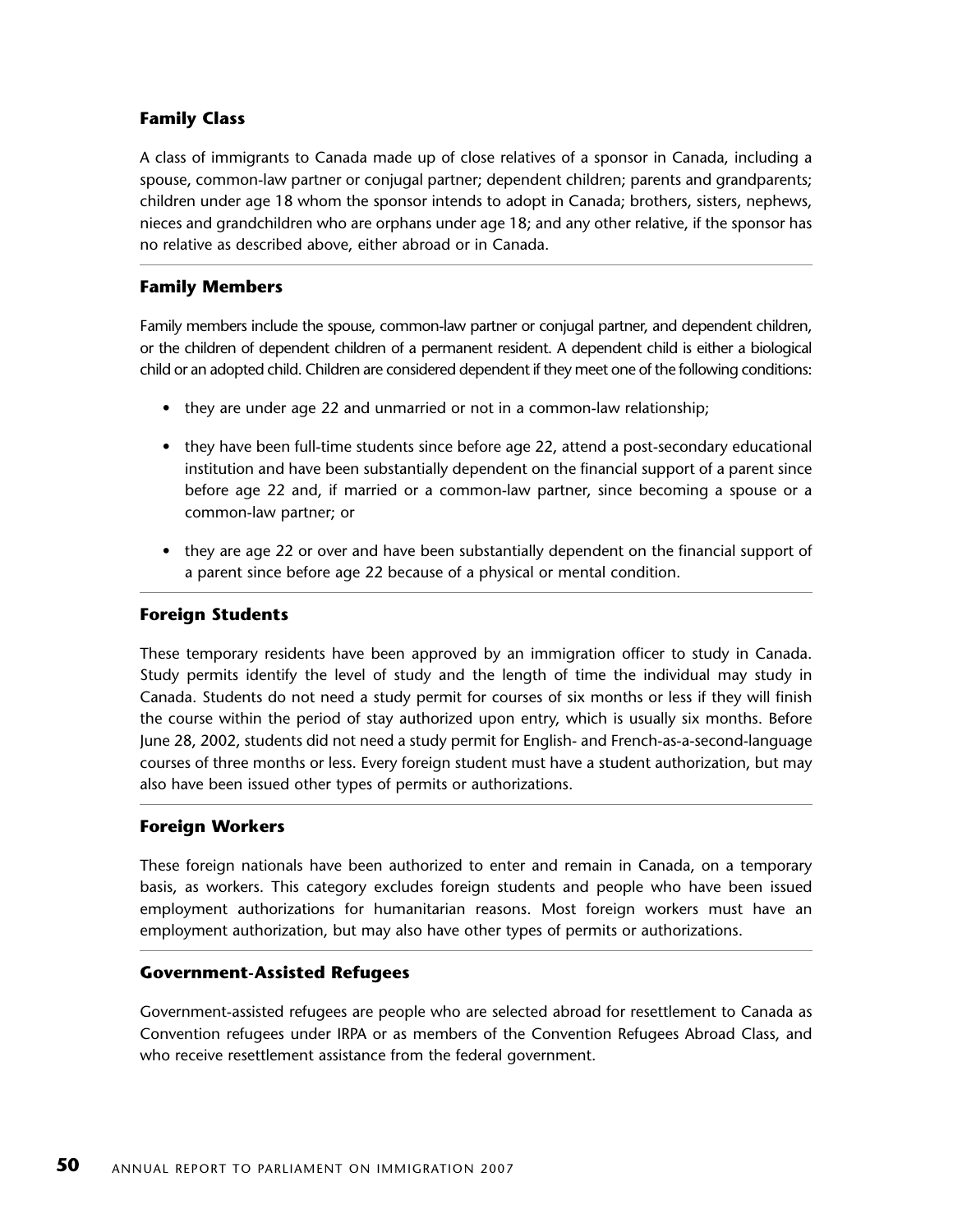#### **Investors**

These immigrants are admitted to Canada as permanent residents because they

- have business experience as defined in the Regulations;
- have a legally obtained net worth of at least CAN\$800,000; and
- have invested CAN\$400,000 before receiving a visa.

The Government of Canada allocates the investment to participating provinces and territories, which guarantee the investment and use it to develop their economies and create jobs. The investment is repaid, without interest, after five years.

#### **Live-in Caregivers**

Temporary residents of Canada who have successfully completed the equivalent of Canadian secondary school; have six months of full-time training in a field or occupation related to that for which they are seeking a work permit; are able to speak, read and understand English or French at a level sufficient to communicate effectively in an unsupervised situation; and sign an employment contract with the future employer. Participants in this program may apply for permanent resident status in Canada after completing two years of live-in caregiving employment within three years of arrival in Canada.

#### **Permanent Residence for Protected Persons in Canada**

People who have been determined to be protected persons by the Immigration and Refugee Board in Canada or through the Pre-Removal Risk Assessment, and who have been granted permanent residence as a result.

### **Principal Applicant (Business Applicant)**

The person who best meets the definition for one or more of the types of business immigrants or in whose name the application for immigration is made.

### **Principal Applicant (Economic Applicant)**

The person who is likely to earn the most points in the self-assessment or in whose name the immigration application is made.

### **Privately Sponsored Refugees**

Refugees selected abroad for resettlement to Canada who receive resettlement assistance from private sources.